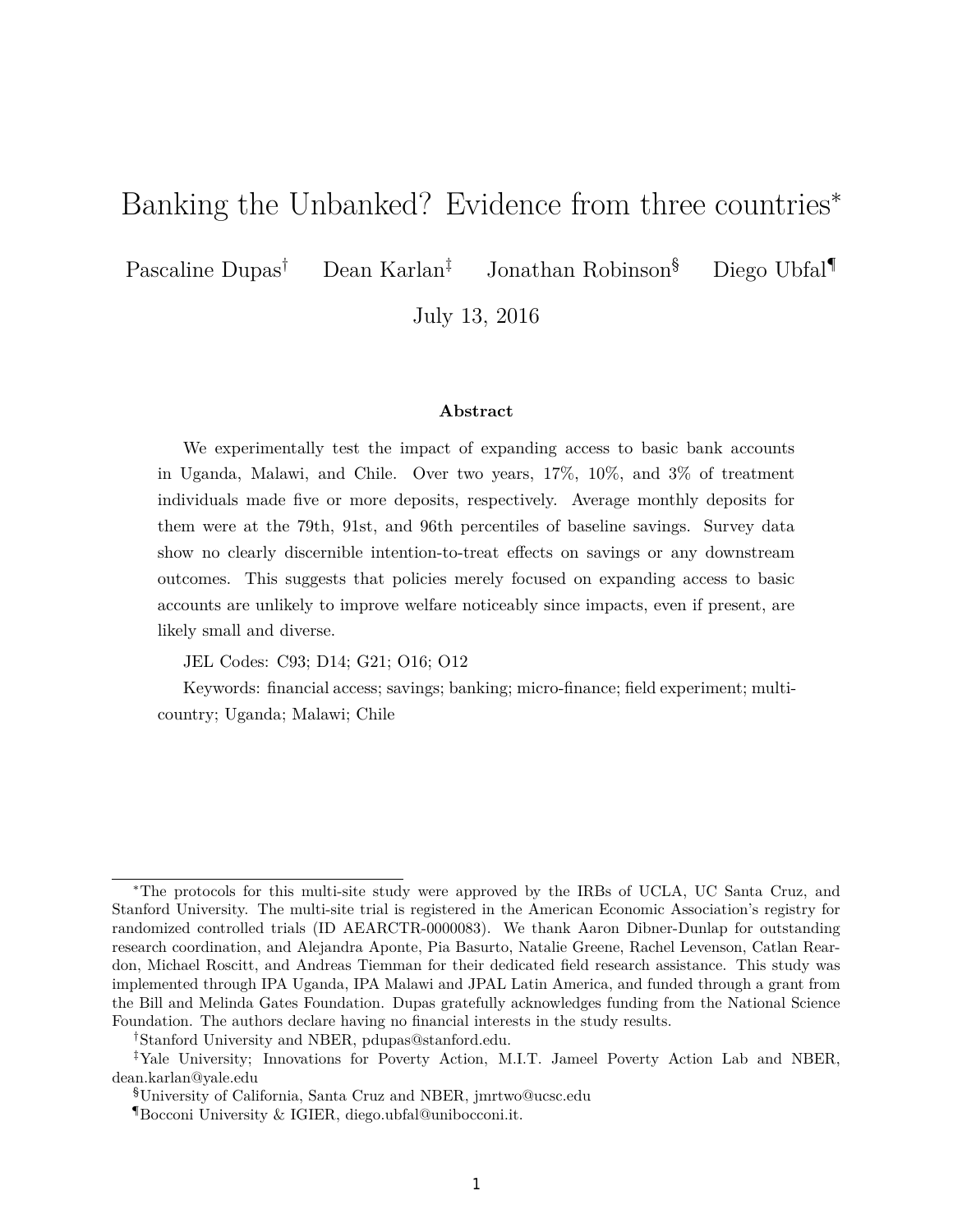## **1 Introduction**

Bank accounts are essential to daily economic life in developed countries, but are still far from universal in developing countries: only 54% of adults in developing countries report having a bank account, compared to  $94\%$  in OECD countries (Demirgüç-Kunt et al. 2015). Instead of using banks, people save in more informal ways such as keeping cash at home, which may be costly or risky and which may make many transactions inconvenient. Many governments and donors believe that there are benefits to moving people into formal banks: in recent years, groups such as the World Bank, the International Monetary Fund, the United Nations, and the Alliance for Financial Inclusion, have put forward goals at the country and institutional level for access to financial services.

There are several important factors which constrain bank account usage in developing countries. First, bank accounts tend to be expensive. For example, in our study countries of Malawi and Uganda, yearly maintenance fees have been reported as being over 20% of GDP per capita (Beck et al. 2008).<sup>1</sup> Accounts may have other non-pecuniary opening costs as well, for instance if people do not know how to fill out the paperwork to open a bank account or are intimidated to enter a formal financial institution. Second, bank accounts may be of low quality on other dimensions, such as long transaction queues, far distance to branches, and short or unpredictable operating hours (Dupas et al. 2012). Third, people may not trust banks (e.g., Dupas et al. 2012; Bachas et al. 2016). Fourth, consumers may be too poor to generate sufficient financial savings to warrant bearing the transaction costs. Fifth, bank account product and marketing designs may lack tailoring to behavioral constraints, such as planning fallacies, inattention, and time inconsistent preferences.<sup>2</sup>

We examine the effect of removing the first barrier (financial costs and administrative hassle) for unbanked households. A strength of this study is that the same experiment was conducted simultaneously in three countries (Malawi, Uganda, and Chile), with approximately 2,000 respondents in each country. The savings accounts offered in each country were similar: we facilitated the opening of basic, "no frills" accounts, offering minimal interest. We covered all opening and maintenance fees, so that the accounts were completely free

<sup>&</sup>lt;sup>1</sup>These high fees may be due to several factors, including that banks find it hard to profitably lend to creditors in countries where credit markets and credit bureaus are less developed, that overhead costs are proportionally higher in developing country markets where balances held with banks are low, or that competition among banks is limited.

<sup>&</sup>lt;sup>2</sup>See Karlan et al (2014) for a review of constraints to saving in developing countries.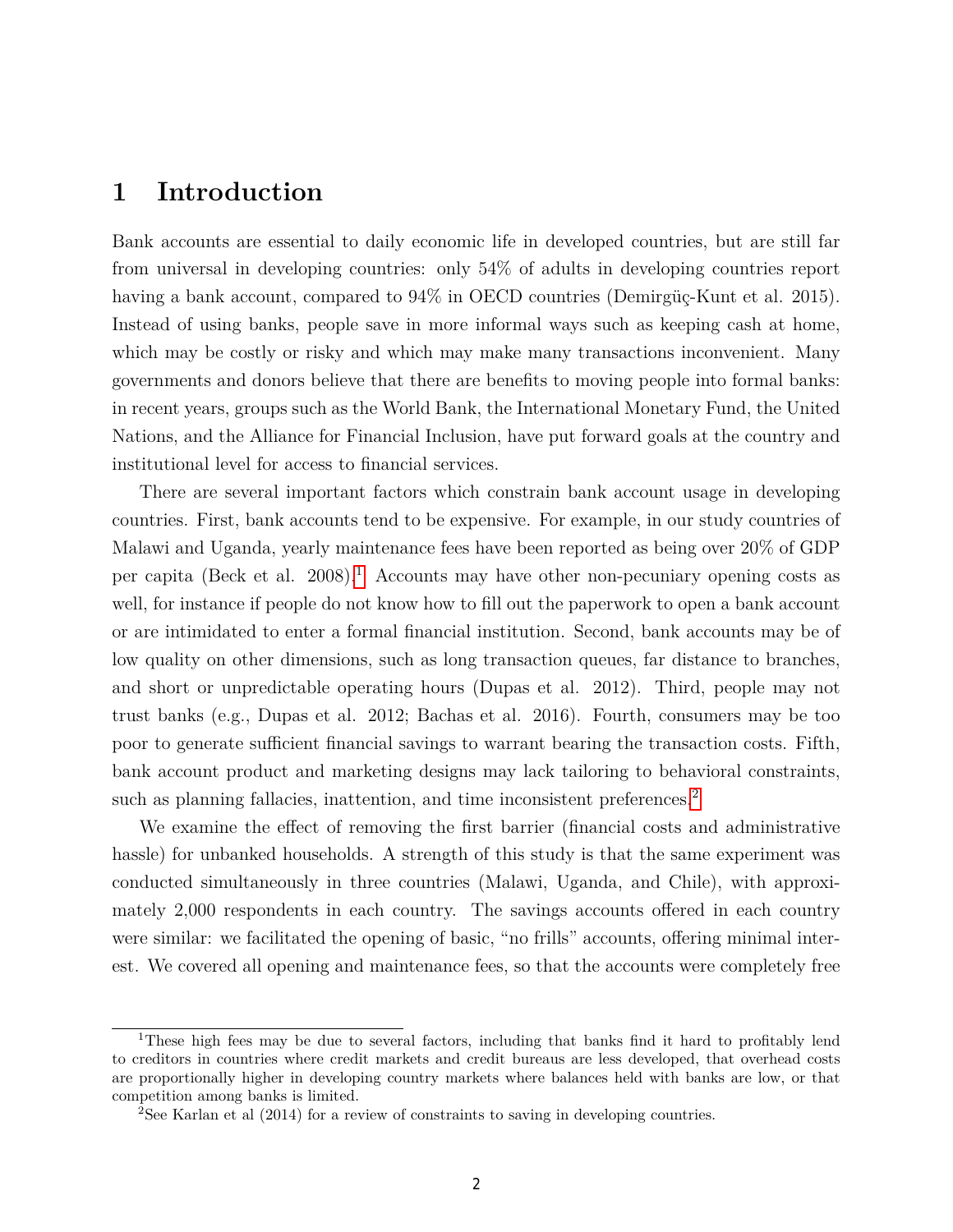to study participants.3 The three countries in our study offer interesting contrasts because they are at starkly different stages of development and banking access: GDP per capita in  $2014$  was \$253 in Malawi, \$677 in Uganda, and \$14,520 in Chile (World Bank 2014),<sup>4</sup> while the percentage of households which had an account at a financial institution was estimated for 2014 at 16% in Malawi, 28% in Uganda, and 63% in Chile (Demirgüç-Kunt et al. 2015).

In each country, we selected study sites around the catchment area of existing banks. Since we sought to work with initially unbanked households, we worked in rural areas in which bank access was lower (the rural population makes up approximately 84% of the population in Uganda and Malawi, and 11% in Chile). Any household that did not already have an account at a bank or another financial institution at baseline was eligible for the study. As would be expected, the percentage of people without accounts was starkly different in Chile than in the African sites: while 85% of people in Malawi and 77% of people in Uganda did not have accounts, the figure was only 26% in Chile. Our study sample therefore consists of individuals who live close enough to existing banks to potentially use them, but who had not chosen to open accounts on their own before the program (presumably due to financial or other barriers).

In Malawi and Uganda, we partnered with banks which offered basic savings accounts with substantial account opening and maintenance fees. The experiment waived all these fees for two years, and offered assistance with filling out the paperwork required to open an account. In Chile, we partnered with a bank which already offered an account with no opening or maintenance fees.5 Despite there being no financial barriers in Chile, qualitative evidence collected for the study suggested that some people were not familiar with the account opening and usage procedures; in that site, we therefore decided to facilitate account opening by helping potential participants with paperwork. Nevertheless, we would expect lower barriers to account opening in Chile.

The rate of account opening among treatment households was 69% in Malawi and 54% in Uganda, but was only 17% in Chile where access to banks is higher. A much smaller percentage actually used the accounts: within two years of follow-up, 10% of households made at least five deposits in Malawi, 17% in Uganda, and just 3% in Chile. Among these households, however, usage was substantial: the mean total amount deposited by active users was \$647 in Malawi, \$528 in Uganda, and  $$1,858$  in Chile.<sup>6</sup> Averaged across the entire treatment group, the amount deposited per household was \$3, \$4, and \$4 per month,

<sup>3</sup>These sorts of accounts have been advocated in many developing countries, for example as mandated by the Reserve Bank of India.

<sup>4</sup>The World Bank classifies Malawi and Uganda as low-income and Chile as high-income.

<sup>&</sup>lt;sup>5</sup>The bank did charge withdrawal fees and also deposit fees after the 5th deposit in a given month.

<sup>&</sup>lt;sup>6</sup>All USD figures are provided in 2010 USD.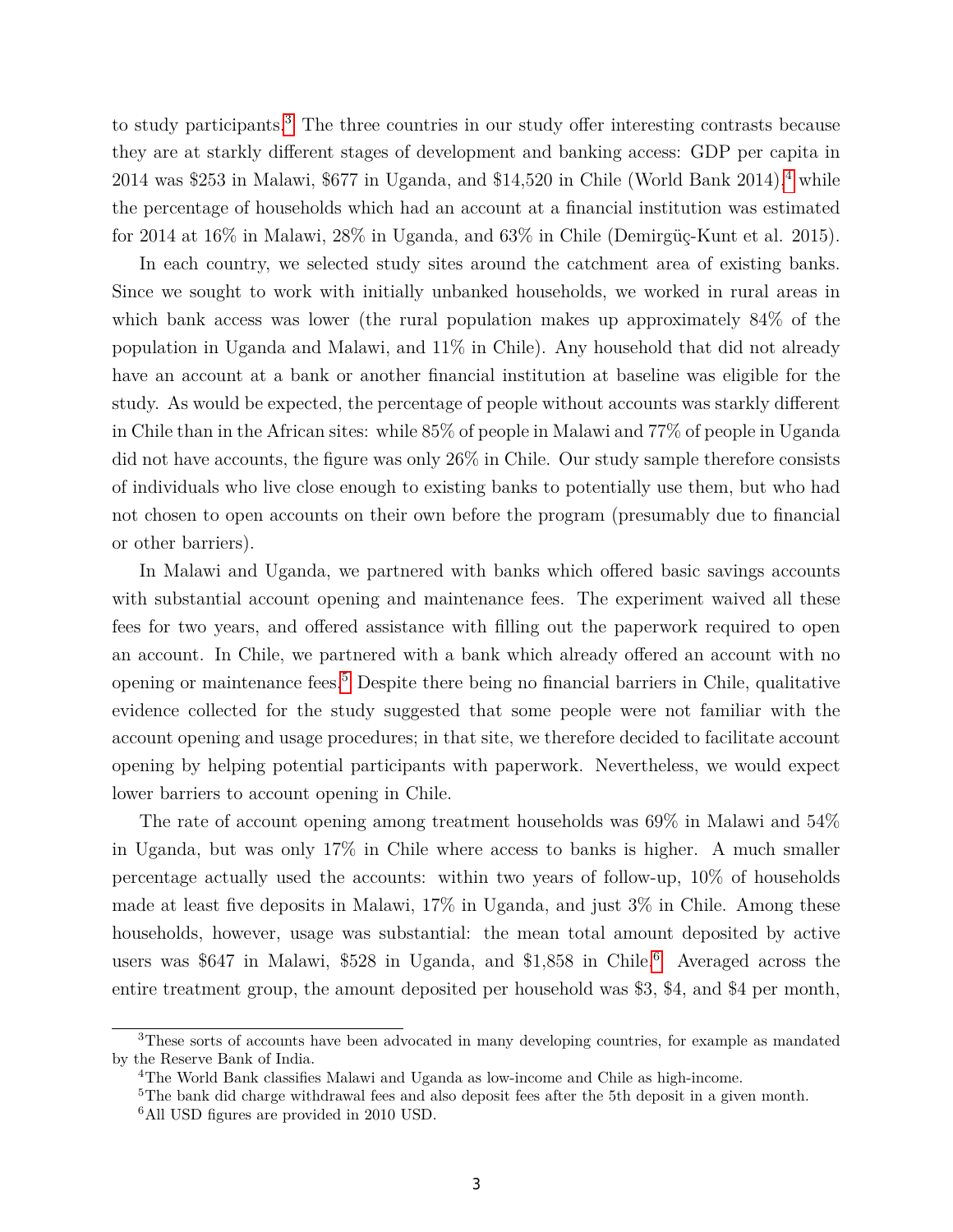respectively. These amounts are not trivial for Malawi and Uganda (where average monthly individual expenditures are about \$15 and \$30 per month, respectively), but they are tiny in Chile, where average monthly household expenditures are about \$250 per month.

Even in Malawi and Uganda, as can be seen from the take-up figures, any effects would have to be driven by the minority of active users – were there enough users to observe treatment effects? Pooling the three waves of follow-up data, we find that monthly deposits into formal financial institutions increase for the treatment group by about 0.5% of monthly income in Malawi and 2.0% in Uganda, compared to the comparison group. While these small average (intent-to-treat) effects are not surprising since the great majority of people did not actively use the account, we note that under-reporting of bank savings appears non-trivial in survey data, especially in Malawi, where average deposits in the last month are about \$0.55 in the survey data (for those with an account) compared to \$1.77 in the administrative data (for Uganda these figures are \$2.13 and \$2.94, respectively).

Where did the money saved in the bank account come from? One would expect that some of the money put in the bank accounts was a reshuffling of money from other sources, in particular money saved at home. Estimating crowd out of home savings is challenging, since people are reluctant to reveal how much money they keep in cash to an enumerator, especially in a face to face interview in the home. Consequently, many studies simply do not ask about home savings (i.e. Dupas and Robinson 2013a). In this study, however, we extensively pre-tested modules aimed in part to measure home savings. One key addition is that we measured savings *balances*, in addition to *flows*. While balances have the major disadvantage of missing much of the action, we found flows to be more problematic in such settings, since transactions are few and far between and therefore occur outside the look-back period of the survey.

The balance data shows an increase in mean bank balances of \$3.9 in Malawi and \$8.8 in Uganda for the treatment group. About 50% of this increase appears to be crowd out: informal savings (which we define as savings at home, in savings groups, and savings with friends/family) declined by around \$2.5 in Malawi and \$4 in Uganda (with the bulk of the decline in cash savings), leaving an overall treatment effect on total savings of \$1.4 in Malawi and \$4.8 in Uganda. Compared to the control group mean for total savings of about \$14 in Malawi and \$41 in Uganda, this amounts to an approximately 10% increase in total savings balances in both countries, but this result is not statistically significant in Malawi and only significant in Uganda when we trim outliers and control for the baseline value. The results for savings flows show a similarly noisy picture. We expect that this sort of crowd out of cash savings was also present in earlier studies but not measured. Overall we find at best very weak evidence for an effect on total savings.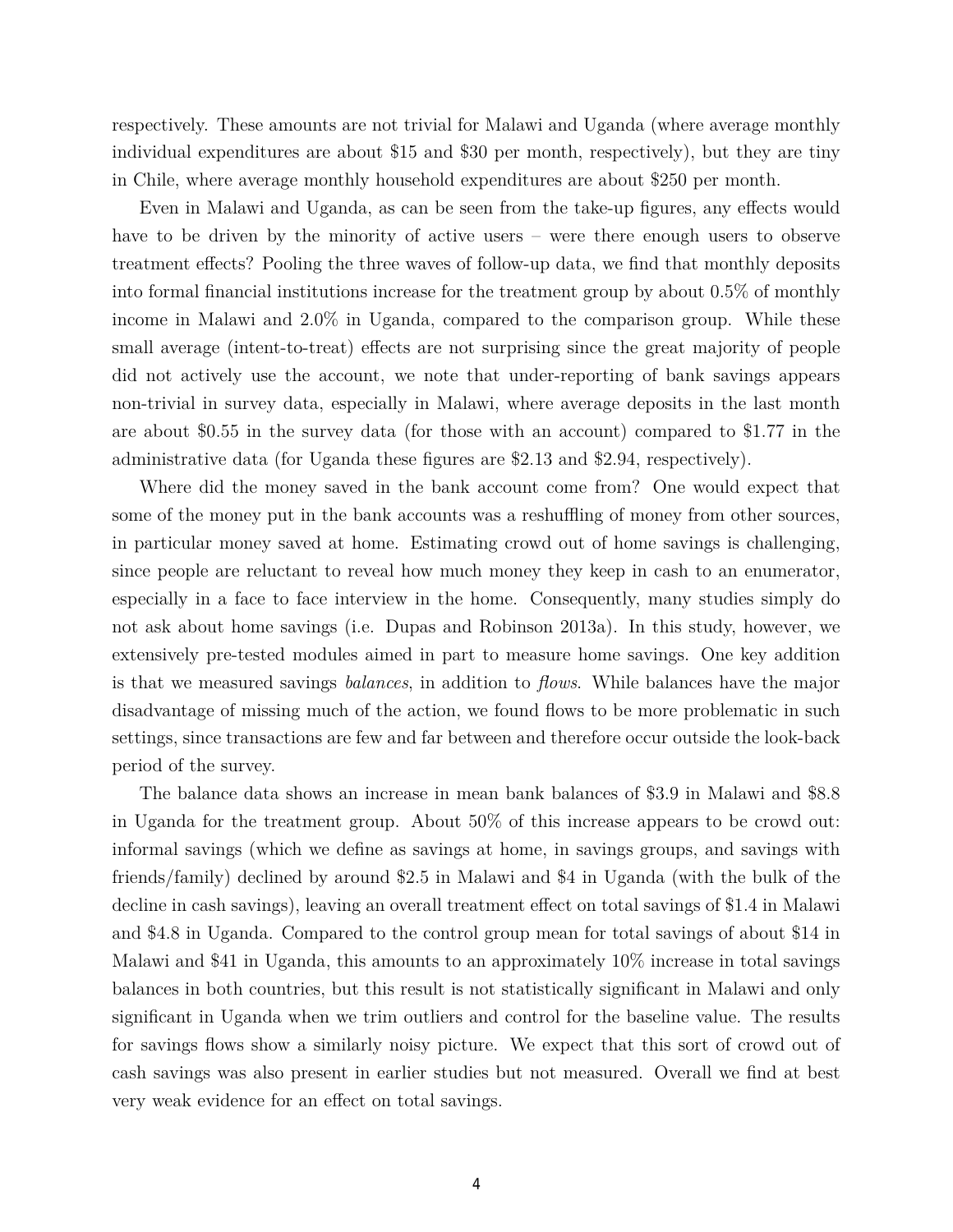Finally, we look at a host of downstream outcomes, such as business inventory, expenditures, educational investments and health investments (we conducted follow-ups in Uganda and Malawi only, since the 3% usage rate in Chile would make it nearly impossible to observe any impacts). Unsurprisingly given the lack of a clearly discernible average treatment effect on savings, we find no average effect on any of these outcomes. Effects for the small minority of active users may be too small to generate an impact on average. Furthermore, those who did use the accounts had a variety of reasons for saving, and therefore the effects are diffuse across several channels and their corresponding downstream outcomes. Nevertheless, our results highlight how the basic accounts offered did not produce beneficial treatment effects on average for the representative unbanked household in any of the three countries, whereas other studies, which we will discuss, have found that more specialized or more targeted accounts can at times generate positive average treatment effects.

What prevents more people from using basic accounts? Our evidence suggests different explanations between the two poorer African sites and the more developed Chilean site. In Malawi and Uganda, the constraint seems to be poverty: in follow-up surveys, 89 and 80% of households responded that they did not use the accounts because they did not have enough money to save. This is consistent with the rest of our data, which suggests that people are living well below the global poverty line and living essentially hand to mouth with virtually no savings (respondents in the comparison group report holding a *total* of only \$14 in Malawi and \$41 in Uganda in cash savings). Indeed, we find that baseline wealth and education predict usage, suggesting that people with more slack in their budgets save more. In Chile, survey evidence shows that being unbanked (which is much more common among the elderly) is primarily a choice: in that country, store credit is ubiquitous and the social safety net is fairly generous in comparison to the African sites (particularly in the form of pensions and health insurance), so there is relatively little need to save individually, and people indeed report not needing to save.

There are other important reasons for low usage. We find strong evidence that people who live further from the bank branches used the accounts less, in both Malawi and Uganda. Another issue is that the accounts offered virtually no interest, even though inflation was high (14.0% in Malawi during the study period, and 10.7% in Uganda). In fact, Malawi went through a major currency devaluation during this time period, in which the Kwacha devalued by approximately one third. Nevertheless, while important, these were less cited reasons for low usage, compared to the simple fact of low incomes.

The pattern of usage we observe in our two African sites is similar to several previous studies in rural Kenya (Dupas and Robinson 2013a, Dupas, Keats and Robinson 2015), which both find that a majority of initially unbanked households never use accounts they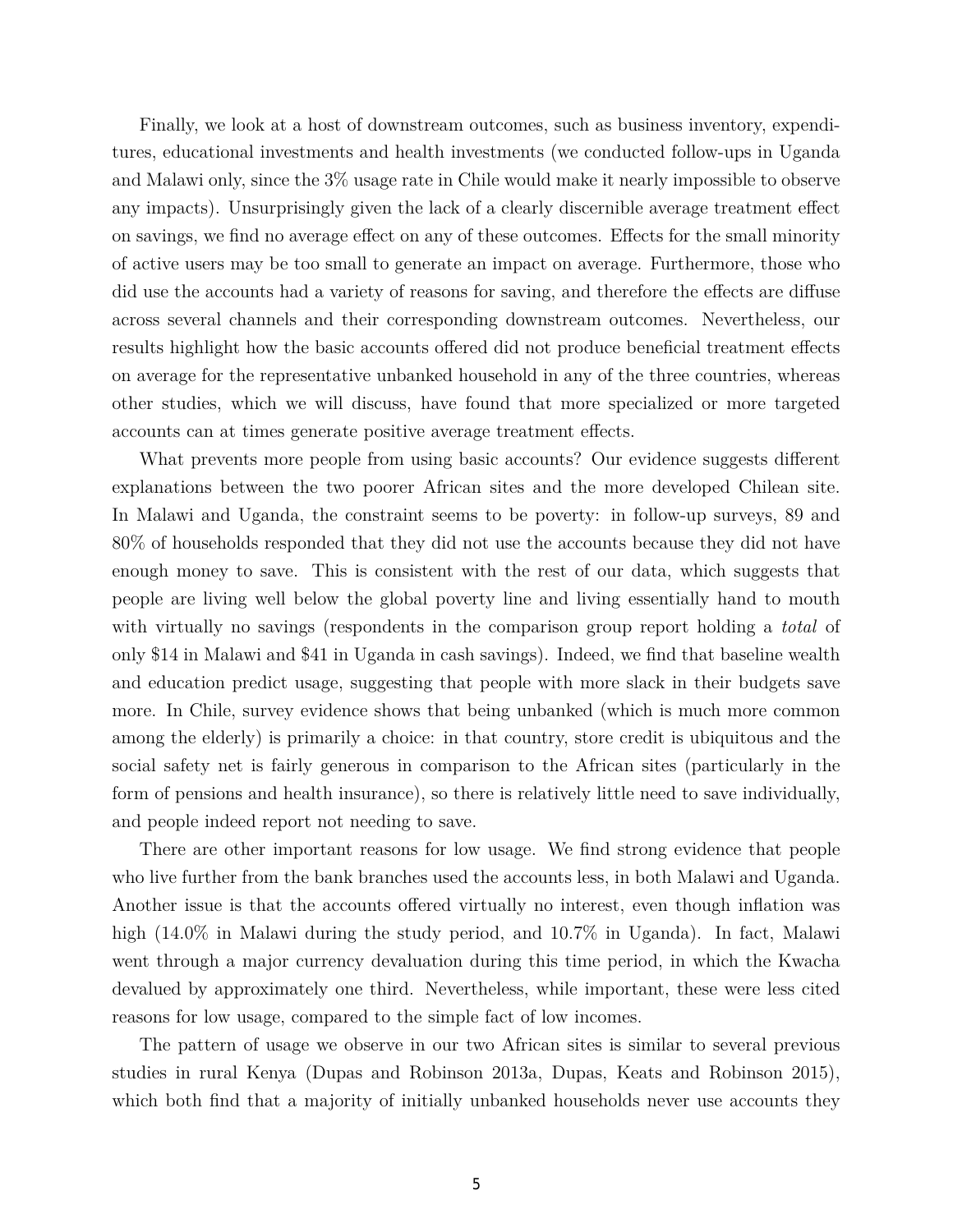are offered but that usage among a subset of active users is substantial. A major difference here, however, is that there was not enough usage among active users to generate statistically significant treatment effects on any downstream outcomes. By contrast, the Chile results suggest a much lower demand for bank accounts among currently unbanked households. To take stock of these varied findings, we discuss (and include an extensive table) comparing the target samples, features, usage and primary impacts found in 16 completed randomized trials of savings products in 13 countries. There is too much heterogeneity in sampling and product design, as well as what is meant in practice by each product design feature, to conduct a formal meta-analysis. However, one pattern does emerge: few products appeal to more than a small minority. Rather than simply expanding access to basic services, expanding access to a wide variety of products catering to many different needs may thus be needed to generate noticeable welfare impacts.

## **2 Background, Experimental Design and Data**

## **2.1 Study sites**

This study took place in two low-income African countries (Malawi and Uganda) and the higher income Latin American country of Chile. These countries are at very different levels of economic and financial sector development: GDP per capita is \$253 in Malawi, \$677 in Uganda, and \$14,520 in Chile (World Bank 2014), while the percentage of adults with an account at a financial institution remained stagnant at 16% in Malawi between 2011 and 2014, and increased from 20 to 28% in Uganda, and from 40% to 63% in Chile over that time period (Demirgüç-Kunt et al. 2015). In Malawi and Uganda, censuses were conducted in 2010, accounts were opened in 2011, and follow-up surveys were conducted until 2012-13. In Chile, the census and account opening were conducted in parallel (in 2010-11), and no follow up was conducted. Web Appendix Figure WA1 presents a timeline for study activities.

Within each country, we partnered with banks in rural areas where we expected a large share of the population to be unbanked. We worked in the Balaka and Machinga districts in Southern Malawi; the Bukomansimbi and Kalungu districts in Central Uganda; and the Temuco region in Southern Chile.7

In each country, nominal interest rates on the bank accounts were low, so that real interest

<sup>7</sup>The specific choice of study site was made based partly on priors about banking access and partly for logistical reasons. In Malawi, we chose to work in the Southern Region because a 2008 FinScope survey highlighted the region as having the country's lowest average savings rates. In Uganda, we chose the Masaka region for convenience (it was not too far from IPA's offices but was not part of the peri-urban area around Kampala). Finally in Chile, we chose the Temuco region because it is one of the poorest regions in the country.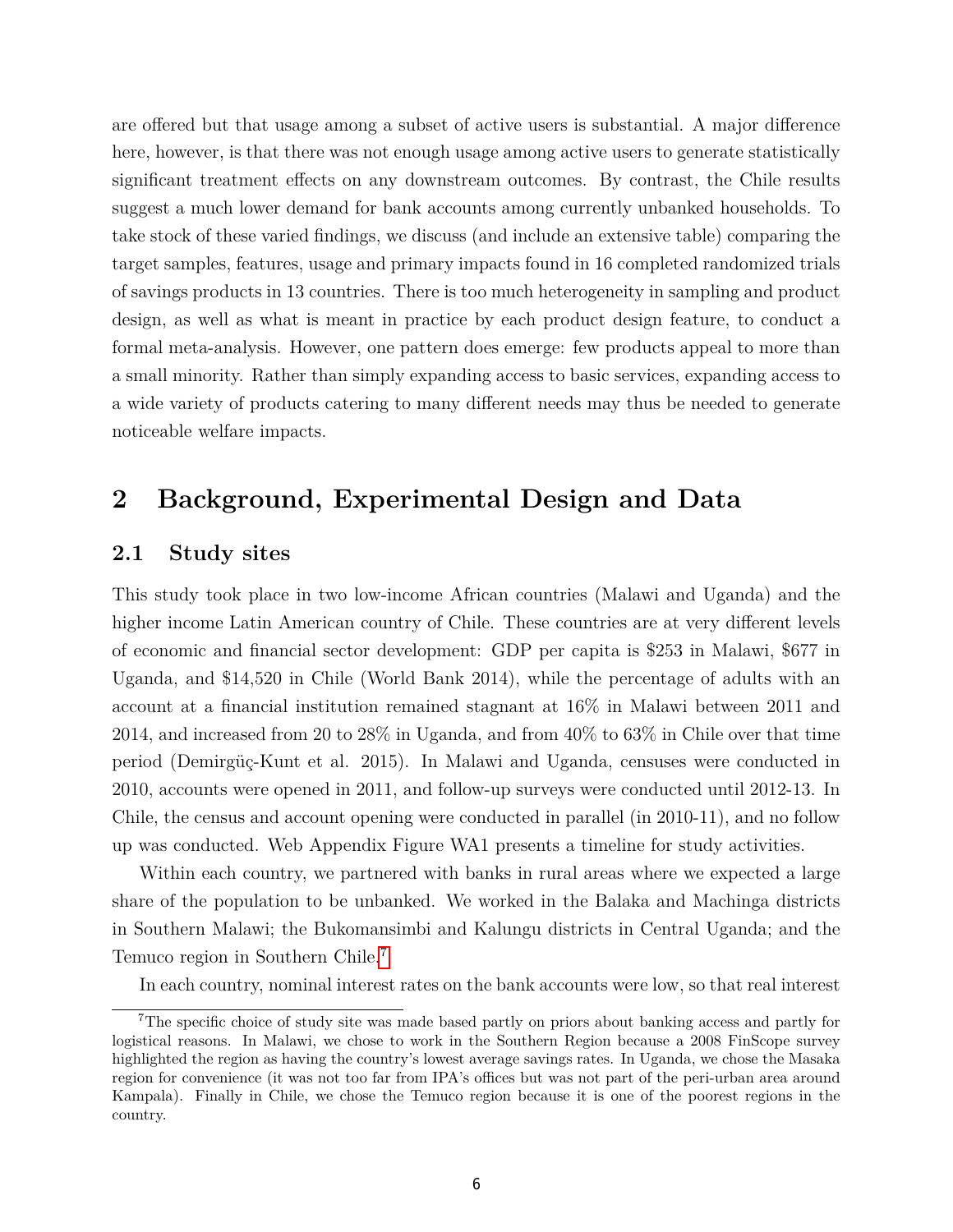rates were actually negative. Over the study period of 2010-13, the average annual inflation rate was 3.7% in Chile, 10.7% in Uganda, and 14.0% in Malawi (World Bank 2015). Also of importance is that during our sample period, the Malawian central bank devalued the currency by 34% in May 2012 (Al Jazeera 2012).8

## **2.2 Partner banks**

In each site, we partnered (through IPA / J-PAL) with a financial institution and selected rural areas in which the partnering institution operated. Each site started with a listing of households, from which households were randomly drawn for inclusion in the study, and assignment to treatment and control. More details on the sampling and randomization procedures are provided below, site by site.

In Uganda, we were unable to find a formal banking institution without prohibitive fees in rural areas,<sup>9</sup> so we instead partnered with a Savings and Credit Cooperative (SACCO) called MAMIDECOT (an acronym for the Masaka Microfinance & Development Cooperative Trust). Originally founded in 1999, and incorporated with the Ugandan Ministry of Tourism, Trade and Industry, MAMIDECOT is a local cooperative owned by its shareholder "members."<sup>10</sup> We worked with three of the four branches, each located in a different trading center. MAMIDECOT offers basic savings accounts which pay no interest unless balances exceed \$8.50, in which case the interest rate is 3% (as mentioned above, average inflation over this time period was about 10% per year). The total cost of opening an account is high – about \$15.<sup>11</sup> The accounts also featured monthly maintenance fees of approximately  $$0.20$ per month, but had no withdrawal fees (this maintenance fee was later doubled to \$0.40 per month during our study period). These fees are all quite substantial relative to monthly expenditures of around \$30. Deposits and withdrawals can only be made in person at the bank during standard bank hours (no ATM cards available).

In Malawi, we partnered with NBS, one of Malawi's 13 commercial banks. As of early 2013, it had branches or agencies in 37 locations and 73 ATM locations. We worked with two branches of the bank, in Liwonde and Balaka.<sup>12</sup> NBS offers basic savings accounts with

<sup>8</sup>Exchange rates at the start of the study in 2010 were 478 Chilean Pesos, 2,290 Ugandan shillings, and 150 Malawian Kwacha to US \$1.

<sup>&</sup>lt;sup>9</sup>The only bank with branches in rural areas was the Post Office Bank, but requirements to open an account were prohibitive.

 $10$ At the onset of the study, it had over 11,500 members serviced by four branches.

<sup>11</sup>This \$15 fee includes \$4.25 for a membership fee, \$8.50 for two shares, and \$2.25 for a passbook. In addition, a minimum balance of \$4.25 is required to keep the account open.

<sup>&</sup>lt;sup>12</sup>The Liwonde branch was opened in 2004 and in 2010 had 7,000 accounts; by 2013 it had a total of 12,000 accounts. The Balaka branch opened in March, 2010 and after 9 months of operation, it had 1,475 accounts. By February 2013, it had 4,322 accounts.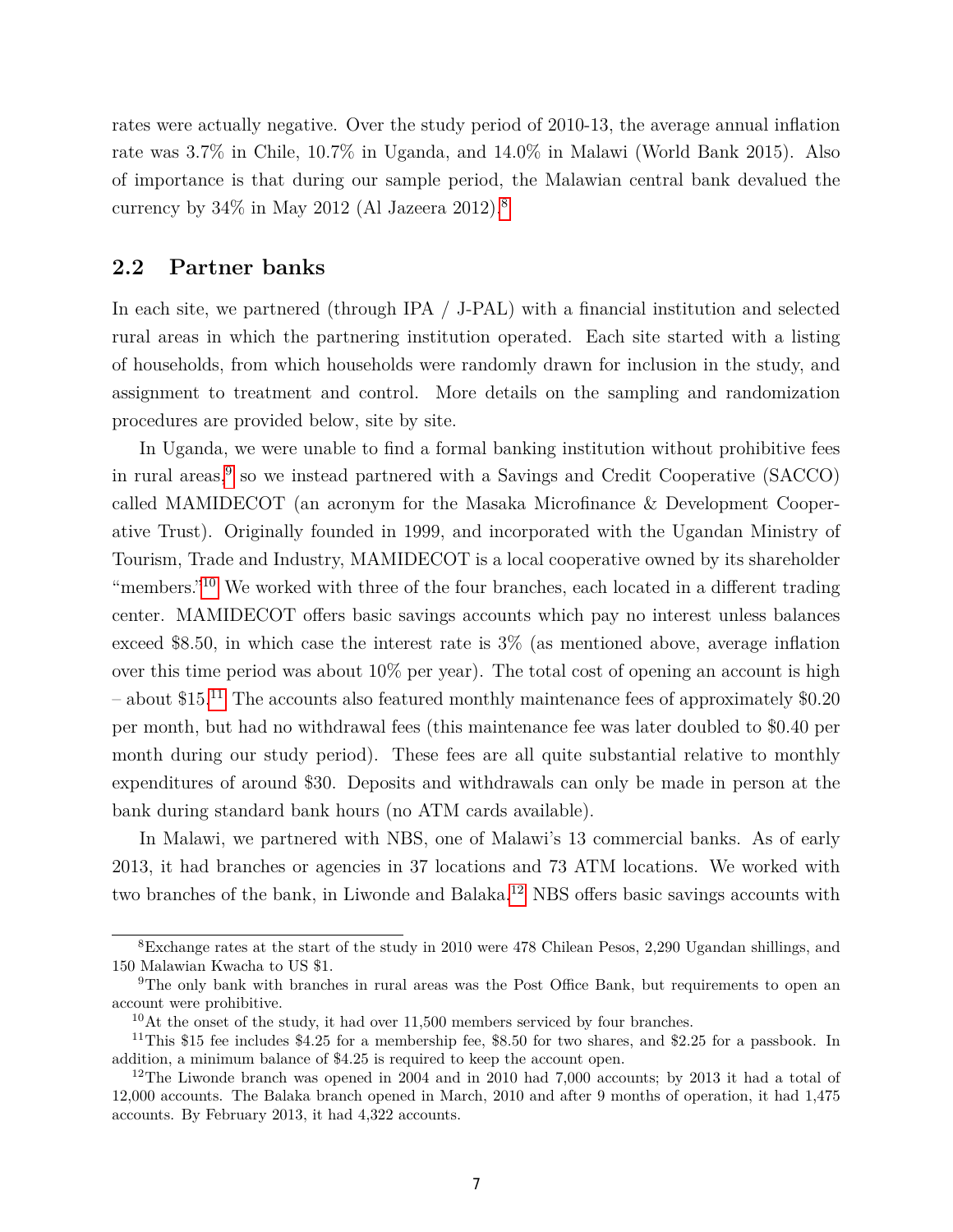a 4.5% annual interest rate paid on balances of \$33 or higher. There are no costs to open an account. The minimum balance to keep the account open was \$3.50 at the start of the study but was raised to \$8.2 within 2 years. Monthly maintenance fees started at approximately \$0.50 per month but were raised three times within our study period to a total of \$0.64 per month within 2 years. There are no withdrawal fees for withdrawals made at the teller, but there is a \$0.40 fee for withdrawals made using an ATM card (the ATM card itself costs about \$7 – both branches have 24 hour ATM access). Again, these fees are quite sizeable compared to monthly expenditures of about \$15 per month.

Finally, in Chile, we partnered with BancoEstado, the only public commercial bank and the third largest bank in Chile. BancoEstado offers an account with no opening or maintenance fees called the "CuentaRUT" which every Chilean with a national Chilean ID/tax number (the "RUT") is eligible for. Despite the fact that CuentaRUT accounts are free, their take-up is low among those who live in small towns or villages lacking a bank branch. In 2010, to increase inclusion, BancoEstado facilitated access by allowing account holders to make transactions at retailer stores, through a point of sale (POS) machine (similar to a debit card machine) called Caja Vecina. Account holders can make deposits, withdrawals, and pay bills through the Caja Vecina.<sup>13</sup> However, people who do not have an account must first visit the bank branch to fill out the necessary paperwork.

## **2.3 Sampling and Randomization**

The details of the sampling procedure in each country are provided in the appendix. We present a brief summary here.

In Uganda and Malawi, a census exercise was conducted in the catchment areas of the partner banks to identify unbanked households. In Malawi we additionally conducted a census at six market centers to oversample households with at least one member involved in an occupation other than farming.

As expected most households were unbanked in these areas – 74% of households in Uganda and 85% in Malawi were unbanked. Of the sample of unbanked households, we applied several exclusion criteria. While these differed somewhat across sites, the most important criteria were removing households in which both spouses were likely working for a wage, households which were deemed too far away from the banks to use them regularly, and households with no female head (see appendix for the full list of exclusion criteria and for more details). Our study sample includes 2,160 households in Uganda and 2,107 households in Malawi.

<sup>&</sup>lt;sup>13</sup>While deposits (up to 5 per month), purchases and payments are free of cost, withdrawals are charged \$0.62 per transaction. The same cost applies to deposits after the 5th deposit in a given month.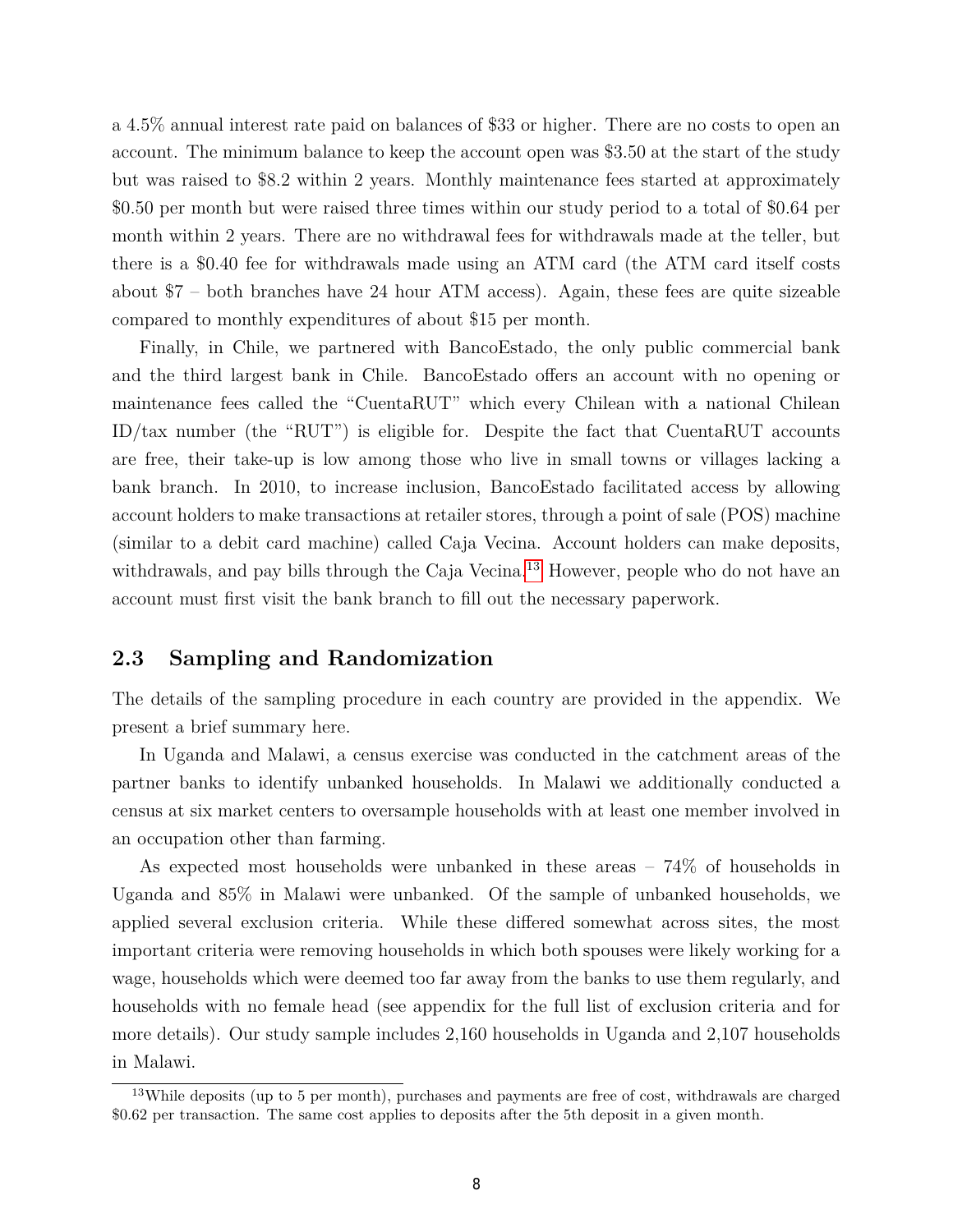In both countries, 50% of the households in the sample were randomly allocated (only one individual per household) to receive the bank account subsidy. In Uganda, randomization was stratified by gender, occupation<sup>14</sup> and bank branch (recall there were 3 branches in the study). In Malawi, randomization was stratified by gender, occupation,<sup>15</sup> marital status, literacy, bank branch, and whether the respondent was from the household or market sample.

Chile differed methodologically from the other sites in that the census exercise was not representative of the entire region. Instead, enumerators went door-to-door until they reached a sample size of nearly 2,000 eligible individuals. A door-to-door census exercise was conducted in 48 Comunas of Region IX in Southern Chile. During that census exercise, 9,985 respondents were interviewed, out of which 74% already had bank accounts (either the respondent or spouse). Of the 2,472 respondents without a bank account, 1,975 were willing to enroll and complete a baseline survey. Among those eligible and enrolled in the study, half were selected to receive procedural assistance for the intervention. Treatment group was assigned based on the last digit of the RUT: odd numbers were assigned to treatment, and even numbers to the control group. Because this was done in the field at the end of the baseline survey, treatment was not stratified on any characteristics.

### **2.4 Bank account subsidy offer**

In all sites, respondents were given the opportunity to open accounts with no financial costs. In Malawi and Uganda, account opening and maintenance fees were waived, and so was the minimum balance requirement.<sup>16</sup> Treatment respondents were given a voucher that could be redeemed for the free account at the bank branch. To open an account, respondents also needed three passport photos and needed to have their identity certified by the local village council. To remove the cost of getting the photos and minimize the hassle of the identity certification, account marketers facilitated this process by offering vouchers for free passport pictures and by obtaining letters of certification from the local council for the entire "treatment" sample. In Chile, where accounts were already free, households were given assistance in filling out the necessary paperwork to open accounts. Below we provide further details on the specifics of the bank account subsidy country by country.

<sup>&</sup>lt;sup>14</sup>The occupation categories were classified as employee, self-employed: vendor, business owner, trader; or farmer: including animal rearing, and housewife or unemployed.

 $15$ The occupation categories were classified as employee, vendor, business owner, trader/farmer or animal rearing, cash crop farmer, and housewife or unemployed.

<sup>16</sup>IPA compensated partner banks for the lost fees and balances.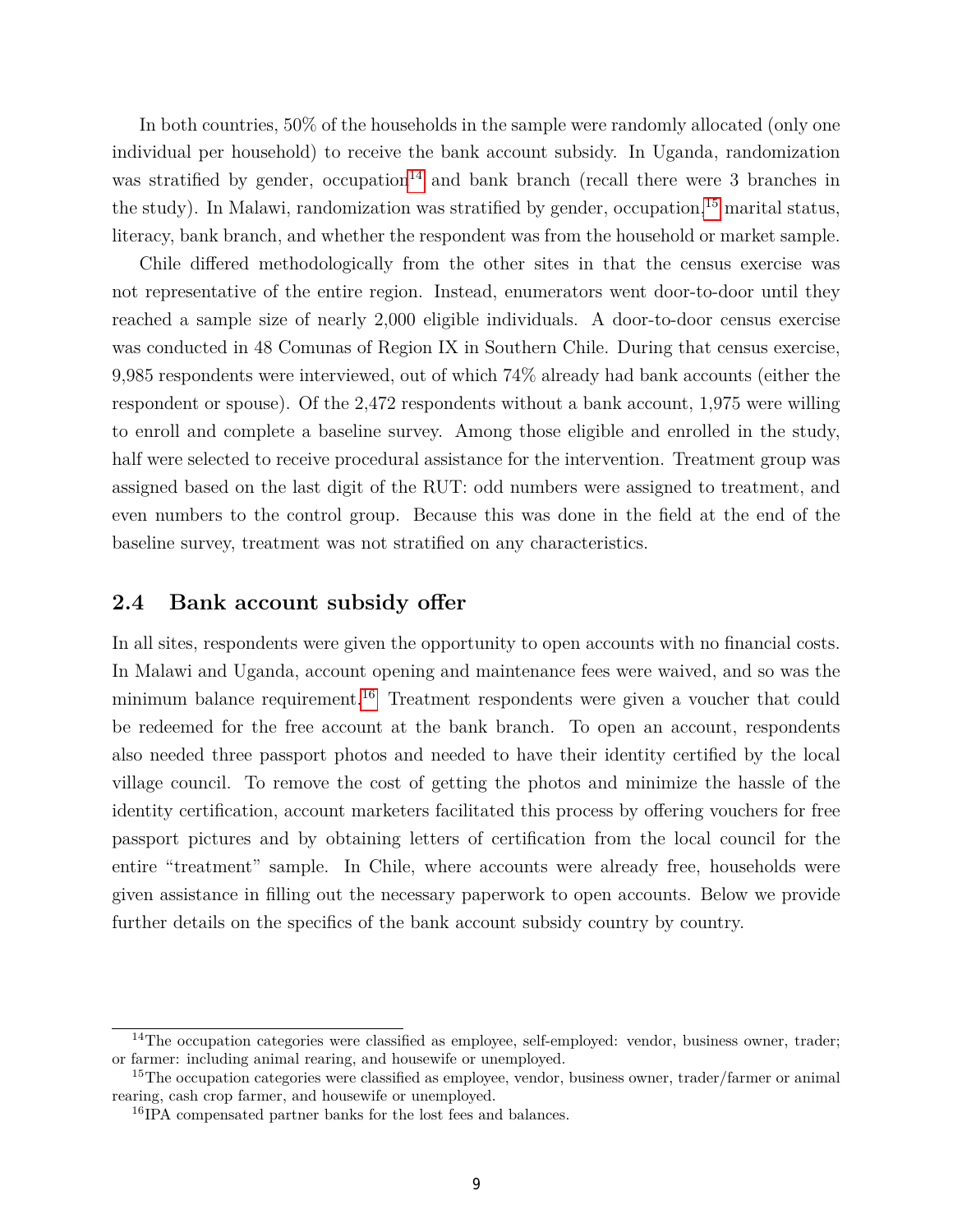**Uganda** Individuals in the treatment group were visited by agents of MAMIDECOT, four to five months after the baseline.<sup>17</sup> The agents gave some basic information about MAMIDECOT and the accounts, and also explained that the accounts normally featured various fees that would be waived for the study period. At the conclusion of the visit, the agents gave respondents a voucher which could be brought to MAMIDECOT and redeemed for a free account (these vouchers expired after 4 months). Beneficiaries of the free account were informed that the monthly maintenance fees would be waived for a total of 21 months, after which the promotion would end and account holders would be responsible for the fees. In practice the promotion ended in March, 2013, 24 months after vouchers were distributed. Out of the 1,080 individuals assigned to receive a voucher,  $94\%$  accepted the voucher<sup>18</sup>, and 54% opened an account.

**Malawi** The procedure in Malawi was largely the same as in Uganda. Individuals in the treatment group were visited by a NBS agent, were given some basic information about NBS and the accounts, and were told that the accounts normally featured various fees that would be waived for the study period.<sup>19</sup> At the conclusion of the visit, the agents gave respondents a voucher (which also expired after 4 months) which could be brought to NBS and redeemed for a free account. Beneficiaries of the free account were informed that the monthly maintenance fees would be waived for a total of 18 months, after which the promotion would end and account holders would have to cover it on their own. In practice voucher distribution happened in June/July 2011, and the promotion ended in June 2013, 24 months later. Out of the 1,053 assigned to the voucher,  $89\%$  accepted the voucher<sup>20</sup> and  $69\%$  opened an account.<sup>21</sup>

<sup>&</sup>lt;sup>17</sup>These agents were employed jointly by IPA and MAMIDECOT, but they introduced themselves as employees of MAMIDECOT when interacting with respondents at this visit (the visit was presented as part of a campaign to attract new customers). This was done to minimize the risk of social desirability bias in the follow-up surveys, which were carried out by IPA enumerators.

<sup>&</sup>lt;sup>18</sup>Of the 68 people who did not accept the voucher, 51 were not interested in the program and 17 were never found (12 people had moved outside the study region, 1 person had died, and 4 people were untraceable).

<sup>&</sup>lt;sup>19</sup>As in Uganda, the agents were jointly employed by IPA and NBS but introduced themselves as NBS agents, conducting a new customer campaign. They did mention that the fee waiver was sponsored by a non-profit (the Bill and Melinda Gates Foundation), however. Follow-up surveys were conducted by IPA enumerators.

<sup>&</sup>lt;sup>20</sup>Of those who did not accept the account offer, 69 were not interested and the rest could not be located.

<sup>21</sup>In Uganda and Malawi, enumerators visited all households in the treatment group for a "study closure" survey during which we reminded respondents that the fee waiver on the accounts was ending, so that respondents who chose to keep their account open would have to start paying the fees. As discussed in more detail below, usage of the accounts was quite low on average. Enumerators reminded them of the fees and offered procedural assistance to close the account if they wanted to avoid fees.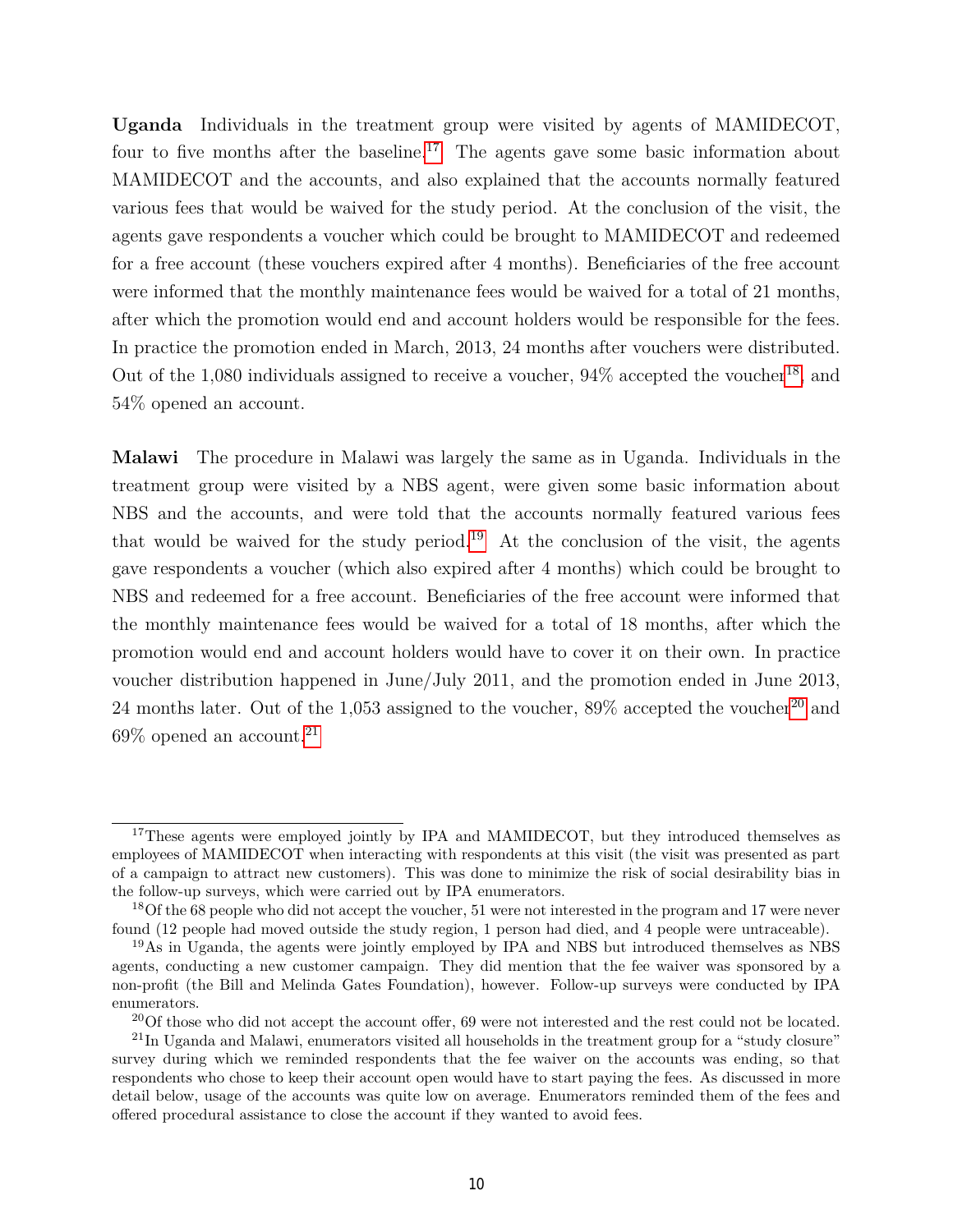**Chile** At the end of the baseline survey, individuals sampled for the treatment were informed (by the JPAL enumerator conducting the survey) of the existence and of the main features of the CuentaRUT account and were invited to open an account with BancoEstado. Any respondent who was interested in an account received assistance with the account opening process. In particular, the enumerator helped respondents fill the application form and delivered the forms to BancoEstado. Participants were told that they would get an answer from the bank in 20 days and that they would need to go in person to one branch of the bank in order to activate the account. In total, 938 households were offered an account. Of this group, only 17% signed up and activated their account within a few months.

### **2.5 Data**

### **2.5.1 Baseline surveys**

In Uganda and Malawi, the baseline surveys included modules on demographics and socioeconomic status, income, agricultural inputs and outputs, assets, expenditures, savings, social transfers, cognitive ability, and time and risk preferences. In Chile, we used a shorter baseline survey that focused on household demographics, participant's socio-economic characteristics, and sources of income, expenditures and credit.

### **2.5.2 Follow-up Surveys**

In Uganda and Malawi, we conducted three rounds of follow-up surveys, administered approximately 6, 12, and 18 months after accounts were opened. The follow-up surveys were similar across rounds, and to the baseline (which allows us to control for baseline values of most dependent variables in the empirical analysis).

Besides standard outcomes already examined in previous work, a special point of emphasis in the surveys was the measurement of savings across multiple sources. In any savings study, one would expect that at least part of the increase in bank savings would come from moving cash from other places (i.e. crowd out). In our context, the most natural source of crowd out would be from saving money at home, which is typically hard to measure (especially with surveys conducted face-to-face, in the home or business where the money may be kept). We extensively piloted modules to measure such savings, asking both about savings stocks and flows. While there may still be under-reporting on this measure, we are better positioned to quantify crowd out and to gauge impacts on total savings than previous work.

Attrition in the follow-up surveys is fairly low and uncorrelated with treatment status. Our regressions include all respondents who completed at least one follow-up survey (97% of sample). Attrition on this measure is uncorrelated with treatment (See Web Appendix Table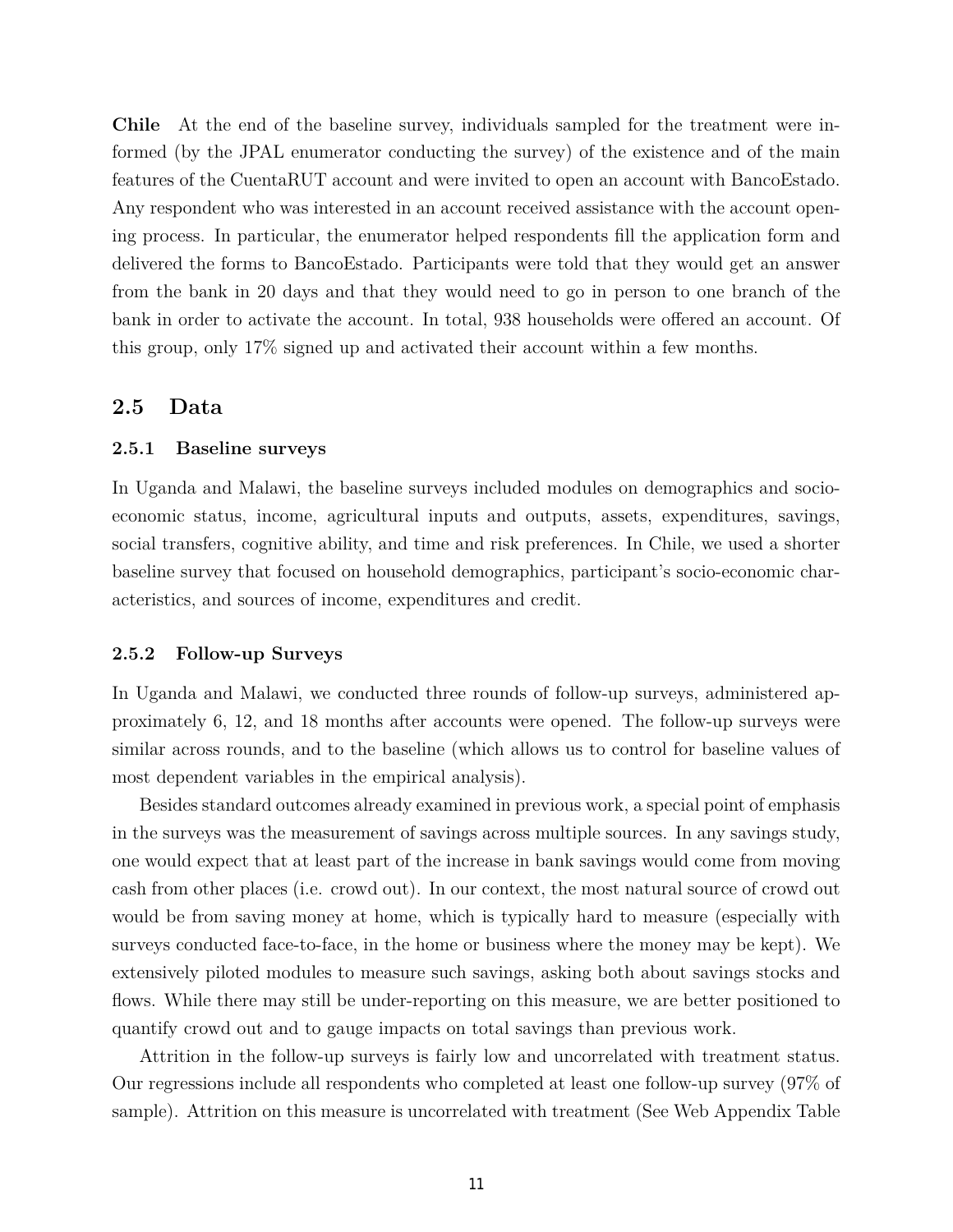WA1).<sup>22</sup> In addition, the composition of those who completed at least one follow-up survey is not different in treatment versus control (the p-value from an F-test for compositional attrition difference is 0.71 in Uganda and 0.33 in Malawi.). Consequently, Web Appendix Table WA2 shows that the respondents who remain in the sample post-attrition have very similar characteristics as the pre-attrition sample, and are balanced between treatment and control. Web Appendix Table WA3 examines attrition round-by-round, and also finds similar attrition rates across treatment groups (of about 6-8 percentage points).

In Chile, given the low take-up rate of the bank accounts, we did not conduct full follow-up surveys to measure impact. Instead, we conducted qualitative follow-ups with a subsample to understand reasons why people chose not to open accounts.

#### **2.5.3 Administrative account data**

We also have administrative data from banks on account activity. However, in Chile, the bank was not willing to release ID numbers for the bank data, so we are not able to merge the data to our other surveys (and so instead have de-identified individual data). The data covers 24 months in Uganda, 22 months in Malawi, and 17 months in Chile.

### **2.6 Sample Characteristics**

Table 1 presents baseline characteristics for the follow-up sample, by treatment status and for each study site, together with the p-values for the tests of equality between the treatment and control means. As expected, the treatment and control groups are balanced along most characteristics.

The summary statistics also highlight key differences between the two East Africa sites and the Chile site. The Uganda and Malawi sites are much poorer and younger, reflecting differences in both the sampling strategy (we conducted door to door visits in Chile during working hours, in a country in which many people have formal employment and were not likely to be home) and in banking access (Chile has much higher bank account ownership rates among working age adults). Panel A shows demographic and SES information. The overall picture in Uganda and Malawi is one of serious poverty. Average years of schooling is 5.5 years in Uganda and 4.2 years in Malawi, both substantially lower than the minimum to complete elementary schooling (seven years in Uganda and eight in Malawi). Literacy rates are low: only 77% of people in Uganda and 61% in Malawi can read and write in the local language. The main sources of income there are entrepreneurship and agriculture.

<sup>&</sup>lt;sup>22</sup>We note that all our results are robust to including only those households who answered all four rounds, with the sole exception that the increase in total monetary savings in Uganda is only significant when using the larger set of households.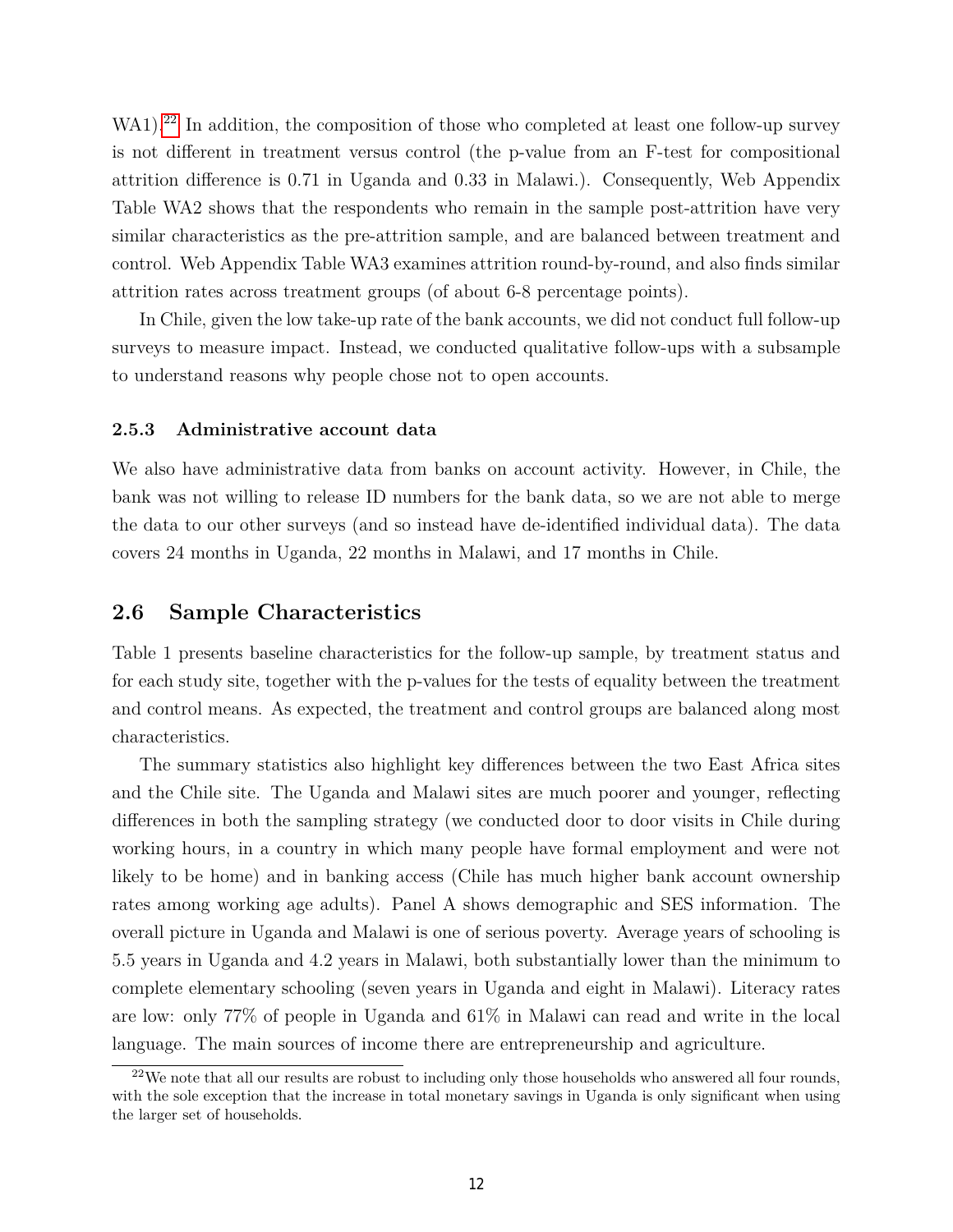Panel B shows access to savings. There are big differences across countries. The dominant form of saving in this unbanked population is in cash at home – in Uganda, 97% of people report keeping cash at home (to reduce reporting bias we asked about cash at home or in a secret place), while interestingly in Malawi only 49% do (suggesting that a large share of people may have close to no savings whatsoever). In Chile reported savings at home is even lower, at 25%. While this is a surprisingly low figure given Chile's level of development, perhaps this is indicative of the ease of finding alternative sources of cash for these households. We asked about many other sources, including ROSCAs, saving with other people, and mobile money. In Uganda 23% save in ROSCAs, whereas in Malawi the share is only 5%, both much smaller percentages than in Kenya (i.e. Dupas and Robinson 2013a). While we excluded households with formal accounts, we did not exclude those with mobile-money accounts, which encompass only 3% of our sample at baseline in Uganda , and 0% in Malawi, where mobile money had yet to be introduced. All in all, reported savings are very low: total reported savings stocks is only \$32 in Uganda, \$23 in Chile, and a really low \$12 in Malawi. While we do not necessarily take these values at face value as people may under-report savings at home to an enumerator, we view them as indicative of extremely low financial savings.

Panel C presents some basic statistics on income and expenditures. By both measures, respondents in Uganda and Malawi are very poor, especially in Malawi: total expenditures in the month before the baseline were only \$18 in Malawi and \$32 in Uganda (income was \$26 and \$32). While we do not have a measure of total household expenditures (since we only interviewed one respondent), these households are quite likely to be below the global poverty line.23 In Chile, the income and expenditure questions were asked of the household rather than the individual: reported values were \$250 in expenditures and \$270 in income, much larger than in the two other countries.

## **3 Results**

### **3.1 Take-up of the Accounts**

Table 2 presents statistics on take-up of the accounts. As mentioned earlier, 54% of respondents opened accounts in Uganda, 69% in Malawi, and 17% in Chile. The majority of those opening accounts did not use them very much as shown in Figure 1, where we present the distribution of the number of deposits over the study period. In the 3 countries, 42%, 41%,

 $23$ We did ask respondents to report the source of income of the spouse, but in many cases they did not know this value with certainty, if we include those reports income is \$41 in Uganda and \$34 in Malawi.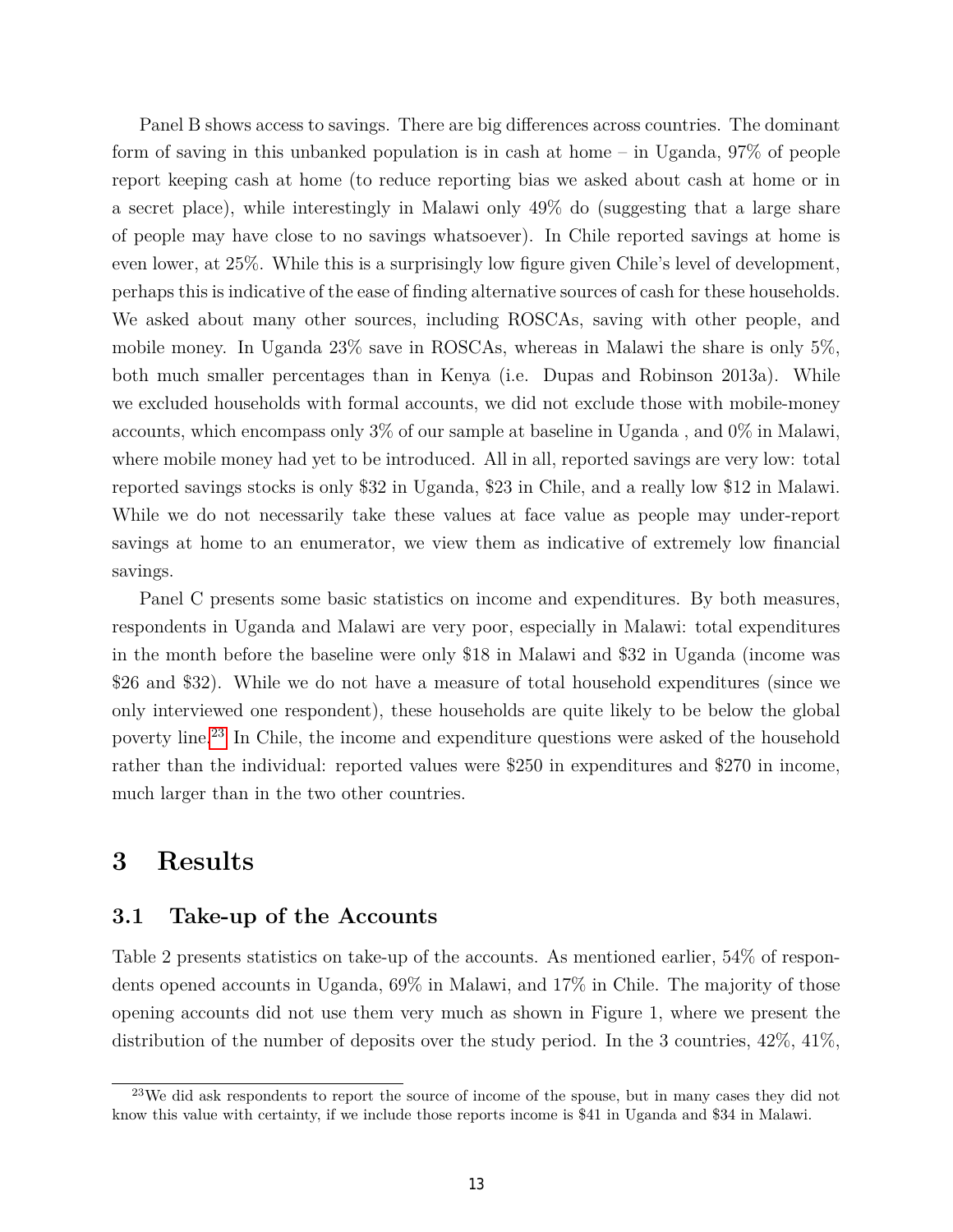and 6% used the accounts at least once. We define users as "active" if they made at least 5 deposits in the first 2 years after getting the account offer. According to this definition, active usage rates were  $17\%$  in Uganda,  $10\%$  in Malawi, and  $3\%$  in Chile.  $^{24}$ 

Among active users, usage is quite high: active users made 13 deposits over the study period in Uganda, 12 in Malawi, and 14 in Chile, and the average amount of total deposits among active users was \$528 in Uganda, \$648 in Malawi, and \$1,858 in Chile. These figures imply average monthly deposits of about \$22, \$24, and \$110 per month for active users, and \$4, \$3, and \$4 for the overall treatment group (total deposits were calculated over 22 months in Malawi, 24 in Uganda and 17 in Chile due to data availability). These amounts are not trivial for Malawi and Uganda (where average monthly individual expenditures are about \$15 and \$30 per month, respectively), but they are tiny in Chile, where average monthly household expenditures are about \$250 per month. The pattern of usage we observe here is similar to several previous studies in rural Kenya (Dupas and Robinson 2013a, Dupas, Keats and Robinson 2015), which both find that a majority of households never use the accounts, but usage among active users is high.

Figure 2 plots the cumulative density function of the total amount deposited into the account over the study period. On each graph, we also plot a line for the balance for which the interest on deposits would cover the fees (so that the accounts would yield a positive financial return). Given the interest rates, these would be very large balances: \$702 in Malawi and \$348 in Uganda. Very few people save this much (just 13% in Uganda and 3% in Malawi). This suggests that, absent the fee waiver offered for the study, these accounts are unaffordable for the majority of unbanked households–and it is worth noting that the fees charged by financial institutions chosen for this study are comparable to those charged by most institutions throughout the African continent (Demirgüç-Kunt et al. 2015).

Figure 3 plots usage over time. Interestingly, while average usage is fairly modest, people who do use the accounts continue to use them throughout the study period. As can also be seen, people deposit and withdraw at similar rates over time. Consequently, account balances do not increase very much over time, suggesting that the account balance is a poor measure of usage in this context.

 $^{24}$ This definition differs from Dupas and Robinson (2013a), which only had 6 months of bank usage data and thus defined active usage as making at least 2 deposits over the first 6 months. Prina (2015) uses their definition in her comparison of take-up across studies even if studies have a longer window (Table 3 in her paper). With their definition, the figures in our study are 32% in Uganda, 25% in Malawi and 5% in Chile.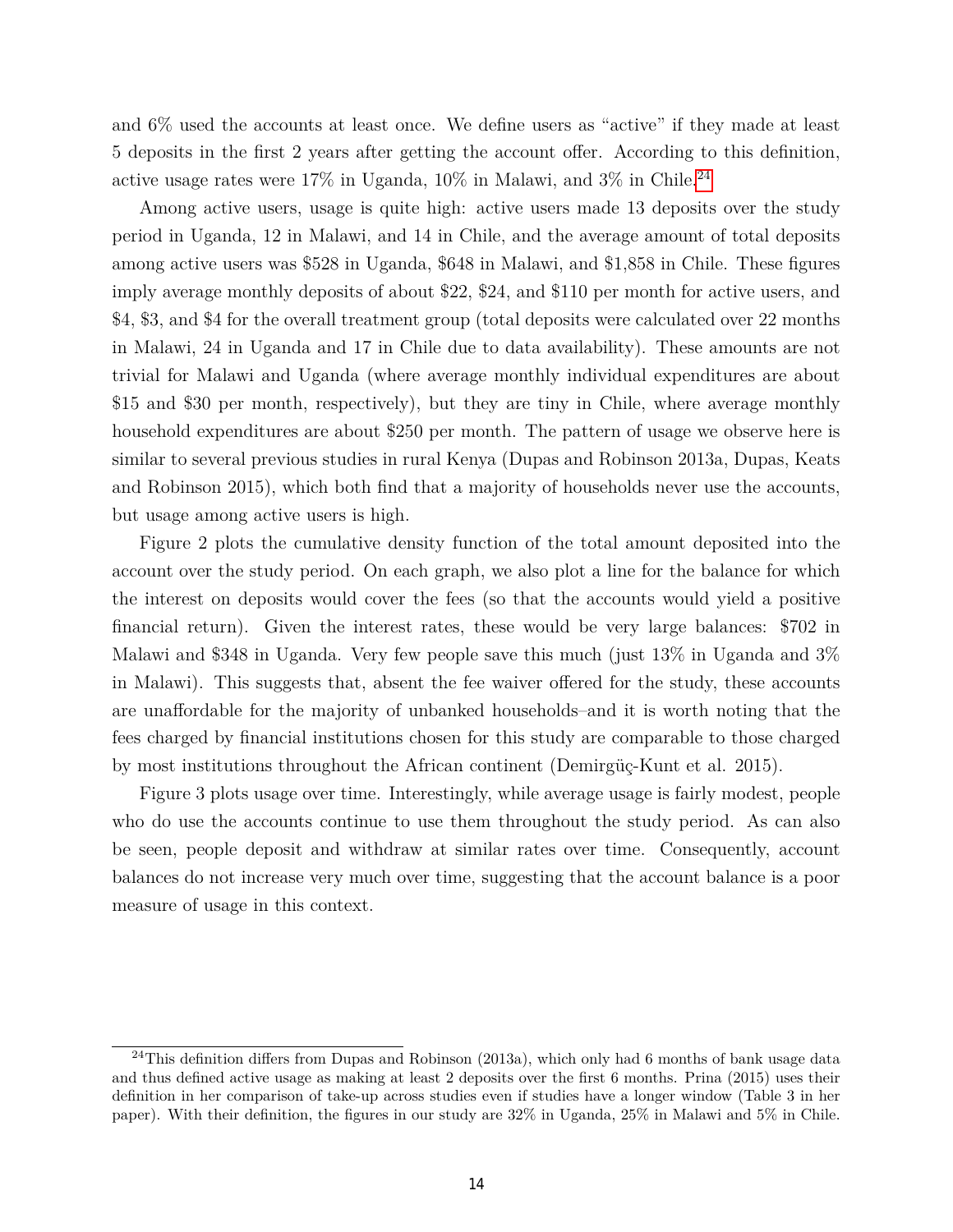### **3.2 Determinants of Take-up**

We next examine the correlates of take-up and active usage of the bank accounts in the treatment group. We look at two primary outcomes: the "active usage" dummy defined above, and total deposits (for which we use an inverse sine hyperbolic transformation to approximate a log specification without dropping the zeroes, as is common in this literature (see Prina 2015 and Callen et al. 2014). Since the Chilean bank did not give us access to personal identifiers in the administrative account data, the only outcome we can examine there is accepting our offer of assistance to open the account.

Results are presented in Table 3. There are three important predictors of usage that are statistically significant in both Uganda and Malawi: distance to the bank branch, years of education and a proxy for wealth (the log value of agricultural and household assets). The negative correlation between distance and usage is likely due to travel costs and is suggestive that access to the branch is a constraint.<sup>25</sup> The positive correlation between usage and years of education and asset holdings is suggestive that better-off households have more income to allocate to savings, though could also operate through other channels, such as human capital. This correlation has also been found in previous work, such as Dupas and Robinson (2013a) and Dupas, Keats, and Robinson (2015). We find some evidence that baseline savings are correlated with usage, in particular savings at a ROSCA in Uganda, and home savings in Malawi. In contrast to Dupas and Robinson (2013a), we find no differences in take-up between genders or across occupations.

Overall, we can't predict very well who the active users are based on observables. The R-squared in the regressions in Table 3 never goes beyond 0.11. Among other things, that means that we cannot use a propensity score matching algorithm to identify who in the control group would have been likely active users, in order to compare active users with their proper counterfactual and increase statistical power compared to a standard "intention-totreat" (ITT) estimation.

## **3.3 Comparing administrative to survey data**

Our main results for treatment effects on total savings use the survey data from the followups, since these are the only measures we have for the control group. How accurate is this data? Web Appendix Table WA4 shows figures on deposits in the month before the date of each follow-up survey, from the survey and from the administrative data. Averaging across rounds, average deposits in the survey data were \$2.13 in Uganda and \$0.55 in Malawi,

<sup>25</sup>Alternatively, this correlation could certainly be due to other differences between households that live close to towns and households that live further away. Note however that the correlation is conditional on most obvious covariates.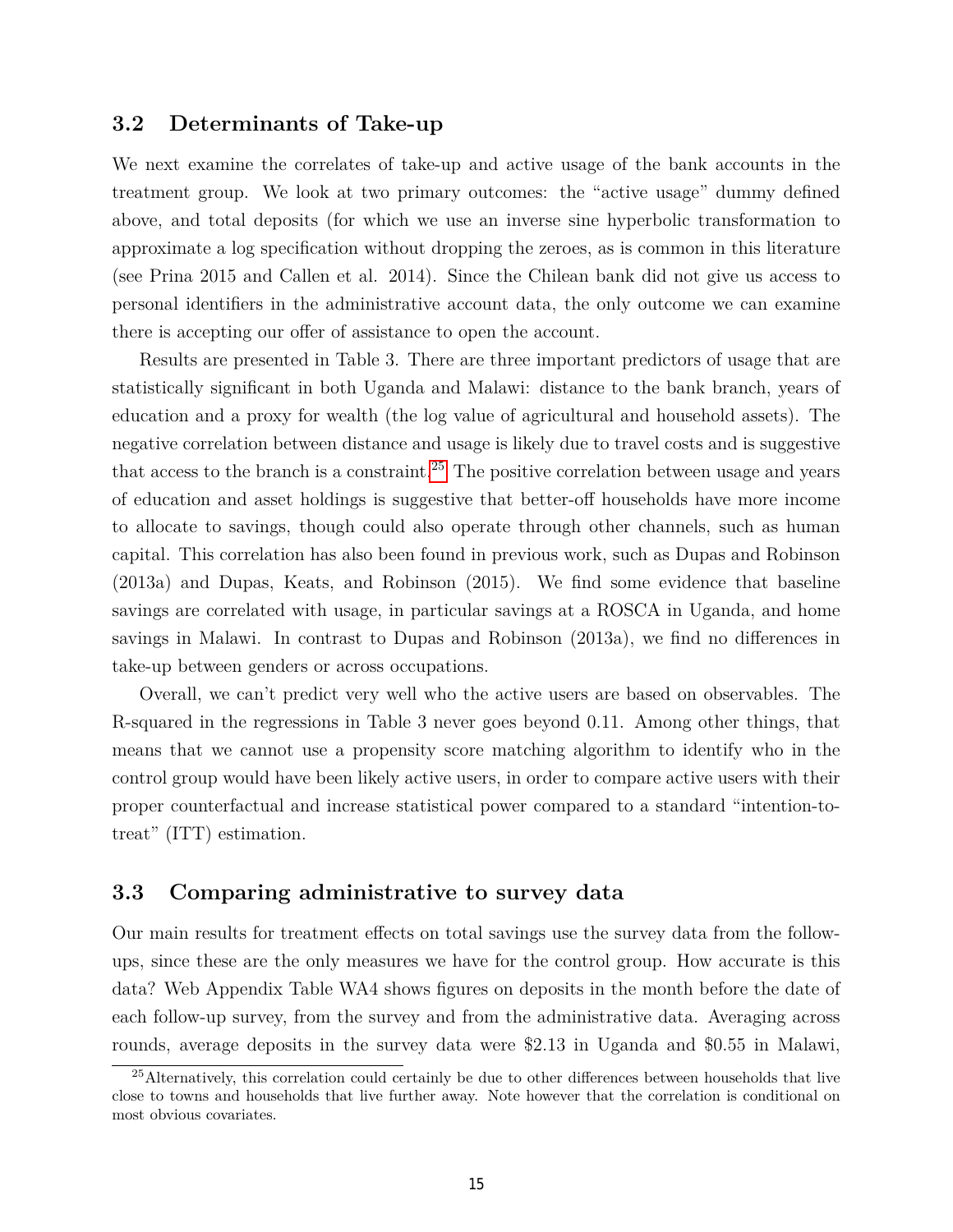substantially lower than the average of \$2.94 and \$1.77 from the administrative data. The table shows that the survey data has fewer large transactions: the standard deviation of deposits is at most half as large compared to the administrative records in both countries, and there is a wide discrepancy in the highest percentiles of the deposit distribution. The balance data is closer to the truth, and even possibly overstated (average reported balances were \$21 in Uganda and \$9 in Malawi, compared to true values of \$12.5 and \$8 recorded by the banks). To deal with this misreporting, in the main specifications we winsorize at 1%, which brings the two measures much closer together (but for completeness we also show non-winsorized results in appendix). While this type of measurement error is unlikely to be unique to our case and has been an issue in any study of this type, its presence suggests that effects on savings balances will tend to be understated.

Another note of interest concerning the administrative data shown in Table WA4 is that the 30 days before the surveys (the periods over which deposits were self-reported) had lower bank usage than the average month in the period: while administrative data suggests average monthly deposits over the entire study period was \$4 in Uganda and \$3 in Malawi, for the months covered by the surveys the same administrative records show averages of only \$3 in Uganda and \$1.8 in Malawi. This means that the snapshot obtained from surveys may further dampen observed impacts on total savings.

### **3.4 Impact on savings and other downstream outcomes**

In Uganda and Malawi, we examine the effects of the accounts on a number of outcomes from the follow-up data (in Chile, as discussed above, we did not collect follow-up data because the take-up of the account was so low). We use the experimental variation to examine differences in outcomes between the treatment and control groups. Since the experiment was randomized and we have baseline measures of most outcomes, regressions are very simple. For a given outcome  $Y_{hst}$  for household *h* in strata *s* in wave *t* (see Section 2.3 for details on the strata), we run the following ANCOVA regression

$$
Y_{hst} = \alpha T_{hs} + \beta Y_{hs1} + \mu_s + \theta_t + \varepsilon_{hb} \tag{1}
$$

where we control for the baseline value of the outcome  $(Y_{hs1})$ , stratification dummies  $(\mu_s)$ and wave dummies  $(\theta_t)$ . All monetary values are winsorized at the 99th percentile to reduce the prevalence of outliers. Whether winsorizing is the correct thing to do when usage is so skewed is unclear however – we therefore show non-winsorized results in Table WA5 and WA6. The coefficient  $\alpha$  represents the Intent-to-Treat effect.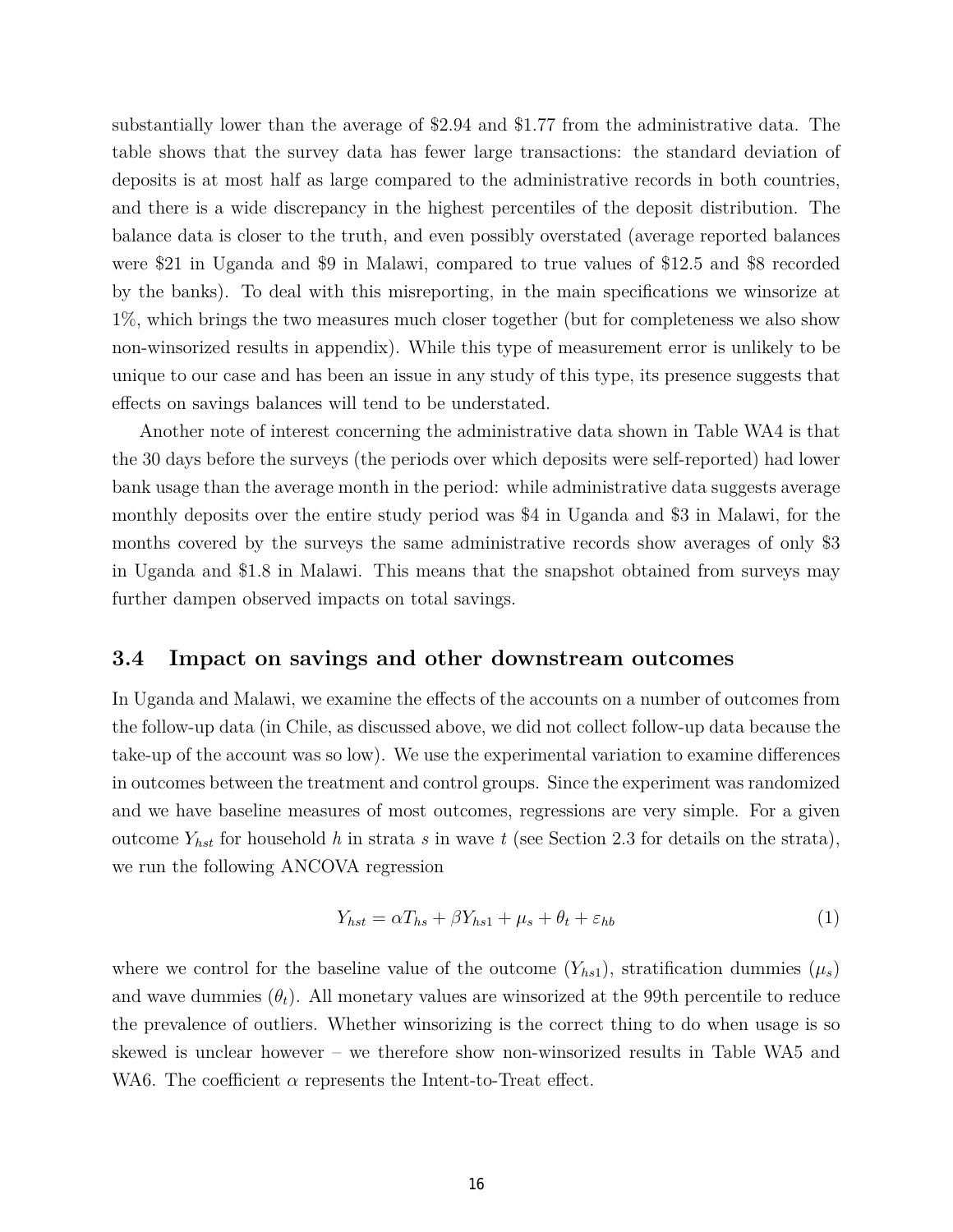### **3.4.1 Savings**

Results for savings are reported in Tables 4 (deposits over the 30 days prior to the survey) and 5 (savings balances). Table 4 shows a treatment effect on monthly deposits in financial institutions (commercial banks, microfinance banks, and Savings and Credit Cooperatives, including the partner bank) of just \$0.74 in Uganda and \$0.13 in Malawi. These are fairly small figures, amounting to about 2% of individual labor income in Uganda and 0.5% in Malawi. Table 4 also shows substantial crowd out  $-$  in fact, the effect on overall deposits is not significant. We take this as at best suggestive since there is a lot of error in measuring these flows, and we prefer to rely on the saving stock data to quantify crowd out.<sup>26</sup>

Table 5 (savings balances) is our preferred specification to explore crowd out since, as mentioned earlier, the limited window over which savings flows was measured missed most of the activity. Column 1 shows that the stocks of savings went up by \$8.8 in Uganda and \$3.9 in Malawi. Both effects are statistically significant, but are again quite small.<sup>27</sup> We find evidence of crowd out: in Uganda, savings in other sources declined, most notably home savings which declined by \$2.7; in Malawi, home savings declined by \$2. Thus, the overall increase in monetary savings amounted to \$5 in Uganda (statistically significant in Table 5, but this is not robust to not winsorizing the top 1% as can be seen in Table WA6) and \$1.4 in Malawi (not significant). As percentages, these are about 10% of control group savings (which are \$41 in Uganda and only \$14 in Malawi), and about 1% of annual expenditures (which are \$350 in Uganda and \$180 in Malawi, calculated from Table 6). When we pool the two countries together the treatment effect on total savings is significant at the 5% level, but again the magnitude of the effect is very low. We also note that in Uganda the baseline level of total monetary savings was about USD 5 smaller in the treatment group, thus the effect estimated in the ANCOVA regression could be due to reversion to the mean (if we do not control for the baseline value, the treatment effect is positive but not significant (not shown)).

Overall, our reading of these results is that the average treatment effect on total savings was *at best* very modest, and not clearly differentiable from zero.<sup>28</sup>

<sup>&</sup>lt;sup>26</sup>Columns 1 and 2 in Web Appendix Table WA7 replicate Table 4 by using the administrative data on deposits at SACCOs (Uganda) or Banks (Malawi) instead of the reported data for people with at least one deposit. Results are very similar to those presented in Table 4, though the effect in formal deposits increases (but it is still quite low in absolute terms), and the total deposits becomes statistically significant.

 $27$ Another reason balances are modest can be seen in Figure 3, which shows that withdrawals and deposits were roughly of the same order of magnitude among users – users were taking out what they were putting in.

<sup>28</sup>Columns 3 and 4 in Web Appendix Table WA7 replicate Table 5 by using administrative data on balances at the moment of the survey instead of reported savings at SACCOs (Uganda) and Banks (Malawi) for those with positive balance data. The effect size in Uganda is here again smaller and the effect on total savings becomes not statistically significant.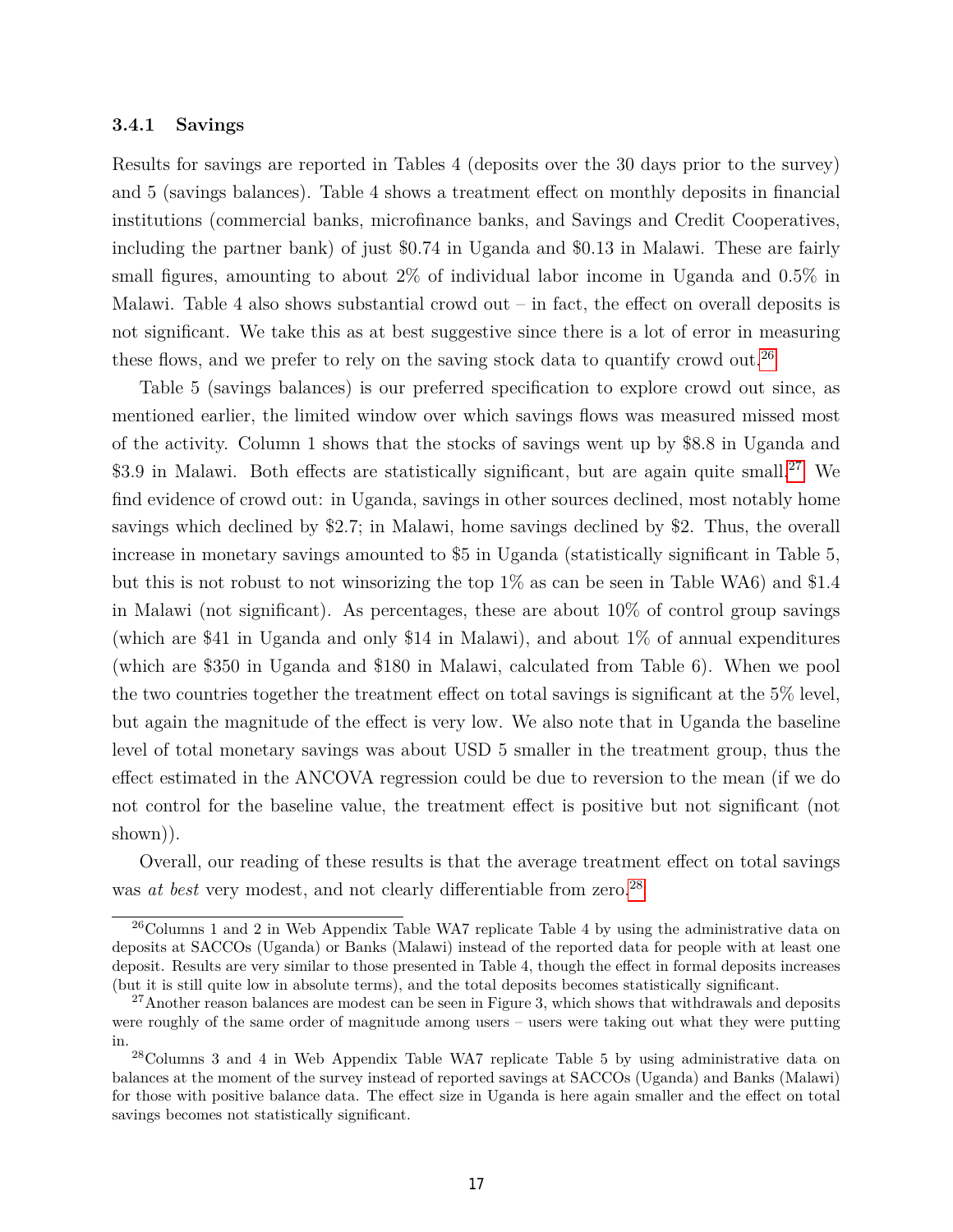### **3.4.2 Other downstream outcomes**

For completeness, Table 6 reports results of the bank account offer on a host of important downstream outcomes, including business investment, expenditures, transfers to and from others, health, and education. We find no statistically significant effects on any outcome. Table 7 shows effects on a set of attitudes and beliefs. Here again we find no effect on any outcome, with the one exception of trust in banks. Ultimately, we conclude that if the accounts did benefit the subset of active users, there are evidently too few of them to meaningfully affect these average treatment effects.29

## **4 Understanding Low Take-up**

### **4.1 Uganda and Malawi: Poverty, Inflation and Transaction Costs**

The take-up analysis in Table 2 shows a correlation between usage and baseline wealth, and between usage and distance from the branch, suggesting that baseline poverty as well as transaction costs might be important impediments to usage. To further explore this, at endline we asked respondents why they did not use the accounts more. These results are reported in Table 8. In Panel A, we asked treatment group non-users what barriers prevented them from saving. The dominant answer was simply that people were too poor to save: 80% of respondents in Uganda and 89% in Malawi gave this answer.

In Uganda we further asked people why they find it hard to save in any source (not necessarily the bank) – shown in Panel C, 90% of respondents mention having low income as one of their top 2 reasons. Other main factors mentioned as main reasons are related to expenditures: 73% state that expenses are too high and 82% answered that unexpected emergencies make it difficult to save. These all refer to the same basic problem that income is not enough to generate savings once subsistence expenditures have been taken care of. These poverty-related, self-reported barriers to bank usage are broadly consistent with the poverty levels observed in our surveys. Self-reported expenditures in Malawi are just \$15 per month

<sup>29</sup>In Malawi and Uganda, we had stratified the randomization of the bank account offer by gender and occupation in order to test for heterogeneity in the effects across subgroups. We do not report this analysis in the paper for brevity, but we have run this regression as pre-specified and found no systematic evidence that some subgroup saw impacts from the treatment. In particular, we do not see effects among vendors, in contrast with Dupas and Robinson (2013a). A major difference between the vendors in this sample and those in Dupas and Robinson (2013a) appears to be in their average income – vendors in Dupas and Robinson (2013) report earning more money and may thus have had a higher ability to save. Another important difference between the two settings is that inflation was larger in Uganda and especially in Malawi over the study period than it was in Kenya at the time of the Dupas and Robinson (2013) study five years earlier. In the next section, we discuss in more detail these potential explanations, and others, for the lack of take-up and impacts.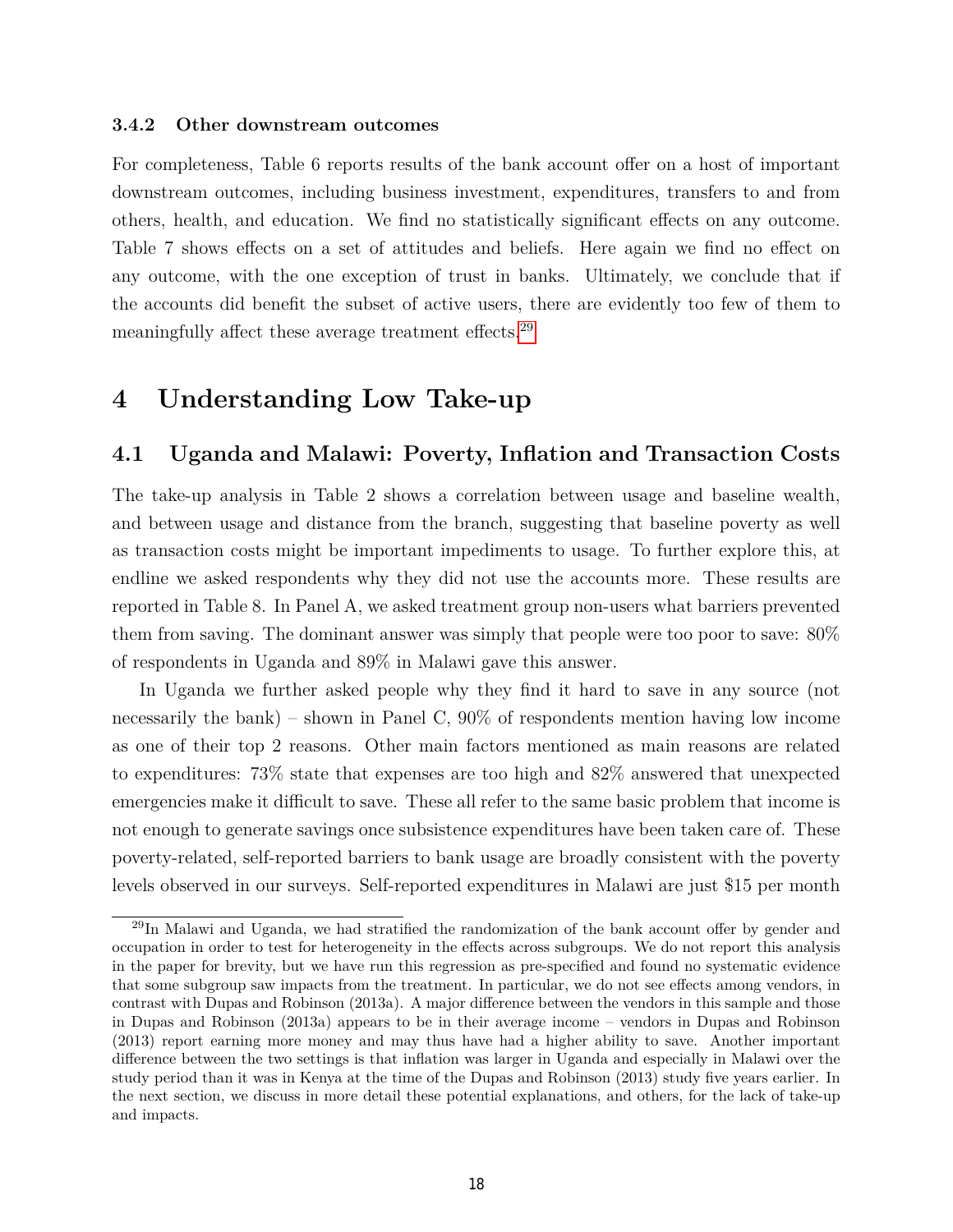and total savings stocks are just \$12 total. In Uganda, these figures are \$30 per month and \$30 savings total. These are much lower than in other studies such as Dupas and Robinson (2013), Prina (2015) and Callen et al. (2014). We provide additional summary statistics on the economic lives of individuals in the Uganda and Malawi sample in Table WA8. The overall picture that emerges is one of subsistence living, with over 85% of farm produce being self-consumed, very low levels of cash income, and very low levels of remittances being received from outside the village.

Poverty is not the only reason people did not use the accounts, however – in particular, while we have shown that people hold very little financial savings, they do have *some* savings. In both countries, we tried to shed light on this by asking people who saved in a source other than the bank why they chose not to use the bank (i.e. these are people that have some savings but chose not to hold it at the bank), the results of which can be found in Panel B. This encompasses nearly all respondents – 96% of respondents in Uganda and 94% in Malawi say that, at least sometimes, they save money in some other source. Around 33% in Uganda claim that it is because they do not have enough money to save in a bank account. Relatedly, in Malawi 33% report that depositing on the account is not worth it since they would need to withdraw it shortly to finance consumption, and 37% report not being able to accumulate enough of a sum to warrant a trip to the bank. Other factors that were commonly reported are liquidity: the money at the bank is not available when needed (30 % in Uganda) and distance to the bank  $(17\%$  on average in the two countries).<sup>30</sup> These results suggest that, in addition to poverty, the illiquidity of the bank account was a deterrent (which is corroborated by the take-up analysis, which showed that distance negatively predicted usage).

A final issue is that both Uganda and Malawi experienced high rates of inflation during the study period. Figure WA1 shows how the peak inflation periods coincided with our study phases. In Uganda, inflation spiked shortly after the bank account offer. In Malawi, the particularly spectacular inflation, driven by the 34% devaluation of the Malawian currency by the central bank in May 2012, started almost a year after the intervention. There is no clear break in bank usage around the time of the devaluation among the few study participants that used the accounts however – in particular, no increase in withdrawals just before the devaluation (see Figure 3).

<sup>&</sup>lt;sup>30</sup>These results do not appear specific to our study sites. In 2011, a multi-country nationally representative survey conducted by the World Bank (FINDEX) found that "lack of money" was the primary reason given for not owing an account, at 83% in Uganda and 88% in Malawi, followed by the costs of the accounts (52% in Uganda and 24% in Malawi), distance (41% in Uganda and 12% in Malawi), lack of required documentation (38% in Uganda and 18% in Malawi) and lack of trust (24% in Uganda and 9% in Malawi).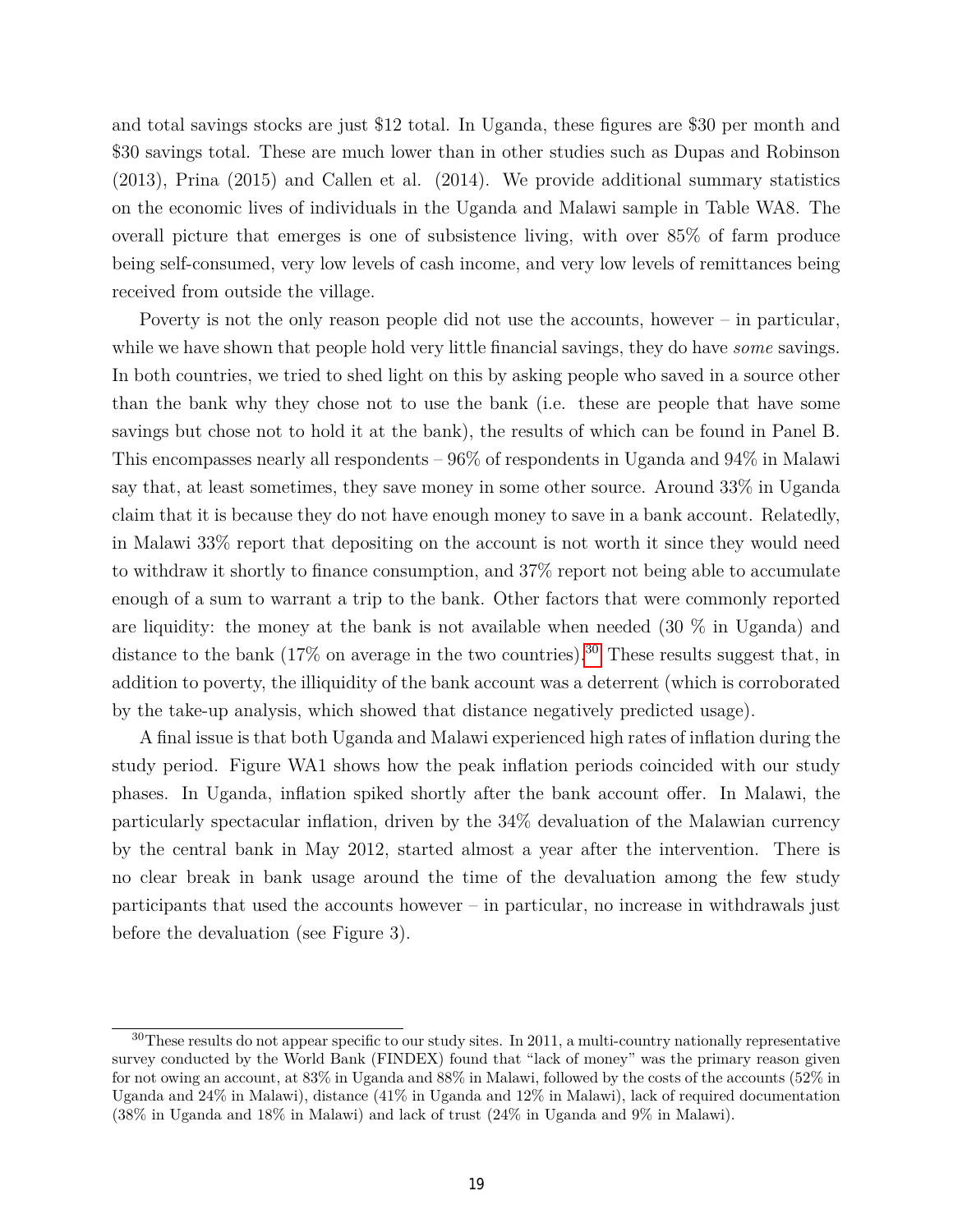### **4.2 Chile: Widespread insurance and credit access**

Understanding the reasons for the modest take-up became the primary question of interest for the Chile site. A qualitative survey was administered to 639 individuals from our treatment group in May 2012 in order to gauge their relative importance. We find evidence for several important factors.

First, recall that bank account ownership is much higher in Chile than the other two sites, with 74% of respondents we interviewed in our door-to-door census exercise reporting already having accounts (despite the fact that we focused our study in the poorest region of Chile and in communities with the lowest bank account penetration according to our partner bank BancoEstado). In addition, bank accounts were readily available at no financial cost. This is a very different context from the Uganda and Malawi sites, and strongly suggests that people without accounts in Chile chose not to open them because they did not want them. As shown in Table 1, unbanked respondents in Chile were predominantly older women who were out of the labor market and relied on others for financial support (26% report that their main source of income is the wage of other household members, and another 35% report that it is their pension or other government assistance).

Second, Chile is a much more developed economy than Malawi and Uganda and offers various support programs for poor people. Panel A of Table 9 presents evidence on government support. 73% of households receive government assistance (50% of them receive a family subsidy that includes free medical care and dental treatment), 32% receive some type of pension, and 85% receive either government assistance, a pension, or both. Among those who do not receive a pension, 76% expect to receive one in the future. Government assistance and pensions are distributed monthly, constituting a reliable income stream for a majority of the sample. Our follow-up data shows that the vast majority (96%) of government transfer recipients receive them without a bank account, and only 23% of current transfer recipients see a benefit to having the transfer deposited directly into a bank account. In all, the system of government transfers is highly utilized and perceived to be highly effective, likely attenuating the demand for savings accounts.

Healthcare also seems to be comprehensive for the sample as shown in Panel B of Table 9. 86% of the sample believes that the cost for a major medical procedure like surgery would be mostly or completely covered by government programs. The share the household would expect to pay for a surgery is low: it is 0 for 62% of the sample and 25% for another 19%. Healthcare that is expected to be comprehensive further mitigates the need to privately store funds to respond to health shocks.

Third, the Chile population enjoys easy access to low-cost credit, reducing the need to privately save for a specific purpose or an emergency. Using baseline data, Panel C of Table 9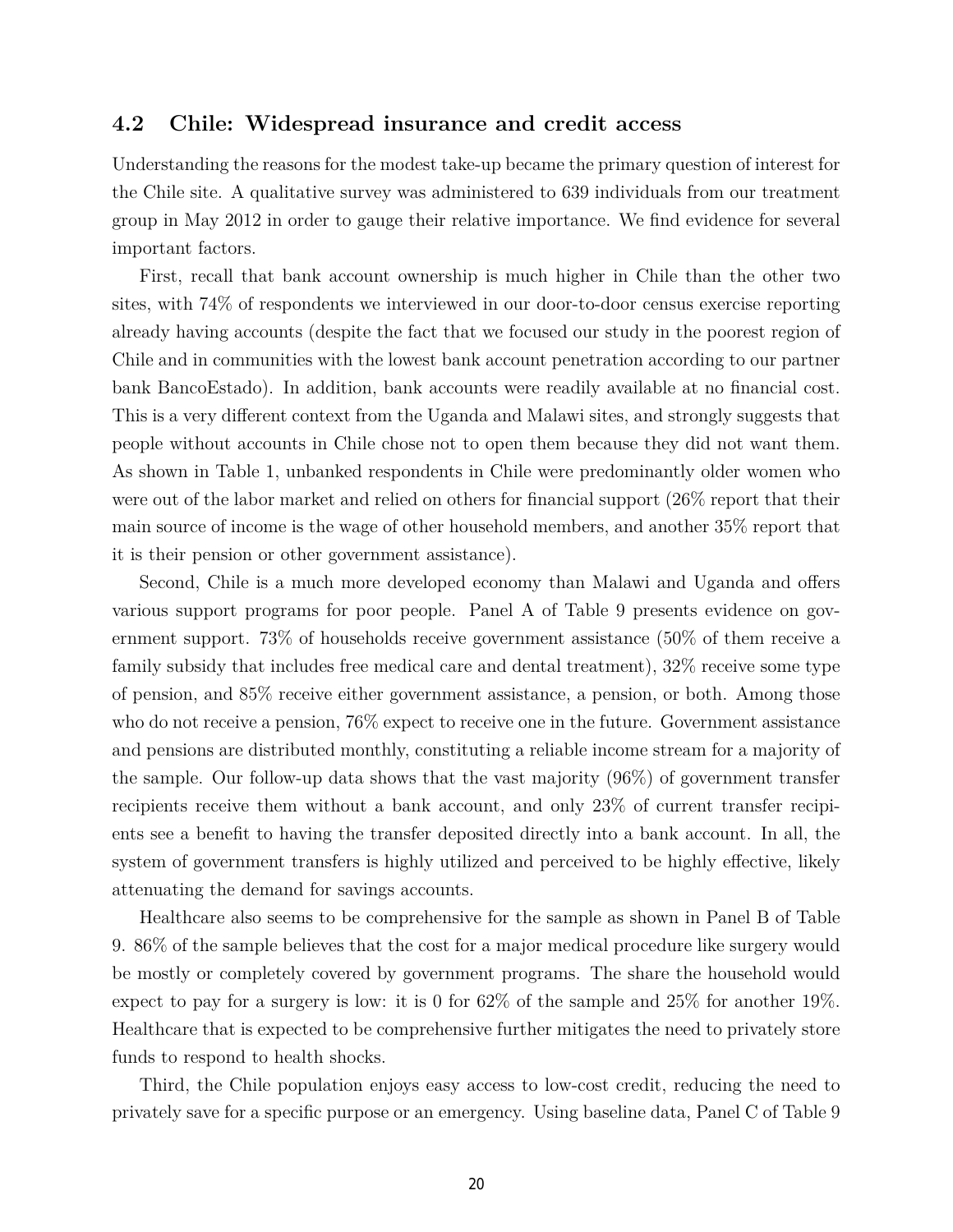shows that 30% of respondents reported having obtained a loan or credit card from a formal institution, and 11% had an active credit line or credit card. In addition, in our follow-up survey, 48% report having bought an item on installment payments in the previous year. Moreover, when respondents are asked how they would get money to cover an emergency that requires around \$600, only 1% reported that they would use savings, while 17% reported they would get a loan from a bank or formal institution, 5% would get a loan from other sources, and 23% from family or friends. While many of these respondents also mention that the interest rates on these loans are high, nevertheless these figures suggests that credit from multiple formal and informal sources is both accessible and widely used.

## **5 Comparison with other savings studies**

Table 10 provides a detailed meta-comparison of 16 recent studies including randomized trials of savings products. The most similar (i.e., closest to a "basic" savings account) papers are Dupas and Robinson (2013a) with Kenyan vendors and bicycle taxis, Prina (2015) with women living in slums in Nepal, and Dupas, Keats and Robinson (2015) with unbanked households in rural Kenya. Each of these prior studies observed some effect on at least one downstream outcome for at least a subsample, such as business investment/expenditures for female vendors (Dupas and Robinson 2013a), perception of financial well-being among poor women (Prina 2015), or dependence on remittances and financial support to others for dualheaded households (Dupas, Keats and Robinson 2015). As discussed earlier, we checked for the presence of impacts on such sub-samples in our data but did not find any significant patterns. What explains this difference?

As it turns out, the take-up pattern we observe is not that far from these other studies. The two closest papers conducted in East Africa are Dupas and Robinson (2013a) in which only 35% of people ever used the account, and Dupas, Keats and Robinson (2015) in which only 28% did. As here, the people who used the accounts saved fairly large sums, however, and so the positive treatment effects were driven by a minority of users who benefited greatly. The pattern in the closely related study of Prina (2015) in Nepal is somewhat different : 80% of people took up accounts in that study and most users made many deposits.

We postulate that the main reason that usage was lower in our study sites is that people in Chile did not have much use for accounts, and that people in Uganda and Malawi did not use the accounts much because they were poorer than in previous studies. In addition, we find strong evidence that people who lived further from the bank used the accounts less, suggesting that travel costs were an impediment. The discrepancy in the emergence of downstream outcomes among users may come from the fact that the impacts were more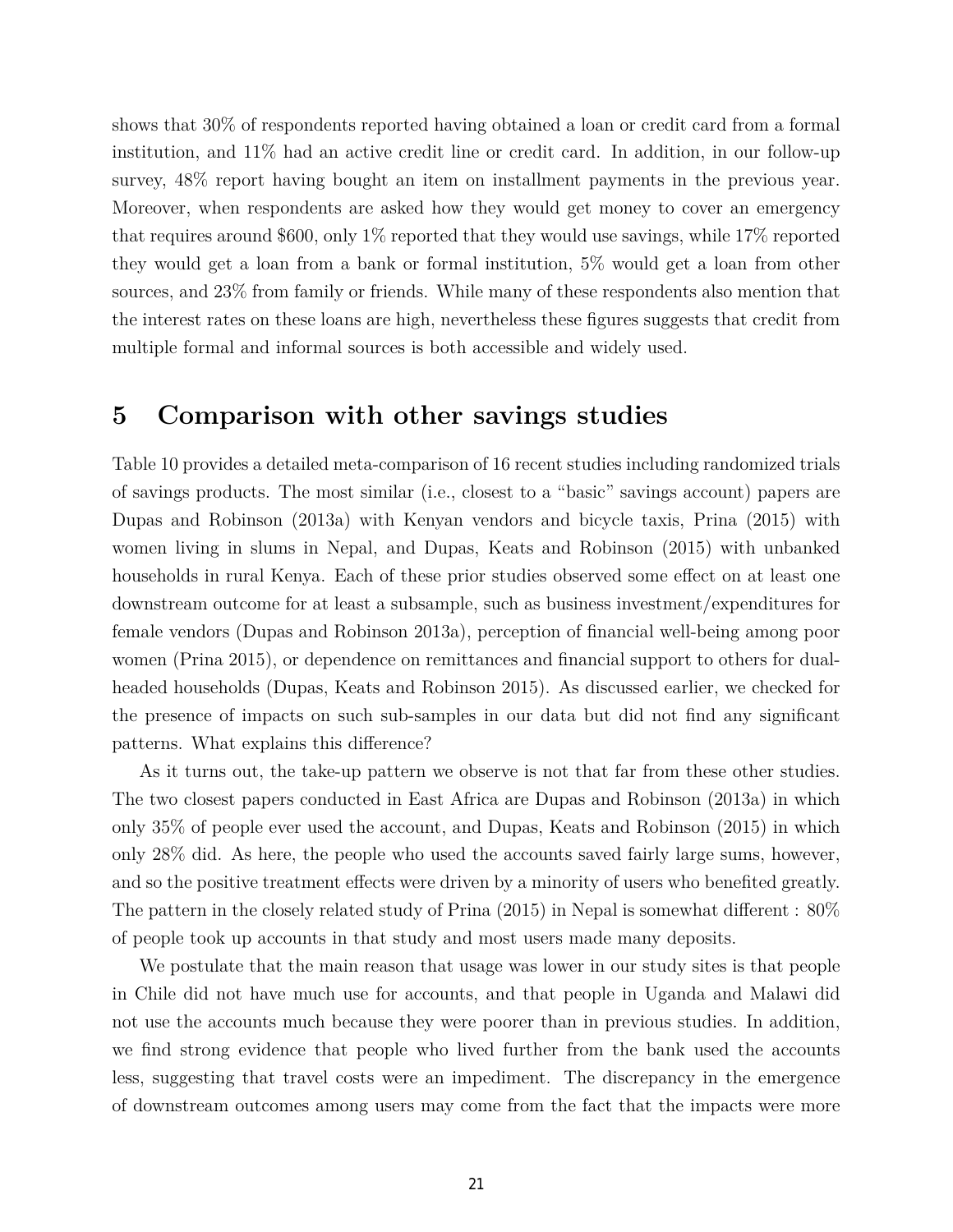diverse and thus harder to observe in Uganda and Malawi.

However, there are also other features of the interventions that might explain the differences. Prina (2015) worked with an NGO which operated local banking locations in the slums where people lived, for 3 hours per day twice per week. These mobile branches reduced transaction costs substantially; in addition, the pre-arranged schedule of visits may have served as a reminder or coordination device for people. The respondents in Dupas and Robinson (2013a) were all entrepreneurs working in a market where the bank was located, so transaction costs were most likely smaller. In addition, the collection of logbooks from participants could have produced a behavioral attention-increasing "nudge" that, when *interacted* with the treatment of a bank account, led to higher savings for a subset of the treatment group. Another possible difference is that the accounts in Dupas and Robinson (2013a) and Dupas, Keats and Robinson (2015) had withdrawal fees, which might have acted as a (weak) commitment device (note, however, that Chile had withdrawal fees as well, so this explanation is not relevant to explain lower usage there). A final possibility is that several of these studies were operated by NGOs (Prina 2015) or marketed by NGOs at the outset (Dupas and Robinson 2013a and Dupas, Keats and Robinson 2015). The NGO may have implicitly signaled that it was in people's best interest to save more (compared to a bank which is trying to maximize its own profits) or may have induced people to expect benefits from the NGO from complying (i.e., individuals may perceive that satisfying the guidance of an NGO could lead to future benefits). This is unlikely to be the main explanation though: while accounts were not endorsed in Uganda or Chile, they were endorsed by the NGO in Malawi and yet take-up was still low.

Extending past the "basic" savings accounts, Panel C in Table 10 shows usage and treatment effects for more "behavioral" savings accounts and features, including commitments (commitments to deposit, commitments to no withdraw), reminders, labeling of accounts, peer effects or financial literacy training. For most studies the sample was narrowly selected (the sample is often composed of previously banked households; Dupas and Robinson 2013b focused on those self-selected into participating in a ROSCA) and therefore comparisons with our representative sample of unbanked households are difficult. Overall, the pattern that emerges, if any, is that different features matter for different segments of the population, with no "one size fits all".

## **6 Conclusion**

Bank accounts as currently offered appear unappealing to the majority of individuals in our three samples of unbanked, rural households – even when these accounts are completely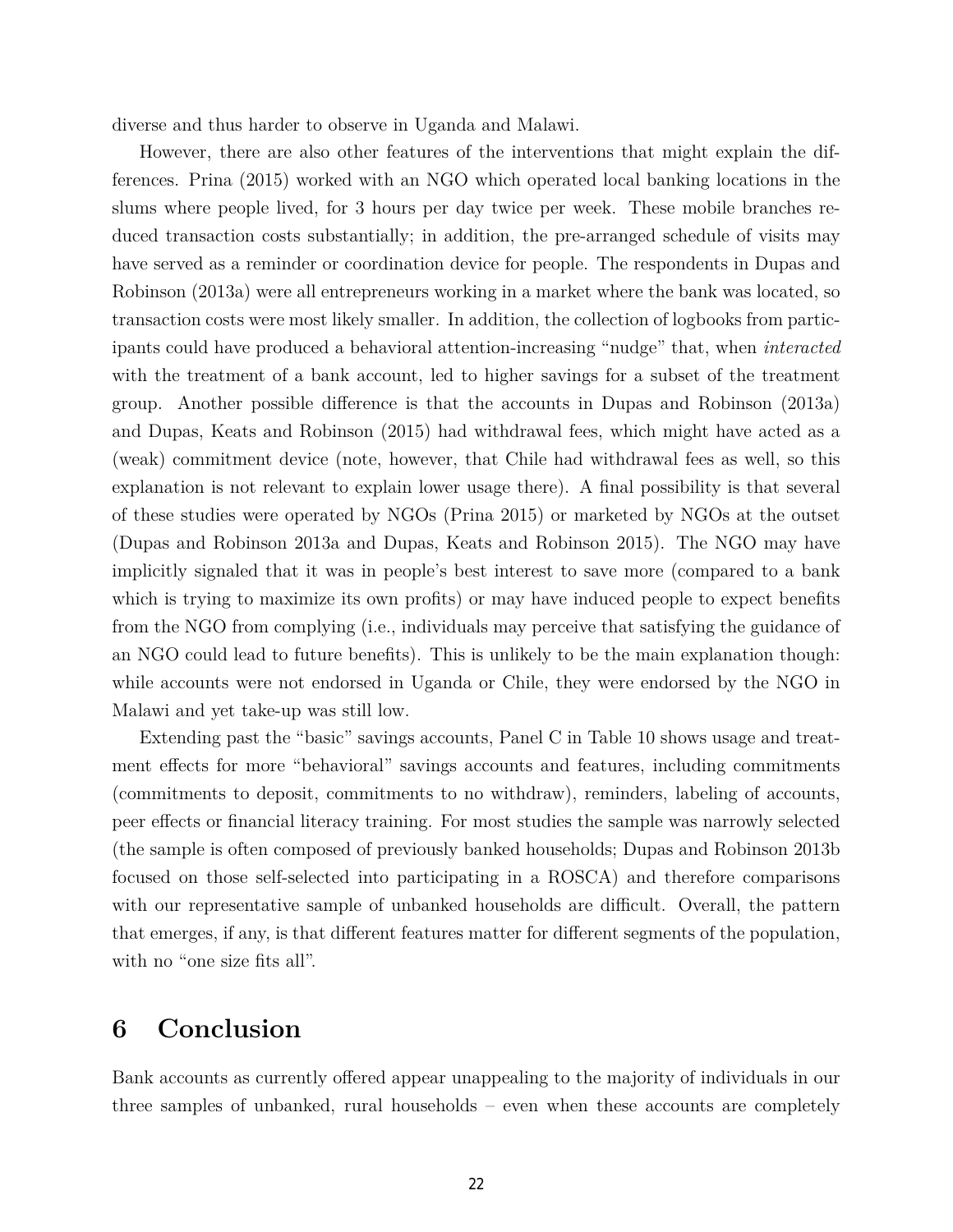subsidized. While we do observe substantial usage among a subset of active users, we are unable to pick up any statistically significant effects on downstream outcomes. This is not surprising since the average impact on total savings is itself relatively modest at best, and noisily estimated. If any, treatment effects on downstream outcomes are likely diffuse since savings purposes are heterogeneous, thus difficult to detect, because of little ability to predict how user households would use the savings.

One important question is whether the approximately 80% of individuals in our Malawi and Uganda samples who did not make much use of their account are simply too poor to save at all, or whether the bank accounts were simply not well tailored to their needs or habits. We provide suggestive evidence that poverty is the main limiting factor. In both sites, but especially in Malawi, households hold limited savings in any source. We find that assets are predictors of usage in both sites. However, we find some suggestive evidence that barriers such as transaction costs limit usage too: distance to the bank is a predictor of usage in both sites. Overall, our results suggest that while there may be an unmet demand for formal savings instruments in rural Africa, bare-bones bank accounts are not appealing. Therefore, pushing for existing formal institutions to expand their services to rural areas, even with one-time account opening subsidies, may not be enough to broaden financial access and definitely will not yield the hoped for poverty alleviation results.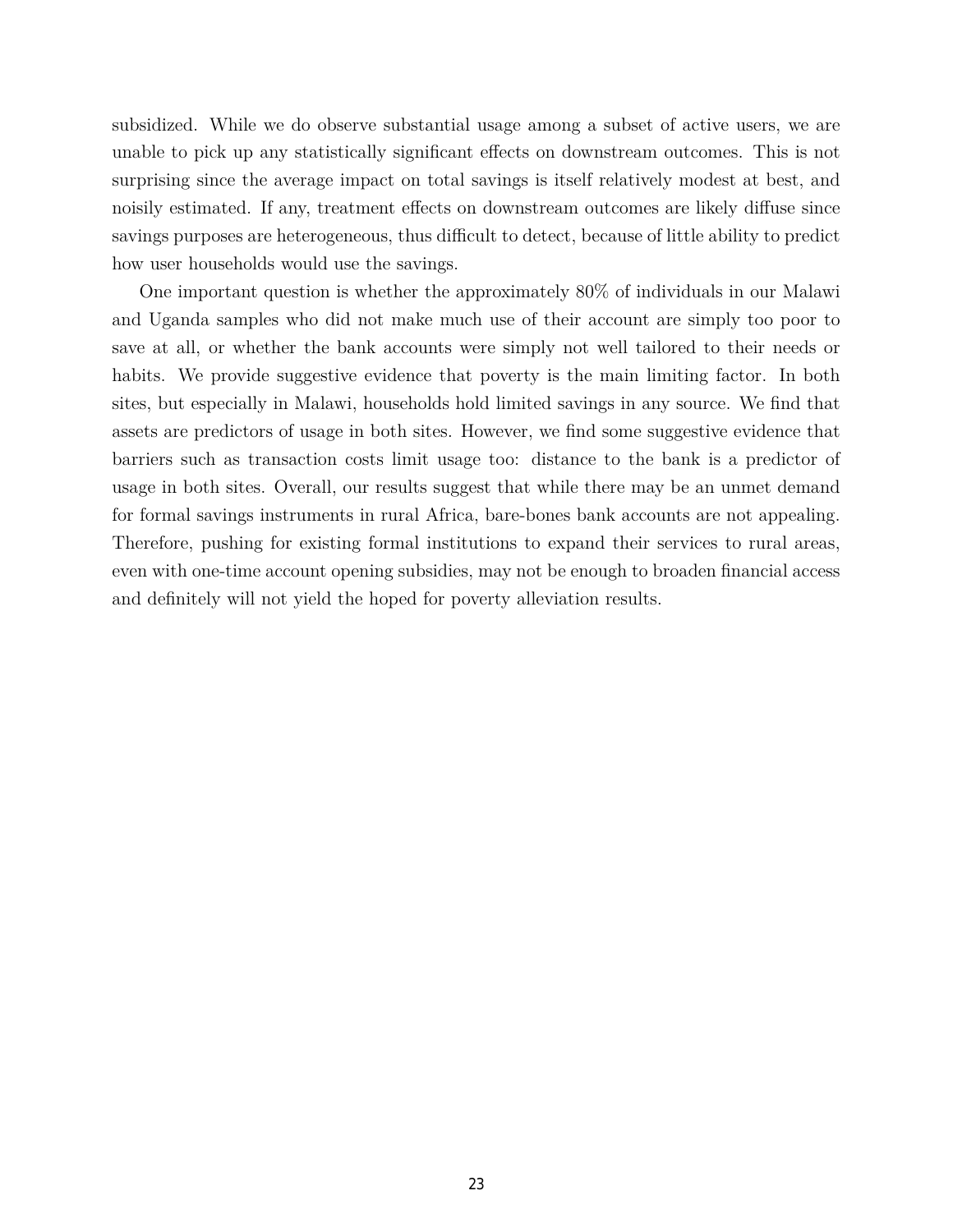## **References**

- [1] Al Jazeera (2012). "Malawi devalues currency by a third." May 8, 2012. Accessed online at: http://www.aljazeera.com/news/africa/2012/05/20125863922498538.html.
- [2] Ashraf, Nava, Dean Karlan, and Wesley Yin, Wesley (2006a). "Tying Odysseus to the mast: evidence from a commitment savings product in the Philippines." *Quarterly Journal of Economics* 121 (2): 635–672.
- [3] Ashraf, Nava, Dean Karlan, and Wesley Yin (2006b). "Deposit collectors." *Advances in Economic Analysis & Policy* 6 (2): 1–22.
- [4] Bachas, Pierre, Paul Gertler, and Sean Higgins (2016). "Banking on Trust: How Debit Cards Help the Poor to Save More." Working Paper.
- [5] Beck, Thorsten, Asli Demirgüç-Kunt, and Maria Soledad Martinez Peria (2008). "Banking services for everyone? Barriers to bank access and use around the world." *World Bank Economic Review* 22 (3): 397-430.
- [6] Brune, Lasse, Xavier Giné, Jessica Goldberg, and Dean Yang (2015). "Facilitating Savings for Agriculture: Field Experimental Evidence from Malawi." *Economic Development and Cultural Change* 64 (2): 187-220.
- [7] Callen, Michael, Suresh de Mel, Craig McIntosh, and Christopher Woodruff (2014). "What are the Headwaters of Formal Savings? Experimental Evidence from Sri Lanka." BREAD Working Paper No. 431.
- [8] Chin, Aimee, Léonie Karkoviata, and Nathaniel Wilcox (2015). "Impact of Bank Accounts on Migrant Savings and Remittances: Evidence from a Field Experiment." Working Paper.
- [9] Cole, Shawn, Thomas Sampson, and Bilal Zia (2011). "Prices or Knowledge? What Drives Demand for Financial Services in Emerging Markets?" *The Journal of Finance* 66 (6): 1933–1967.
- [10] Demirgüç-Kunt, Asli, Leora Klapper, and Dorothe Singer (2015). "The Global Findex Database 2014: Measuring Financial Inclusion around the World." World Bank Policy Research Working Paper #7255.
- [11] Dupas, Pascaline, Sarah Green, Anthony Keats and Jonathan Robinson (2012). "Challenges in Banking the Rural Poor: Evidence from Kenya's Western Province." Forthcoming, *NBER Africa* Volume.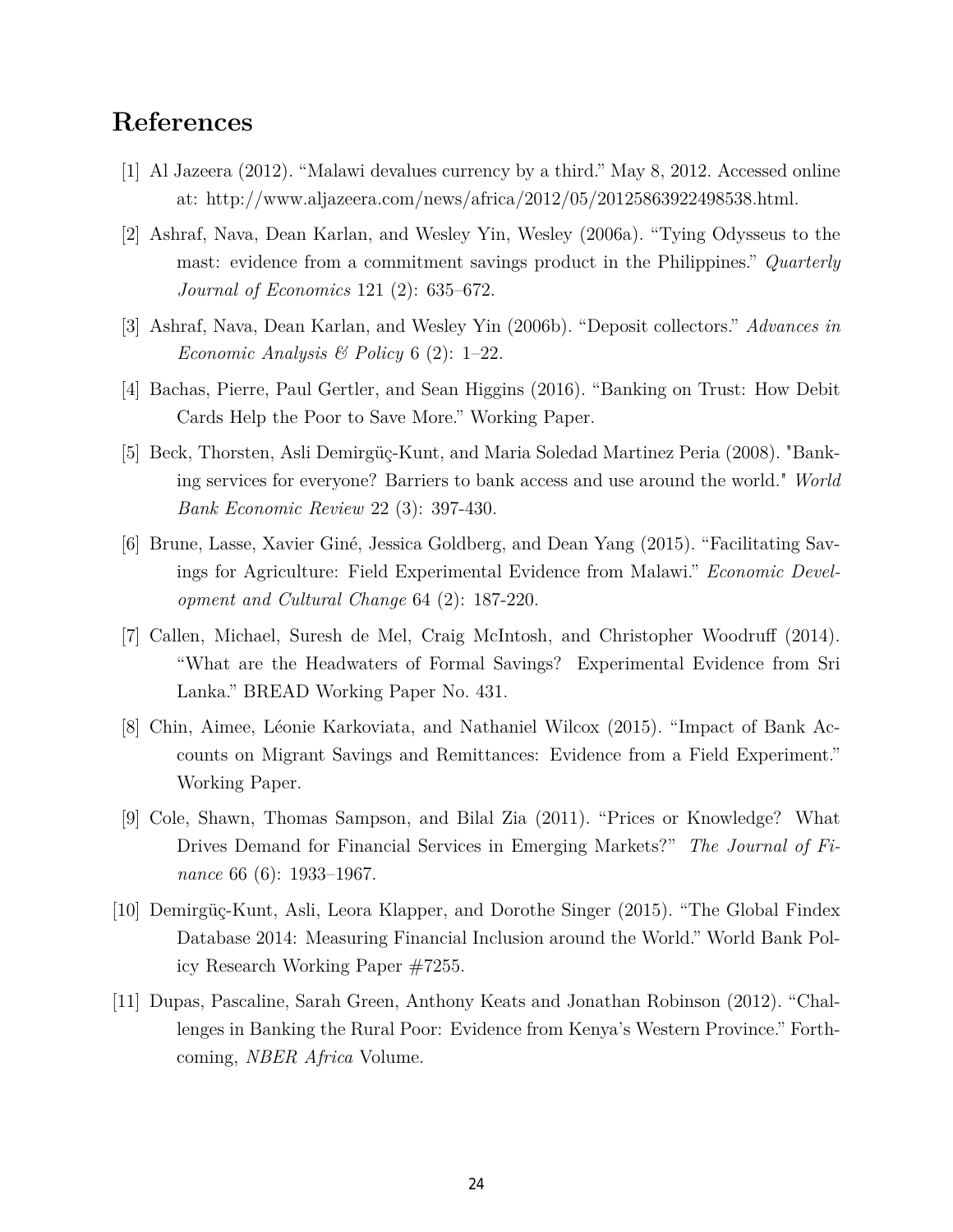- [12] Dupas, Pascaline and Jonathan Robinson (2013a). "Savings Constraints and Microenterprise Development: Evidence from a Field Experiment in Kenya*.*" *American Economic Journal: Applied Economics* 5 (1): 163-192.
- [13] Dupas, Pascaline and Jonathan Robinson (2013b). "Why Don't the Poor Save More? Evidence from Health Savings Experiments." *American Economic Review* 103 (4): 1138-1171.
- [14] Dupas, Pascaline, Anthony Keats and Jonathan Robinson (2015). "The Effect of Savings Accounts on Interpersonal Financial Relationships: Evidence from a Field Experiment in Rural Kenya." NBER Working Paper No. 21339.
- [15] Karlan, Dean, Aishwarya Lakshmi Ratan, and Jonathan Zinman (2014). "Savings by and for the Poor: A Research Review and Agenda." *Review of Income and Wealth* 60 (1): 36-78.
- [16] Karlan, Dean and Leigh Linden (2016). "Loose Knots: Strong versus Weak Commitments to Save for Education in Uganda." Working Paper.
- [17] Karlan, Dean, Margaret McConnell, Sendhil Mullainathan, and Jonathan Zinman (2016). "Getting to the Top of Mind: How Reminders Increase Saving." *Management Science* Articles in Advance: 1–19.
- [18] Karlan, Dean and Jonathan Zinman (2014). "Price and Control Elasticities of Demand for Savings." Working Paper.
- [19] Kast, Felipe and Dina Pomeranz (2014). "Saving More to Borrow Less: Experimental Evidence from Access to Formal Savings Accounts in Chile." NBER Working Paper Series, No. 20239.
- [20] Prina, Silvia (2015). "Banking the Poor via Savings Accounts: Evidence from a Field Experiment." *Journal of Development Economics* 115: 16-31.
- [21] Schaner, Simone (2016). "The Persistent Power of Behavioral Change: Long-Run Impacts of Temporary Savings Subsidies for the Poor." Working Paper.
- [22] Somville, Vincent and Lore Vandewalle (2015) "Saving by Default: Evidence from a Field Experiment in India." Working Paper.
- [23] World Bank (2015). *World Bank Development Indicators Database*. Accessed July 29, 2015 at http://data.worldbank.org/data-catalog/world-development-indicators.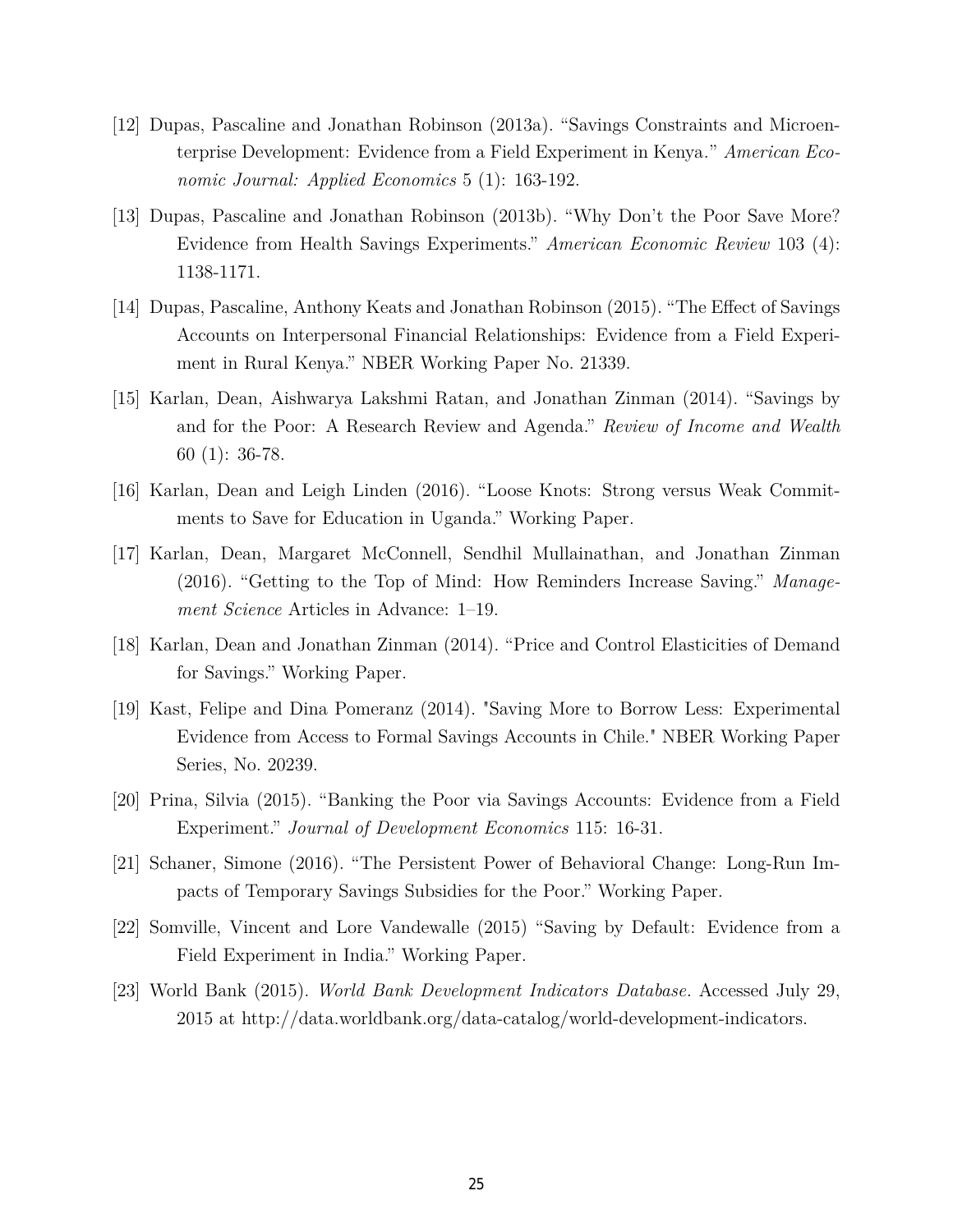

**Figure 1. Distribution of Number of Deposits**

Notes: This plots the distribution of number of deposits onto sponsored bank accounts among individuals who were offered an account. Number of deposits is calculated over 24 months in Uganda, 22 months in Malawi and 17 months in Chile.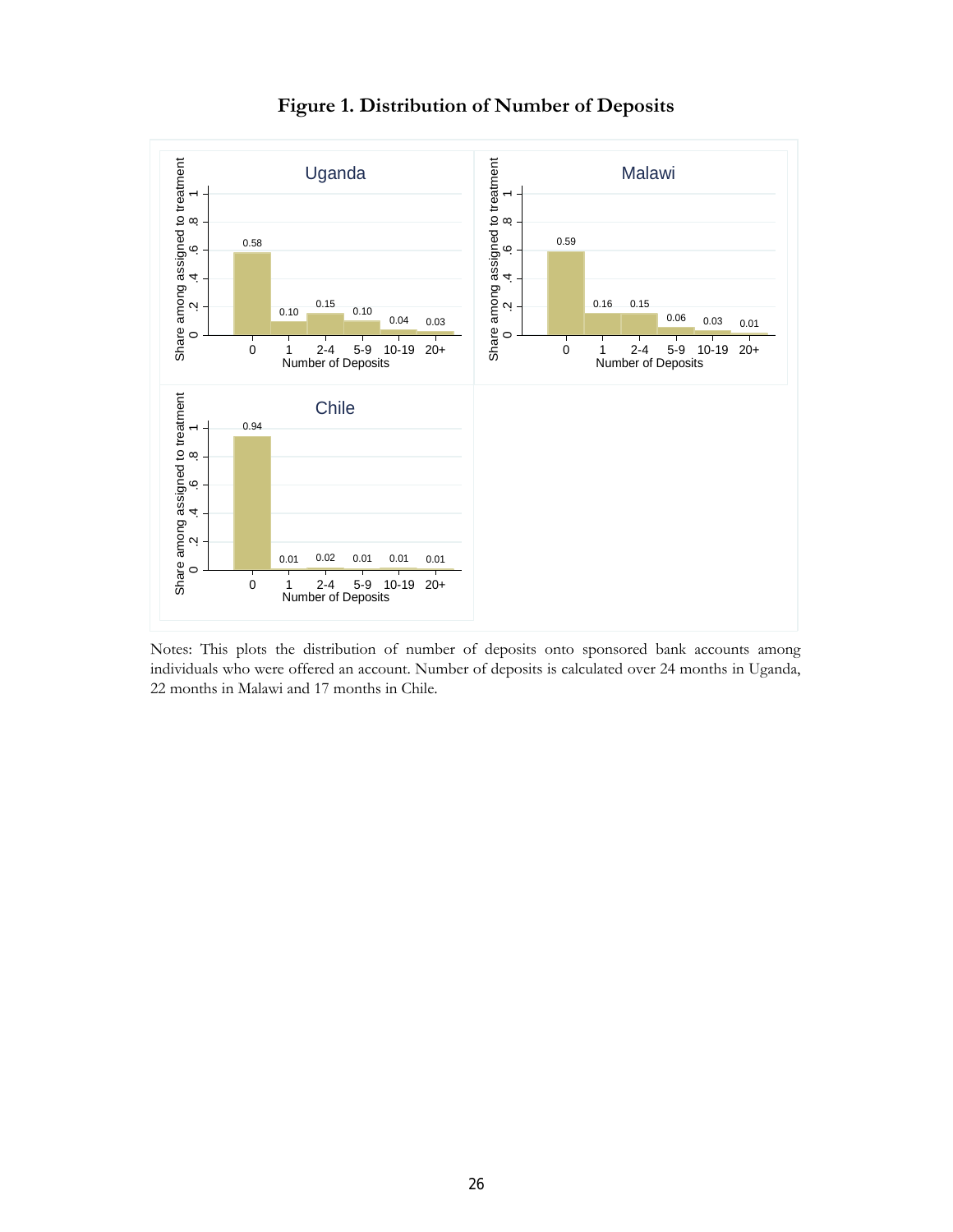



Notes: This plots the CDF of total deposits onto sponsored bank accounts among individuals in the treatment group who opened an account, in the first two years after accounts were offered. The dashed vertical line shows the total value of monthly fees that would have been owed onto the account over the two year period had the account not been sponsored. The solid vertical line shows the threshold total deposit amount needed for the interest rate paid on the accounts to equalize the fees. Thus only those with a total deposit amount above that threshold would face a non-negative interest rate, absent a fee waiver.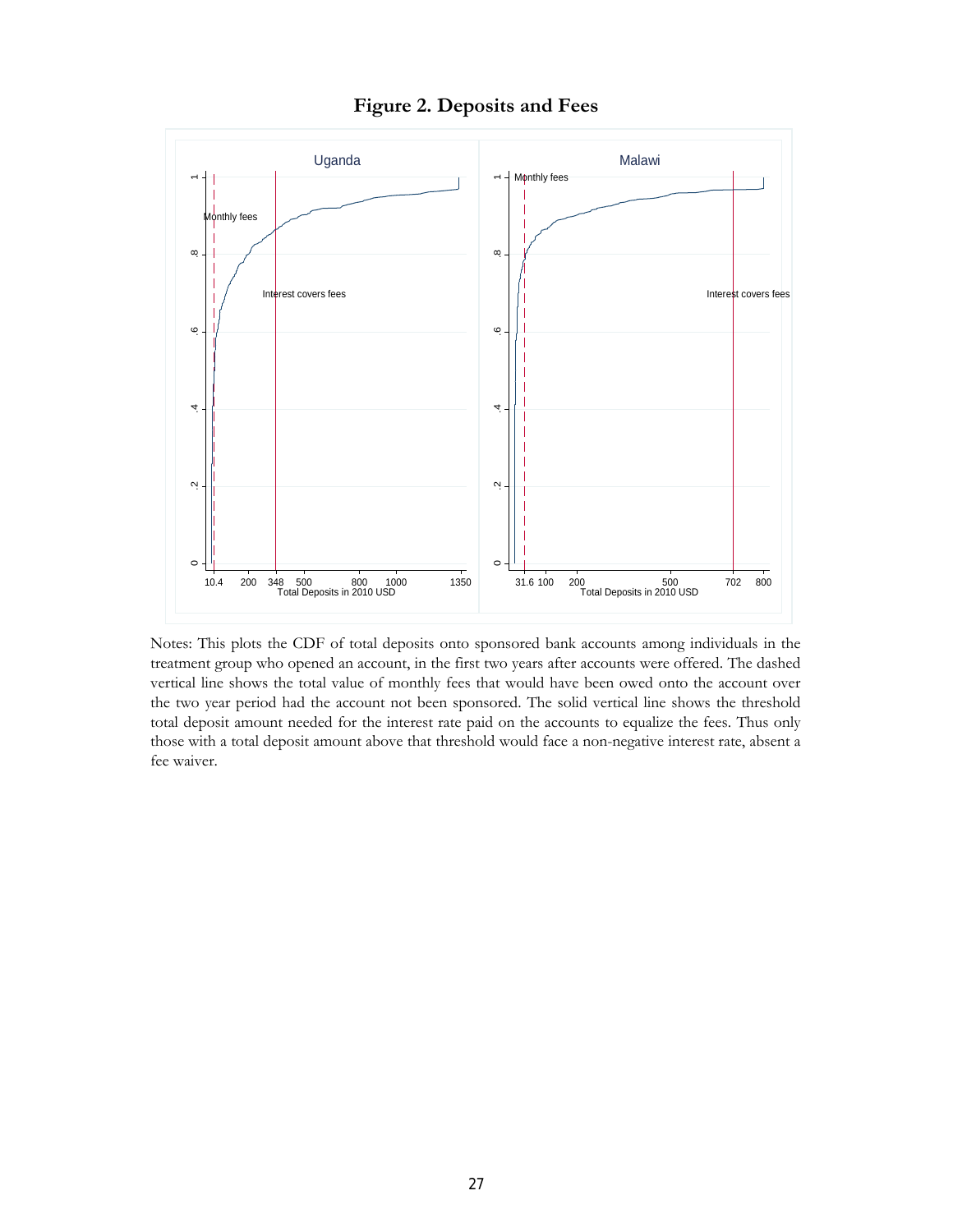**Figure 3. Evolution of Usage Over Time, from Administrative Data**



Notes: Plots show evolution of total deposited and total withdrawn to date over time, as well as their difference. The y-axis are in local currencies as the exchange rate changed over the study period in Malawi hence making comparisons over time in USD somewhat difficult. The "50 USD" text boxes at placed to show the exchange rate at the beginning and end of the study period.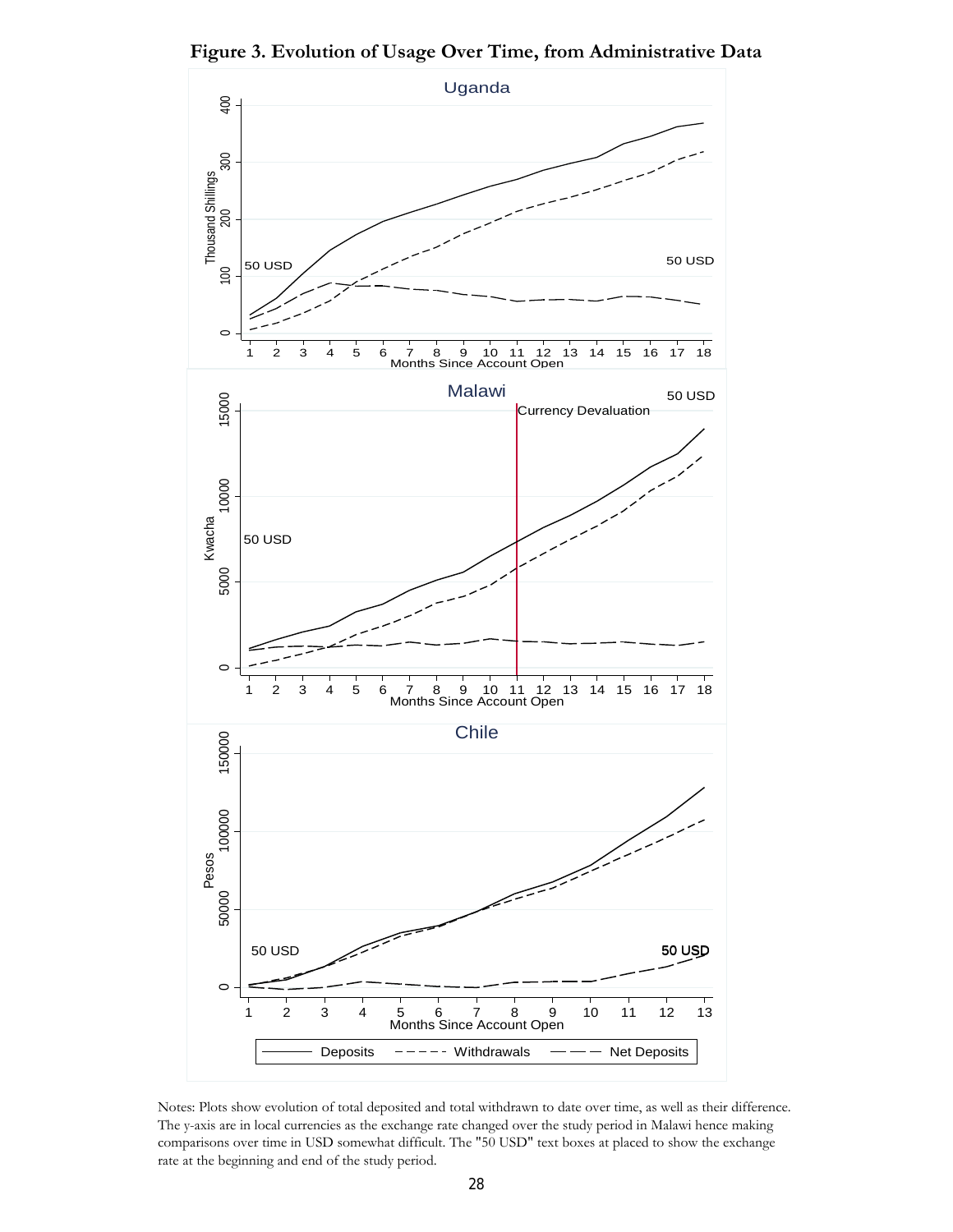|                                                                                             | (1)            | (2)                       | (3)            | (4)                       | (5)            | (6)                       |
|---------------------------------------------------------------------------------------------|----------------|---------------------------|----------------|---------------------------|----------------|---------------------------|
|                                                                                             |                | Uganda                    |                | Malawi                    |                | Chile                     |
|                                                                                             | Control        | Treatment                 | Control        | Treatment                 | Control        | Treatment                 |
|                                                                                             | Mean<br>(S.D.) | difference<br>(Std. Err.) | Mean<br>(S.D.) | Difference<br>(Std. Err.) | Mean<br>(S.D.) | Difference<br>(Std. Err.) |
| Panel A. Demographics and SES                                                               |                |                           |                |                           |                |                           |
| Female                                                                                      | 0.72           | 0.00                      | 0.68           | 0.00                      | 0.78           | $-0.02$                   |
|                                                                                             | (0.45)         | (0.02)                    | (0.47)         | (0.02)                    | (0.41)         | (0.02)                    |
| Main Occupation                                                                             |                |                           |                |                           |                |                           |
| Entrepreneur                                                                                | 0.46           | 0.01                      | 0.37           | 0.00                      | 0.10           | $-0.01$                   |
|                                                                                             | (0.50)         | (0.02)                    | (0.48)         | (0.02)                    | (0.30)         | (0.01)                    |
| Farmer                                                                                      | 0.32           | $-0.01$                   | 0.23           | 0.00                      | 0.03           | 0.00                      |
|                                                                                             | (0.47)         | (0.02)                    | (0.42)         | (0.02)                    | (0.18)         | (0.01)                    |
| Employee                                                                                    | 0.17           | 0.00                      | 0.29           | 0.00                      | 0.17           | 0.00                      |
|                                                                                             | (0.38)         | (0.02)                    | (0.45)         | (0.02)                    | (0.37)         | (0.02)                    |
| Housewife/Unemployed                                                                        | 0.05           | 0.00                      | 0.11           | 0.00                      | 0.70           | 0.01                      |
|                                                                                             | (0.21)         | (0.01)                    | (0.31)         | (0.01)                    | (0.46)         | (0.02)                    |
| Age                                                                                         | 36.23          | 0.11                      | 39.79          | $-0.33$                   | 51.54          | $-0.05$                   |
|                                                                                             | (11.90)        | (0.52)                    | (17.00)        | (0.73)                    | (16.74)        | (0.75)                    |
| Married                                                                                     | 0.71           | 0.00                      | 0.72           | 0.00                      | 0.46           | 0.01                      |
|                                                                                             | (0.45)         | (0.02)                    | (0.45)         | (0.02)                    | (0.50)         | (0.02)                    |
| Household size                                                                              | 5.15           | $-0.04$                   | 4.60           | $-0.07$                   | 3.80           | 0.01                      |
|                                                                                             | (2.39)         | (0.10)                    | (1.99)         | (0.09)                    | (1.95)         | (0.08)                    |
| Years of education                                                                          | 5.49           | 0.01                      | 4.21           | $-0.15$                   |                |                           |
|                                                                                             | (2.95)         | (0.13)                    | (3.44)         | (0.15)                    |                |                           |
| Acres of Land Owned by household                                                            | 1.51           | 0.07                      | 2.19           | 0.06                      |                |                           |
|                                                                                             | (2.17)         | (0.11)                    | (1.88)         | (0.08)                    |                |                           |
| Value of Household and Agricultural Assets                                                  | 373.66         | 32.91                     | 144.26         | 6.12                      |                |                           |
|                                                                                             | (694.09)       | (65.66)                   | (270.67)       | (16.45)                   |                |                           |
| Distance to bank branch in km                                                               | 2.68           | $-0.09$                   | 6.03           | $-0.32$                   |                |                           |
|                                                                                             | (2.03)         | (0.09)                    | (3.22)         | (0.14)                    |                |                           |
| Panel B. Savings                                                                            |                |                           |                |                           |                |                           |
| Participates in ROSCA                                                                       | 0.23           | 0.00                      | 0.05           | $-0.01$                   |                |                           |
|                                                                                             | (0.42)         | (0.02)                    | (0.22)         | (0.01)                    |                |                           |
| Holds savings in cash at home                                                               | 0.97           | $-0.02$                   | 0.49           | 0.00                      | 0.25           | $-0.02$                   |
|                                                                                             | (0.18)         | $(0.01)$ **               | (0.50)         | (0.02)                    | (0.44)         | (0.02)                    |
| Holds savings with friends/family                                                           | 0.11           | 0.00                      | 0.07           | 0.01                      | 0.02           | $-0.01$                   |
|                                                                                             | (0.31)         | (0.01)                    | (0.25)         | (0.01)                    | (0.15)         | (0.01)                    |
| Holds savings in mobile money account                                                       | 0.03           | $-0.01$                   | 0.00           | 0.00                      |                |                           |
|                                                                                             | (0.18)         | (0.01)                    | 0.00           | 0.00                      |                |                           |
| Holds other cash savings <sup>2</sup>                                                       | 0.02           | 0.00                      | 0.00           | 0.00                      |                |                           |
|                                                                                             | (0.15)         | (0.01)                    | (0.07)         | 0.00                      |                |                           |
| <b>Total Monetary Savings</b>                                                               | 31.80          | $-5.35$                   | 11.82          | 0.60                      | 23.22          | $-4.52$                   |
|                                                                                             | (111.87)       | (4.33)                    | (45.00)        | (2.08)                    | (148.94)       | (5.40)                    |
| If you needed USD 25 urgently, how would you get the money? (For Chile, asked about USD 60) |                |                           |                |                           |                |                           |
| Would use (only) savings                                                                    | 0.05           | $-0.02$                   | 0.02           | 0.00                      | 0.03           | 0.00                      |
|                                                                                             | (0.22)         | $(0.01)$ **               | (0.13)         | (0.01)                    | (0.16)         | (0.01)                    |
| Would use savings and other method                                                          | 0.27           | 0.02                      | 0.04           | 0.00                      | 0.03           | $0.00\,$                  |
|                                                                                             | (0.44)         | (0.02)                    | (0.20)         | (0.01)                    | (0.16)         | (0.01)                    |
| Would borrow/ask from friends/family                                                        | 0.78           | 0.02                      | 0.38           | $-0.01$                   | 0.61           | 0.00                      |
|                                                                                             | (0.82)         | (0.04)                    | (0.62)         | (0.03)                    | (0.49)         | (0.02)                    |
| Would sell animals (Chile: sell something)                                                  | 0.35           | 0.04                      | 0.07           | 0.03                      | 0.02           | 0.00                      |
|                                                                                             | (0.88)         | (0.04)                    | (0.34)         | $(0.02)$ *                | (0.15)         | (0.01)                    |
| Would be impossible to get it                                                               | 0.16           | 0.00                      | 0.41           | $-0.02$                   | 0.19           | $-0.02$                   |
|                                                                                             | (0.40)         | (0.02)                    | (0.49)         | (0.02)                    | (0.39)         | (0.02)                    |
| Panel C. Income and Expenditures                                                            |                |                           |                |                           |                |                           |
| Total expenditures(last month) <sup>3</sup>                                                 | 32.06          | $-0.59$                   | 17.80          | $-1.35$                   | 250.05         | $-13.16$                  |
|                                                                                             | (51.08)        | (2.43)                    | (45.74)        | (1.60)                    | (216.78)       | (9.17)                    |
| Labor income (last month) <sup>3</sup>                                                      | 32.48          | $-5.88$                   | 25.72          | 2.79                      | 270.56         | 13.50                     |
|                                                                                             | (95.45)        | (4.38)                    | (67.27)        | (3.77)                    | (426.39)       | (17.64)                   |
| P-value (Joint F-test)                                                                      |                | 0.33                      |                | 0.79                      |                | 0.46                      |
| Observations                                                                                |                | 2159                      |                | 2107                      |                | 1967                      |

Notes: Randomization in Uganda was stratified on occupation, gender and bank branch, while in Malawi it was based on occupation, gender, marital status, literacy, and whether the respondent was from the household or market sample. The table uses values of the variables collected in Round 1 Survey (Oct-Nov 2010 in Uganda, Feb-Mar 2011 in Malawi and Dec 2010-Mar 2011 in Chile). All monetary values are expressed in June-2010 US dollars. Columns 2, 4, 6 and 8: means for the treatment-control difference and robust standard errors in parentheses obtained from a regression of each variable on treatment.

1 The question was introduced later in the baseline survey and was only asked of 1,661 households in Uganda.

2 Other cash savings: savings with shopkeeper or employer, farmer groups and village leader.

 **Table 1. Baseline Summary Statistics**

2 Other cash savings. Savings with shopkeeper or employer, failifier groups  $\sum_{i=1}^N\sum_{j=1}^N\sum_{j=1}^N\sum_{j=1}^N\sum_{j=1}^N\sum_{j=1}^N\sum_{j=1}^N\sum_{j=1}^N\sum_{j=1}^N\sum_{j=1}^N\sum_{j=1}^N\sum_{j=1}^N\sum_{j=1}^N\sum_{j=1}^N\sum_{j=1}^N\sum_{j=1}^N\$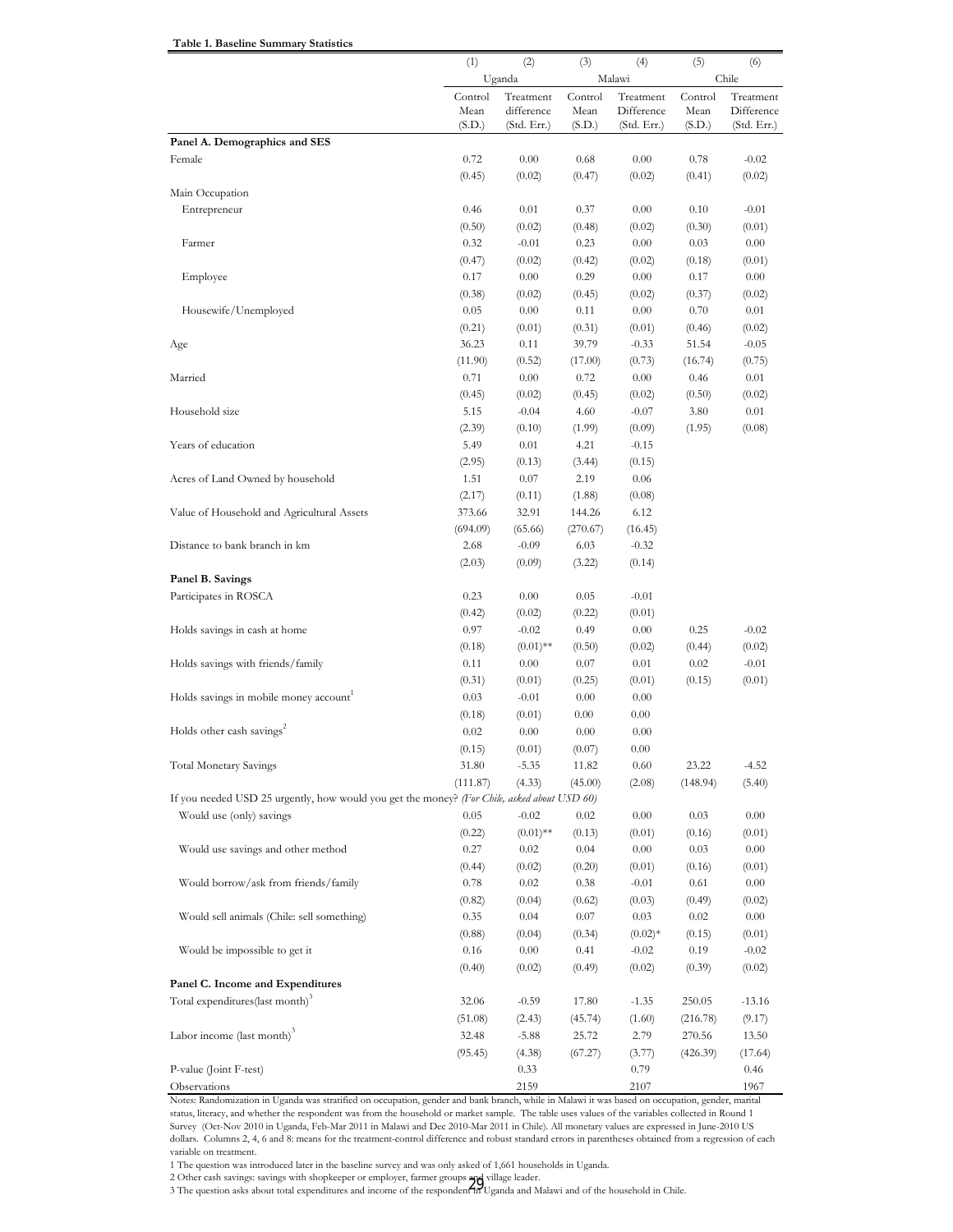### **Table 2. Take-up of Sponsored Bank Account among Assigned to Treatment**

|                                                              | (1)    | (2)                  | (3)   | (4)                  | (5)   | (6)                  |
|--------------------------------------------------------------|--------|----------------------|-------|----------------------|-------|----------------------|
|                                                              |        | Uganda               |       | Malawi               |       | Chile                |
|                                                              | All    | Active Users<br>Only | All   | Active Users<br>Only | All   | Active Users<br>Only |
| Opened account                                               | 0.54   | 1.00                 | 0.69  | 1.00                 | 0.17  | 1.00                 |
| Ever used account (at least 1 deposit)                       | 0.42   | 1.00                 | 0.41  | 1.00                 | 0.06  | 1.00                 |
| Made at least 2 deposits within first 2 years                | 0.32   | 1.00                 | 0.25  | 1.00                 | 0.05  | 1.00                 |
| Active user (Made at least 5 desposits within first 2 years) | 0.17   | 1.00                 | 0.10  | 1.00                 | 0.03  | 1.00                 |
| Total number of deposits                                     | 2.67   | 12.83                | 1.78  | 12.06                | 0.49  | 14.24                |
| Total number of withdrawals                                  | 1.44   | 6.87                 | 1.42  | 10.95                | 0.56  | 15.07                |
| Total value of deposits                                      | 106.54 | 528.59               | 74.56 | 647.64               | 66.01 | 1858.11              |
| Total value of withdrawals                                   | 90.01  | 446.47               | 70.47 | 623.80               | 58.17 | 1494.89              |
| If ever deposited, median deposit size                       | 13.10  | 29.37                | 11.44 | 29.23                | 5.68  | 82.64                |
| If ever withdrew, median withdrawal size                     | 19.97  | 54.56                | 10.29 | 33.57                | 8.67  | 104.86               |
| Total Savings at baseline from Survey Data                   | 26.45  | 29.26                | 12.42 | 34.28                | 18.70 | N/A                  |
| Number of observations                                       | 1079   | 180                  | 1053  | 106                  | 938   | 29                   |

Notes: Samples restricted to those offered a sponsored account. The sponsored account offer was made in March-April 2011 in Uganda and in June-July 2011 in Malawi. "Active user" is defined as making at least 5 deposits within 2 years. Monetary values are deflated to June 2010 values and converted to nominal USD. Total deposits are calculated over 24 months in Uganda, 22 months in Malawi and 17 months in Chile due to data availability.

In Chile, opened account is defined as within 5 months of the baseline due to bank data availability.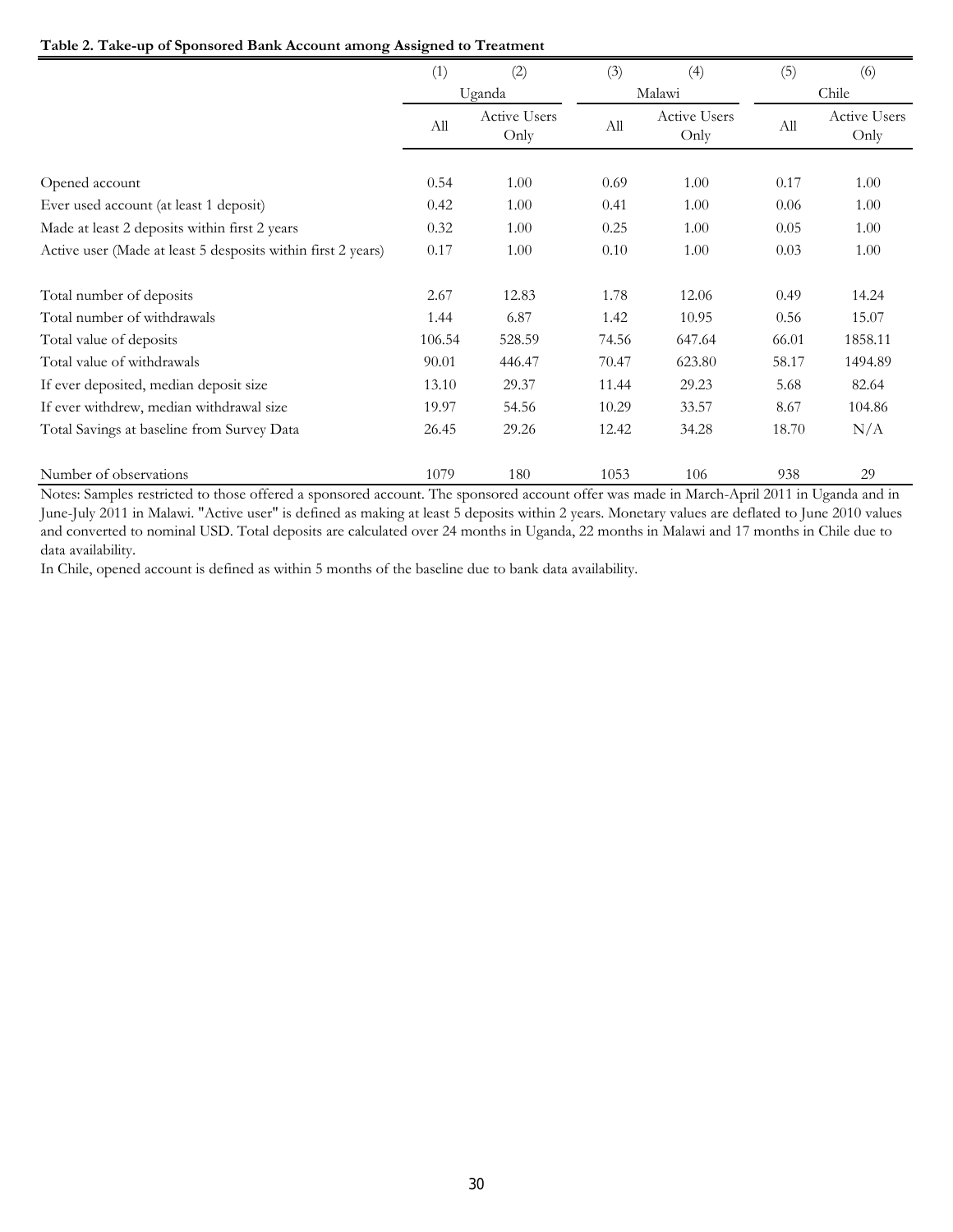#### **Table 3. Correlates of Take-up among those in Treatment Group: Regression Analysis**

| radic 9. Conclairs of Take-up among mosc in Treatment Group. Regression Amarysis      |                     |               |                                                         |                     |                                                      |                        |               |
|---------------------------------------------------------------------------------------|---------------------|---------------|---------------------------------------------------------|---------------------|------------------------------------------------------|------------------------|---------------|
|                                                                                       | (1)                 | (2)           | (3)                                                     | (4)                 | (5)                                                  | (6)                    | (7)           |
|                                                                                       |                     | Uganda        |                                                         |                     | Malawi                                               |                        | Chile         |
|                                                                                       | Active <sup>1</sup> |               | Deposits (inverse<br>hyperbolic sine<br>transformation) | Active <sup>1</sup> | Deposits (inverse hyperbolic<br>sine transformation) | Accepted<br>Assistance |               |
| Demographics                                                                          |                     |               |                                                         |                     |                                                      |                        |               |
| Female                                                                                | 0.048               | $-0.200$      | $-0.244$                                                | $-0.004$            | 0.305                                                | 0.343                  | $-0.086$      |
|                                                                                       | (0.029)             | (0.209)       | (0.212)                                                 | (0.024)             | $(0.179)*$                                           | $(0.178)*$             | $(0.048)*$    |
| Not Married                                                                           | 0.099               | 0.464         | 0.538                                                   | 0.006               | $-0.313$                                             | $-0.307$               | $-0.026$      |
|                                                                                       | (0.106)             | (0.693)       | (0.696)                                                 | (0.128)             | (0.788)                                              | (0.794)                | (0.054)       |
| Female x Not Married                                                                  | $-0.096$            | $-0.470$      | $-0.540$                                                | 0.016               | 0.543                                                | 0.508                  | 0.089         |
|                                                                                       | (0.108)             | (0.711)       | (0.715)                                                 | (0.130)             | (0.804)                                              | (0.809)                | (0.061)       |
| Household Size                                                                        | 0.010               | 0.097         | 0.102                                                   | $-0.001$            | 0.054                                                | 0.054                  | $-0.086$      |
|                                                                                       | $(0.006)*$          | $(0.038)$ **  | $(0.038)$ ***                                           | (0.006)             | (0.042)                                              | (0.042)                | $(0.051)*$    |
| Age $(1/10s$ of years)                                                                | 0.070               | 0.729         | 0.681                                                   | 0.092               | 0.757                                                | 0.770                  | 0.004         |
|                                                                                       | (0.064)             | (0.457)       | (0.458)                                                 | $(0.031)$ ***       | $(0.230)$ ***                                        | $(0.227)$ ***          | (0.005)       |
| Age Squared                                                                           | $-0.003$            | $-0.049$      | $-0.043$                                                | $-0.009$            | $-0.066$                                             | $-0.067$               | 0.132         |
|                                                                                       | (0.008)             | (0.056)       | (0.056)                                                 | $(0.003)$ ***       | $(0.024)$ ***                                        | $(0.023)$ ***          | $(0.055)$ **  |
| Entrepreneur                                                                          | 0.058               | 0.577         | 0.493                                                   | 0.029               | 0.348                                                | 0.288                  | $-0.098$      |
|                                                                                       | (0.049)             | $(0.333)*$    | (0.336)                                                 | (0.033)             | (0.241)                                              | (0.241)                | (0.066)       |
| Farmer                                                                                | $-0.016$            | 0.215         | 0.166                                                   | 0.007               | 0.276                                                | 0.287                  | $-0.024$      |
|                                                                                       | (0.050)             | (0.339)       | (0.340)                                                 | (0.030)             | (0.237)                                              | (0.237)                | (0.040)       |
| Employee                                                                              | 0.068               | 0.390         | 0.285                                                   | 0.000               | 0.063                                                | 0.068                  | 0.037         |
|                                                                                       | (0.055)             | (0.370)       | (0.373)                                                 | (0.029)             | (0.223)                                              | (0.222)                | (0.031)       |
| Access to bank                                                                        |                     |               |                                                         |                     |                                                      |                        |               |
| Distance to closest branch in km                                                      | $-0.016$            | $-0.127$      | $-0.121$                                                | $-0.005$            | $-0.072$                                             | $-0.066$               |               |
|                                                                                       | $(0.005)$ ***       | $(0.038)$ *** | $(0.038)$ ***                                           | (0.004)             | $(0.027)$ ***                                        | $(0.027)$ **           |               |
| <b>Asset Holdings and Education</b><br>Log Value of Household and Agricultural Assets | 0.021               | 0.165         | 0.134                                                   | 0.019               | 0.201                                                | 0.166                  |               |
|                                                                                       | $(0.013)*$          | $(0.090)*$    | (0.091)                                                 | $(0.009)$ **        | $(0.063)$ ***                                        | $(0.062)$ ***          |               |
| Years of education (dummy for more than primary in Chile)                             | 0.008               | 0.068         | 0.064                                                   | 0.010               | 0.115                                                | 0.114                  | 0.018         |
|                                                                                       | $(0.004)$ **        | $(0.027)$ **  | $(0.027)$ **                                            | $(0.004)$ **        | $(0.027)$ ***                                        | $(0.027)$ ***          | $(0.008)$ **  |
| <b>Cognitive Ability/Financial Literacy</b>                                           |                     |               |                                                         |                     |                                                      |                        |               |
| Raven's score (standardized)                                                          | 0.011               | 0.140         | 0.140                                                   | 0.006               | 0.035                                                | 0.031                  |               |
|                                                                                       | (0.012)             | $(0.083)*$    | $(0.082)*$                                              | (0.010)             | (0.076)                                              | (0.076)                |               |
| Financial Literacy/Numeracy Index (standarized) <sup>2</sup>                          | $-0.009$            | $-0.028$      | $-0.031$                                                | $-0.009$            | 0.110                                                | 0.112                  |               |
|                                                                                       | (0.012)             | (0.080)       | (0.079)                                                 | (0.009)             | $(0.062)*$                                           | $(0.062)*$             |               |
| <b>Baseline Savings Activity</b>                                                      |                     |               |                                                         |                     |                                                      |                        |               |
| Stock saved in cash at home (2010 USD)                                                |                     |               | $-0.001$                                                |                     |                                                      | 0.005                  | $-0.003$      |
|                                                                                       |                     |               | (0.001)                                                 |                     |                                                      | $(0.001)$ ***          | (0.012)       |
| Stock saved at Rosca (2010 USD)                                                       |                     |               | 0.013                                                   |                     |                                                      | 0.024                  |               |
|                                                                                       |                     |               | $(0.006)$ **                                            |                     |                                                      | (0.017)                |               |
| Stock saved with friends/family (2010 USD, 1/100 USD for Chile)                       |                     |               | 0.000                                                   |                     |                                                      | 0.003                  | 0.470         |
|                                                                                       |                     |               | (0.003)                                                 |                     |                                                      | (0.004)                | $(0.146)$ *** |
| R-squared                                                                             | 0.054               | 0.085         | 0.094                                                   | 0.047               | 0.099                                                | 0.110                  | 0.048         |
| Observations                                                                          | 1079                | 1079          | 1079                                                    | 1049                | 1049                                                 | 1049                   | 917           |
| Mean of Dependent Variable                                                            | 0.167               | 1.588         | 1.588                                                   | 0.100               | 1.476                                                | 1.476                  | 0.192         |

Notes: OLS regressions, also include branch dummies for Uganda and Malawi. Some variables have missing data; to avoid dropping these observations, we set these values to zero, create dummies for having missing data and include these in the regressions (coefficients not reported). Standard errors in parentheses. \*, \*\*, and \*\*\* denote significance at 10%, 5%, and 1% respectively.

<sup>1</sup> Active is defined as making at least 5 deposits over the length of the study.

2 Financial Literacy, was asked of a random half of the sample at baseline and for which we impute the mean of the financial literacy index. The index was composed of 5 questions about investments involving multiplication, averages and percentages.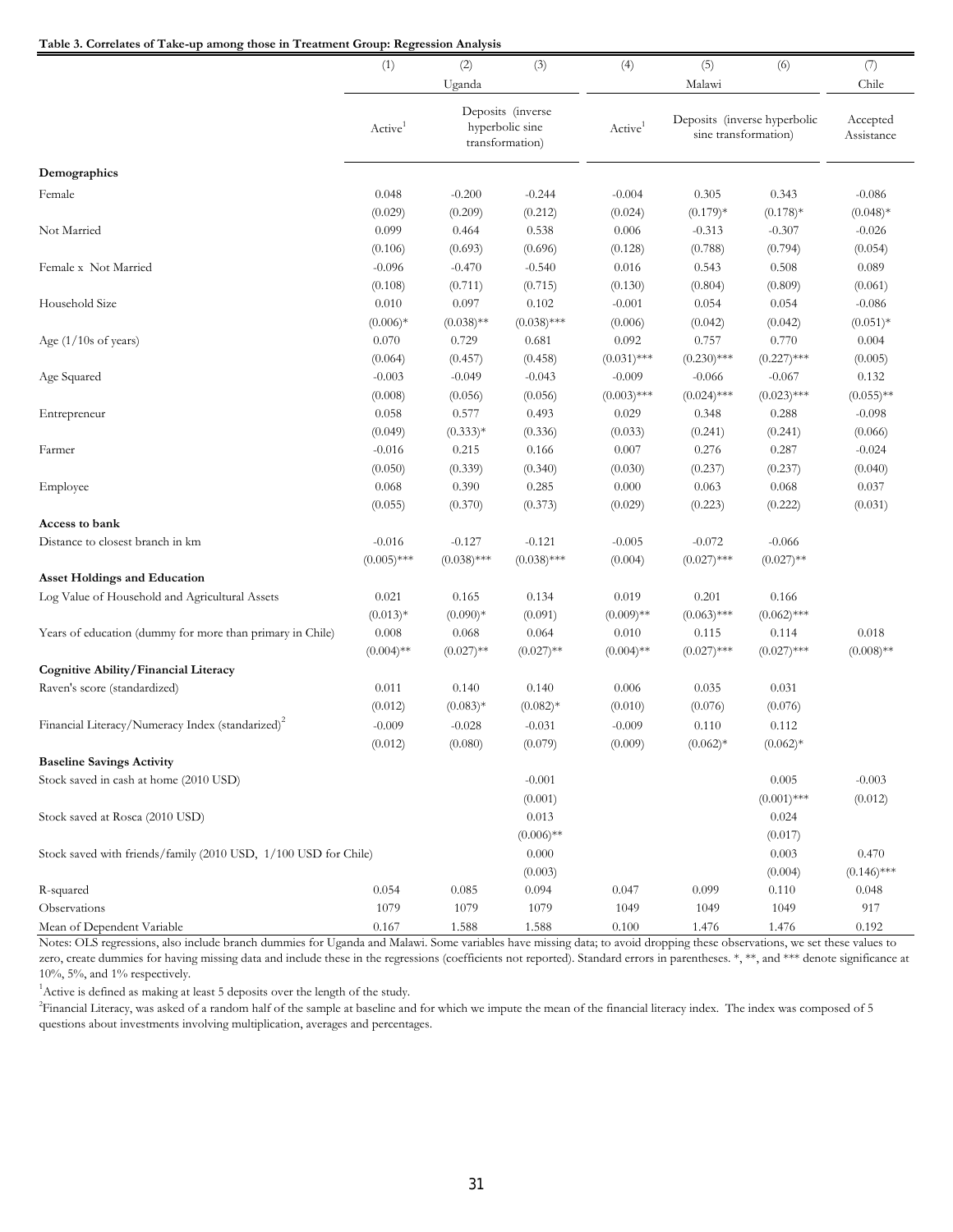|                                  | (1)                                    | (2)          | (3)                                | (4)        | (5)                   |  |  |  |
|----------------------------------|----------------------------------------|--------------|------------------------------------|------------|-----------------------|--|--|--|
|                                  | Deposits at<br>formal                  |              | Deposits in other sources          |            |                       |  |  |  |
|                                  | financial<br>institutions <sup>1</sup> | Mobile Money | Cash at home or in<br>secret place | ROSCA/VSLA | <b>Total Deposits</b> |  |  |  |
| Panel A: Uganda                  |                                        |              |                                    |            |                       |  |  |  |
| Treatment                        | 0.741                                  | $-0.089$     | $-0.352$                           | 0.095      | 0.426                 |  |  |  |
|                                  | $(0.152)$ ***                          | $(0.047)*$   | (0.44)                             | (0.20)     | (0.56)                |  |  |  |
| Dep. Var. Mean in Control Group  | 0.42                                   | 0.24         | 5.51                               | 2.29       | 8.46                  |  |  |  |
| Std. Dev.                        | 3.75                                   | 1.91         | 16.67                              | 6.35       | 19.45                 |  |  |  |
| Obs.                             | 6,026                                  | 6,023        | 6,015                              | 6,013      | 5,993                 |  |  |  |
| Number of Households             | 2085                                   | 2083         | 2081                               | 2081       | 2077                  |  |  |  |
| Panel B: Malawi                  |                                        |              |                                    |            |                       |  |  |  |
| Treatment                        | 0.132                                  |              | $-0.088$                           | $-0.039$   | 0.005                 |  |  |  |
|                                  | $(0.040)$ ***                          |              | (0.14)                             | (0.06)     | (0.16)                |  |  |  |
| Dep. Var. Mean in Control Group  | 0.12                                   |              | 1.36                               | 0.55       | 2.03                  |  |  |  |
| Std. Dev.                        | 1.19                                   |              | 5.47                               | 1.99       | 6.06                  |  |  |  |
| Obs.                             | 5,903                                  |              | 5,902                              | 5,903      | 5,902                 |  |  |  |
| Number of Households             | 2,046                                  |              | 2,046                              | 2,046      | 2,046                 |  |  |  |
| <b>Panel C: Pooled Treatment</b> | 0.44                                   |              | $-0.237$                           | 0.028      | 0.193                 |  |  |  |
|                                  | $(0.080)$ ***                          |              | (0.24)                             | (0.11)     | (0.30)                |  |  |  |

**Table 4. Impacts on Flows: Deposits Last 30 days in 2010 USD**

Notes: Pooled regression including three waves of follow-up data 12, 18 and 24 months after baseline. Panel C pools data from Uganda and Malawi. We control for the baseline value of dependent variable (it is 0 in column 1 and not available in Malawi for column 4), stratification dummies and wave dummies. Standard errors are clustered at the respondent level. All dependent variables are top winsorized at the 99th percentile. For Malawi, data for savings in VSLA are only available for the second and third follow-up.

 $1$  Formal financial institutions include commercial banks, microfinance banks, and savings and credit cooperatives (SACCOs).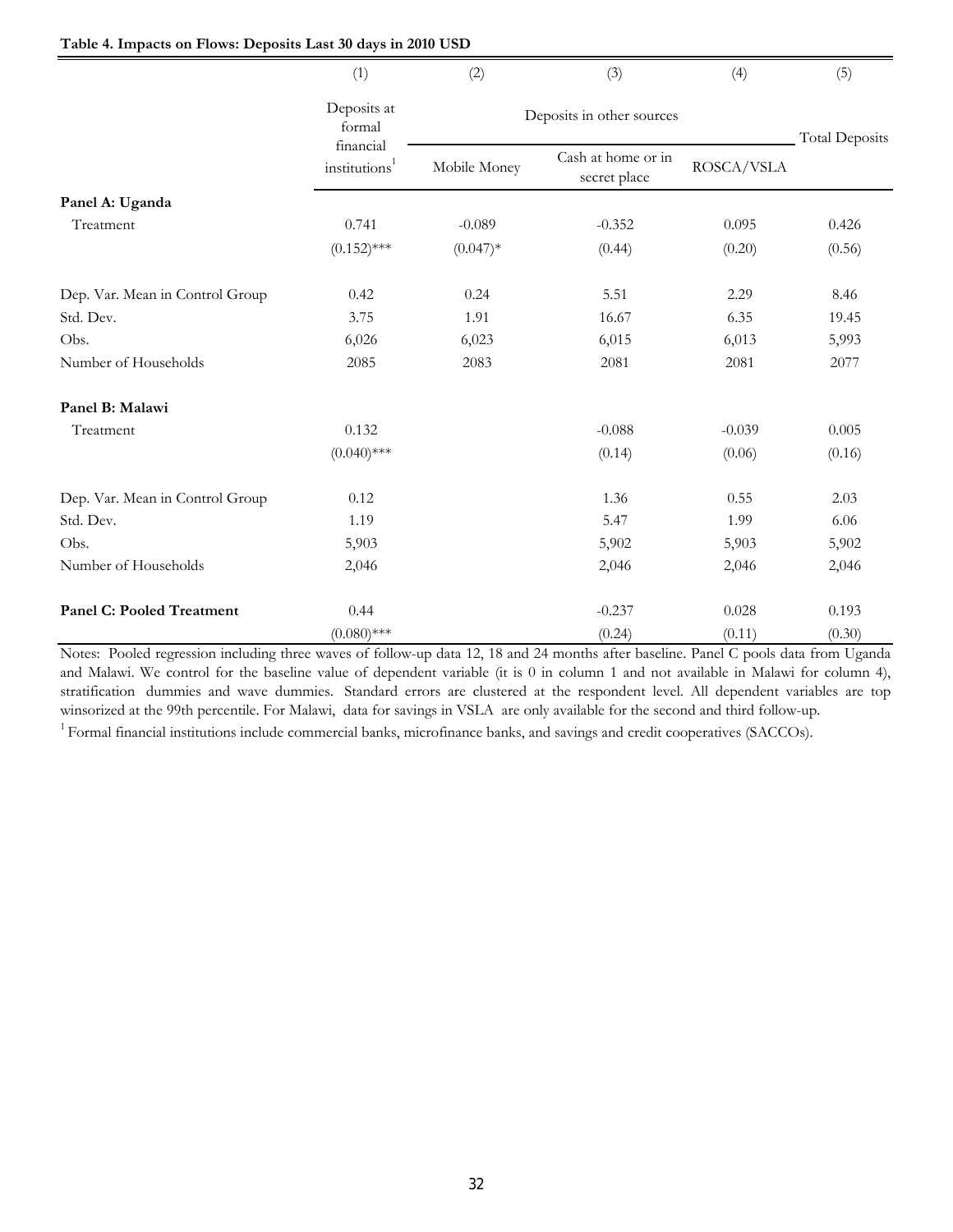#### **Table 5. Impacts on Savings Stocks in 2010 USD**

|                                  | (1)                                              | (2)                      | (3)                                   | (4)                          | (5)        | (6)                                                 | (7)                          | (8)                          | (9)                        |
|----------------------------------|--------------------------------------------------|--------------------------|---------------------------------------|------------------------------|------------|-----------------------------------------------------|------------------------------|------------------------------|----------------------------|
|                                  |                                                  |                          |                                       |                              |            |                                                     |                              |                              | Loans <sup>4</sup>         |
|                                  | Formal<br>Financial<br>Institutions <sup>1</sup> | Mobile money             | Cash at home<br>or in Secret<br>place | $\ensuremath{\text{VSLA}}^2$ | amily      | ROSCA/ Friends/F Other cash<br>savings <sup>3</sup> | Total<br>Monetary<br>Savings | Received<br>Informal<br>Loan | Received<br>Formal<br>Loan |
| Panel A: Uganda                  |                                                  |                          |                                       |                              |            |                                                     |                              |                              |                            |
| Treatment                        | 8.780                                            | $-0.387$                 | $-2.743$                              | $-0.349$                     | $-0.813$   | 0.003                                               | 4.98                         | 0.001                        | 0.007                      |
|                                  | $(1.270)$ ***                                    | $(0.188)$ **             | $(1.544)*$                            | (0.79)                       | (0.65)     | (0.01)                                              | $(2.440)$ **                 | (0.01)                       | (0.01)                     |
| Dep. Var. Mean in Control Group  | 5.03                                             | 1.10                     | 21.61                                 | 8.54                         | 4.63       | 0.02                                                | 40.94                        | 0.08                         | 0.04                       |
| Std. Dev.                        | 31.60                                            | 6.97                     | 55.40                                 | 25.00                        | 22.67      | 0.26                                                | 80.26                        | 0.28                         | 0.19                       |
| Obs.                             | 6007                                             | 6027                     | 6022                                  | 6028                         | 6030       | 6017                                                | 5978                         | 6033                         | 6033                       |
| Number of Households             | 2085                                             | 2085                     | 2085                                  | 2085                         | 2085       | 2085                                                | 2085                         | 2085                         | 2085                       |
| Panel B: Malawi                  |                                                  |                          |                                       |                              |            |                                                     |                              |                              |                            |
| Treatment                        | 3.883                                            |                          | $-1.951$                              | $-0.438$                     | $-0.034$   |                                                     | 1.391                        | $-0.006$                     | 0.005                      |
|                                  | $(0.605)$ ***                                    |                          | $(0.671)$ ***                         | $(0.236)*$                   | $(0.019)*$ | $\overline{\phantom{a}}$                            | (0.98)                       | (0.01)                       | (0.00)                     |
| Dep. Var. Mean in Control Group  | 2.15                                             |                          | 9.20                                  | 2.45                         | 0.10       |                                                     | 13.87                        | 0.04                         | 0.02                       |
| Std. Dev.                        | 15.08                                            | $\overline{\phantom{a}}$ | 26.15                                 | 8.63                         | 0.82       | $\overline{\phantom{a}}$                            | 32.57                        | 0.20                         | 0.14                       |
| Obs.                             | 5900                                             | $\overline{\phantom{a}}$ | 5905                                  | 5906                         | 5907       | $\overline{\phantom{a}}$                            | 5898                         | 5889                         | 5889                       |
| Number of Households             | 2046                                             |                          | 2046                                  | 2046                         | 2046       |                                                     | 2046                         | 2040                         | 2040                       |
| <b>Panel C: Pooled Treatment</b> | 6.359                                            |                          | $-2.484$                              | $-0.400$                     | $-0.447$   |                                                     | 3.052                        | $-0.002$                     | 0.006                      |
|                                  | $(0.709)$ ***                                    |                          | $(0.862)$ ***                         | (0.41)                       | (0.33)     |                                                     | $(1.334)$ **                 | (0.01)                       | (0.00)                     |

Notes: Pooled regression including three waves of follow-up data 12, 18 and 24 months after baseline. We control for the baseline value of dependent variable (we replace missing values of dependent variables at baseline by 0 and include dummies for missing observations), dummies for stratification variables and wave dummies. Standard errors are clustered at the respondent level. All dependent variables are top winsorized at the 99th percentile.

<sup>1</sup>Formal financial institutions include commercial banks, microfinance banks, and savings and credit cooperatives (SACCOs).

<sup>2</sup>For Malawi, data for savings in VSLA are only available for the second and third follow-up.

<sup>3</sup>Other cash savings: savings with shopkeeper or employer, farmer groups and village leader.

<sup>4</sup>In Uganda, data for having "ever" received a loan; in Malawi: data on having received a loan in the last 6 months, and we control at baseline with a varible on having "ever" received a loan. Informal Loan: from Rosca or Community Group (Uganda), Rosca, Village Bank or Moneylender (Malawi). Formal Loan: Bank, SACCO or MFI.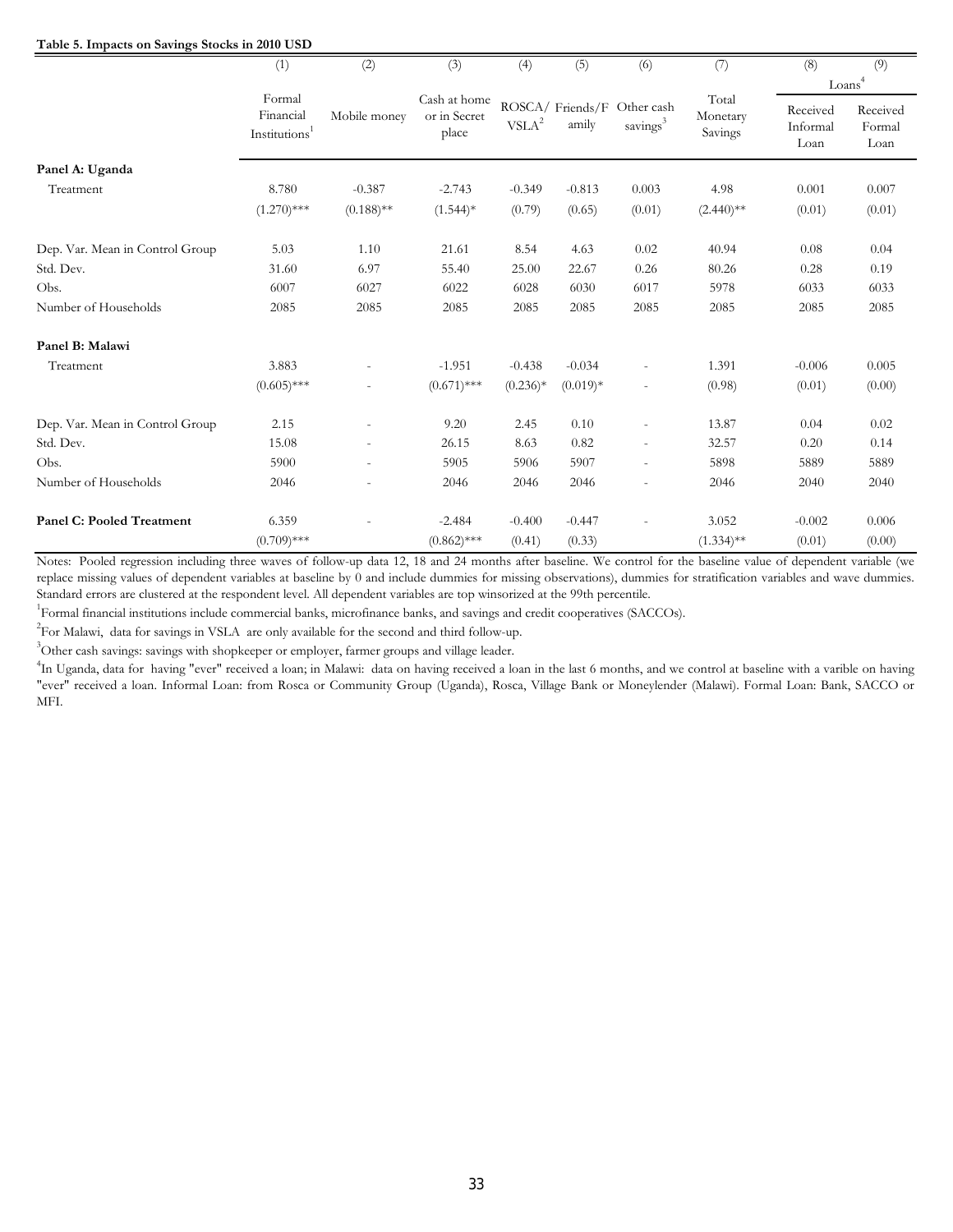|                                  | (1)                                              | (2)                                                           | (3)                 | (4)                                                                       | (5)                                   | (6)                                                                                | (7)                                    | (8)                                                          | (9)                               | (10)                                           | (11)                        | (12)                           | (13)                                       |
|----------------------------------|--------------------------------------------------|---------------------------------------------------------------|---------------------|---------------------------------------------------------------------------|---------------------------------------|------------------------------------------------------------------------------------|----------------------------------------|--------------------------------------------------------------|-----------------------------------|------------------------------------------------|-----------------------------|--------------------------------|--------------------------------------------|
|                                  | Total Labor<br>Income<br>$\int$ ast 3<br>months) | Main or<br>Secondary<br>Economic<br>Activity is a<br>Business | Inventory<br>Value) | Business Self Reported<br>Total<br>(Monetary Expenditures<br>(Last Month) | Food<br>Expenditures<br>(last 7 days) | Lumpy<br>Expenditures:<br>Durables,<br>Education and<br>Home Repair<br>(last year) | Health<br>Expenditures<br>(last month) | Expenditures<br>on<br>Agricultural<br>Inputs (last<br>month) | "Regret"<br>Expenditures<br>Index | Net<br>Transfers to<br>Friends or<br>Relatives | Health<br>Outcomes<br>Index | Education<br>Outcomes<br>Index | Assets<br>(house)<br>items and<br>animals) |
| Panel A: Uganda                  |                                                  |                                                               |                     |                                                                           |                                       |                                                                                    |                                        |                                                              |                                   |                                                |                             |                                |                                            |
| Treatment                        | 0.502                                            | 0.000                                                         | $-5.153$            | 0.273                                                                     | 0.302                                 | 4.331                                                                              | 0.414                                  | 0.002                                                        | $-0.008$                          | $-0.249$                                       | 0.003                       | 0.001                          | 6.112                                      |
|                                  | (3.68)                                           | (0.01)                                                        | (5.11)              | (1.20)                                                                    | (0.21)                                | (4.75)                                                                             | (0.37)                                 | (0.10)                                                       | (0.02)                            | (1.39)                                         | (0.02)                      | (0.02)                         | (12.89)                                    |
| Baseline Mean in Control Group   | 75.76                                            | 0.68                                                          | 57.01               | 29.97                                                                     | 4.91                                  | 120.80                                                                             | 9.52                                   | 1.58                                                         | $-0.01$                           | $-8.62$                                        | 0.00                        | 0.06                           | 335.00                                     |
| Std. Dev.                        | 145.20                                           | 0.47                                                          | 104.80              | 35.64                                                                     | 5.82                                  | 179.90                                                                             | 22.16                                  | 4.55                                                         | 0.80                              | 25.46                                          | 0.68                        | 0.91                           | 415.60                                     |
| Dep. Var. Mean in Control Group  | 82.32                                            | 0.73                                                          | 90.84               | 33.26                                                                     | 5.74                                  | 89.49                                                                              | 6.53                                   | 0.78                                                         | 0.00                              | $-18.67$                                       | 0.00                        | 0.00                           | 313.40                                     |
| Std. Dev.                        | 132.40                                           | 0.44                                                          | 175.40              | 43.71                                                                     | 7.08                                  | 164.70                                                                             | 12.58                                  | 3.61                                                         | 0.89                              | 46.91                                          | 0.66                        | 0.67                           | 505.90                                     |
| Obs.                             | 6032                                             | 6033                                                          | 6025                | 5994                                                                      | 6021                                  | 6031                                                                               | 6030                                   | 6027                                                         | 6031                              | 6033                                           | 6033                        | 5519                           | 6033                                       |
| Number of Households             | 2085                                             | 2085                                                          | 2082                | 2073                                                                      | 2084                                  | 2085                                                                               | 2085                                   | 2084                                                         | 2084                              | 2085                                           | 2085                        | 2000                           | 2085                                       |
| Panel B: Malawi                  |                                                  |                                                               |                     |                                                                           |                                       |                                                                                    |                                        |                                                              |                                   |                                                |                             |                                |                                            |
| Treatment                        | 2.207                                            | $-0.004$                                                      | 0.585               | 0.416                                                                     | 0.193                                 | 0.015                                                                              | $-0.023$                               | $-0.018$                                                     | 0.047                             | 0.071                                          | $-0.009$                    | 0.017                          | $-6.309$                                   |
|                                  | (1.97)                                           | (0.01)                                                        | (0.39)              | (0.84)                                                                    | (0.19)                                | (0.61)                                                                             | (0.05)                                 | (0.03)                                                       | $(0.024)$ *                       | (0.64)                                         | (0.02)                      | (0.02)                         | $(3.331)*$                                 |
| Baseline Mean in Control Group   | 69.09                                            | 0.37                                                          | 5.89                | 15.75                                                                     | 3.98                                  | 6.46                                                                               | 0.26                                   | 0.02                                                         | $-0.01$                           | $-3.98$                                        | 0.00                        | 0.05                           | 129.70                                     |
| Std. Dev.                        | 124.50                                           | 0.48                                                          | 15.95               | 20.55                                                                     | 5.02                                  | 17.85                                                                              | 0.96                                   | 0.11                                                         | 0.82                              | 13.18                                          | 0.74                        | 0.94                           | 165.10                                     |
| Dep. Var. Mean in Control Group  | 40.30                                            | 0.34                                                          | 4.97                | 21.11                                                                     | 5.23                                  | 7.32                                                                               | 0.66                                   | 0.30                                                         | $-0.03$                           | $-8.77$                                        | 0.00                        | 0.01                           | 92.38                                      |
| Std. Dev.                        | 70.69                                            | 0.47                                                          | 14.61               | 27.93                                                                     | 6.85                                  | 22.30                                                                              | 1.88                                   | 1.35                                                         | 0.85                              | 21.78                                          | 0.67                        | 0.63                           | 153.80                                     |
| Obs.                             | 5906                                             | 5907                                                          | 5877                | 4676                                                                      | 5903                                  | 5902                                                                               | 5900                                   | 5902                                                         | 5900                              | 5907                                           | 5907                        | 5419                           | 5907                                       |
| Number of Households             | 2046                                             | 2046                                                          | 2036                | 2025                                                                      | 2046                                  | 2046                                                                               | 2045                                   | 2046                                                         | 2045                              | 2046                                           | 2046                        | 1967                           | 2046                                       |
| <b>Panel C: Pooled Treatment</b> | 1.139                                            | $-0.002$                                                      | $-2.417$            | 0.365                                                                     | 0.242                                 | 2.057                                                                              | 0.197                                  | $-0.009$                                                     | 0.019                             | $-0.112$                                       | $-0.003$                    | 0.008                          | $-0.197$                                   |
|                                  | (2.12)                                           | (0.01)                                                        | (2.60)              | (0.77)                                                                    | $(0.139)*$                            | (2.43)                                                                             | (0.19)                                 | (0.05)                                                       | (0.02)                            | (0.77)                                         | (0.02)                      | (0.02)                         | (6.79)                                     |

**Table 6. Impacts on Downstream Outcomes in 2010 USD**

Notes: Pooled regression including three waves of follow-up data 12, 18 and 24 months after baseline. We control for the baseline value of dependent variable, dummies for stratification variables and wave dummies. Standard errors are clustered at the respondent level. All dependent variables are top winsorized at the 99th percentile. Total Labor Income: includes income from formal work, casual work, business, selling animals or animal produc selling crops; at baseline it was asked for "last month" and multiplied by 3. Business Inventory: winsorized at the 95th percentile to avoid the influence of large outliers. Food Expenditures: include staples, grains, vege fruits, meat, milk, eggs and salt. Lumpy Expenditures: Education expenditures include fees, uniforms and supplies, asked for the last 6 months at second monitoring in Malawi and multiplied by 2; Home Repair asked for last months at second monitoring and endline in Malawi, multiplied by 2; Durable Expenditures asked only at baseline and first round in Malawi, include house and electronic equipment, vehicles, jewelry and furniture. Health Expenditures include medicines, fees, and other costs, asked for the last week at baseline in Uganda, multiplied by 4.3. Agricultural expenditures: asked for last year at baseline in Malawi, divided by 12. Indexes: defined equally weighted average of z-scores of the components, with the sign of each measure oriented so that more beneficial outcomes have higher scores. The z-scores are calculated by subtracting the control group mean and dividing by the control group standard deviation of the respective variable in the same period. If an individual has a valid response to at least one component measure of an index, then the index is computed using the nonmissing components. Regret Expenditure Index: includes four variables measuring expenditures on goods for which respondent reports at baseline that "it was a bad idea to purchase", or "wants to spend less in the future given constant income" using expenditure data collected in different modules. Net Transfers difference between transfer to friends/family minus transfer from friends/family including the self-reported value of both loans and gif given to/received from friends or family members (excluding partner). Health Index: dummy for no member of household sick last month, percentage of sick members treated (imputed 100% if no member sick) and dummy for no member missed school or work because of illness last month. Education Index: percentage of school-age children enrolled, average number of school days attended last month by school-aged children (imputed 0 if not enrolled), percentage of school-aged children enrolled in private schools, dummy for no school-aged child lacks a backpack, dummy for no school-aged child lacks full uniform. Assets: self-reported total value of cattle (on Uganda), other animals and household assets.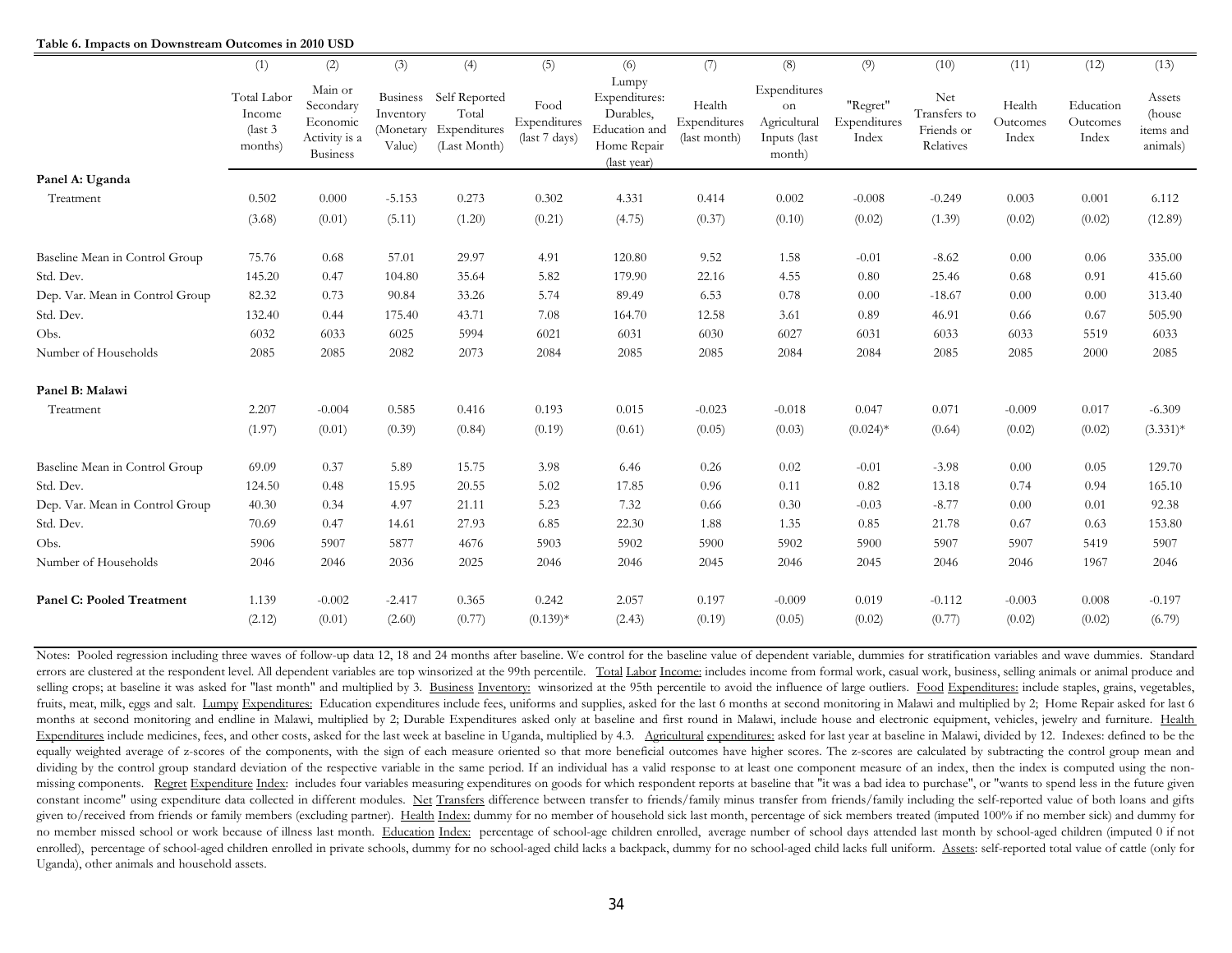|                                  | (1)                                                                                           | (2)                           | (3)                                                                                         | (4)                             | (5)                                                                             | (6)                                          | (7)                                   |
|----------------------------------|-----------------------------------------------------------------------------------------------|-------------------------------|---------------------------------------------------------------------------------------------|---------------------------------|---------------------------------------------------------------------------------|----------------------------------------------|---------------------------------------|
|                                  | Thinks that saving<br>for the future is<br>more important<br>than giving to<br>friends/family | Thinks that<br>saving is only | Thinks other<br>people in<br>household<br>for rich people would get angry<br>if saved alone | Has very high<br>trust in banks | Has lost or<br>knows someone<br>who has lost<br>money<br>deposited in a<br>bank | Decision Making<br>Index (only for<br>Women) | Internal Locus<br>of Control<br>Index |
|                                  | (1)                                                                                           | (2)                           | (3)                                                                                         | (4)                             | (5)                                                                             | (6)                                          | (7)                                   |
| Panel A: Uganda                  |                                                                                               |                               |                                                                                             |                                 |                                                                                 |                                              |                                       |
| Treatment                        | 0.000                                                                                         | $-0.015$                      | $-0.001$                                                                                    | 0.104                           | $-0.035$                                                                        | 0.020                                        | 0.000                                 |
|                                  | (0.01)                                                                                        | (0.01)                        | (0.01)                                                                                      | $(0.022)$ ***                   | $(0.015)$ **                                                                    | (0.05)                                       | (0.02)                                |
| Dep. Var. Mean in Control Group  | 0.90                                                                                          | 0.10                          | 0.06                                                                                        | 0.40                            | 0.16                                                                            | 0.00                                         | 0.00                                  |
| Obs.                             | 1990                                                                                          | 1990                          | 1990                                                                                        | 1990                            | 1990                                                                            | 662                                          | 1974                                  |
| Panel B: Malawi                  |                                                                                               |                               |                                                                                             |                                 |                                                                                 |                                              |                                       |
| Treatment                        | 0.015                                                                                         | 0.006                         | $-0.001$                                                                                    | 0.007                           | 0.006                                                                           | 0.019                                        | $-0.015$                              |
|                                  | (0.02)                                                                                        | (0.01)                        | (0.01)                                                                                      | (0.02)                          | (0.01)                                                                          | (0.05)                                       | (0.02)                                |
| Dep. Var. Mean in Control Group  | 0.62                                                                                          | 0.02                          | 0.04                                                                                        | 0.84                            | 0.05                                                                            | 0.00                                         | 0.00                                  |
| Obs.                             | 2046                                                                                          | 2046                          | 2046                                                                                        | 2046                            | 2046                                                                            | 750                                          | 1949                                  |
| <b>Panel C: Pooled Treatment</b> | 0.008                                                                                         | $-0.004$                      | $-0.001$                                                                                    | 0.055                           | $-0.014$                                                                        | 0.021                                        | $-0.007$                              |
|                                  | (0.01)                                                                                        | (0.01)                        | (0.01)                                                                                      | $(0.013)$ ***                   | (0.01)                                                                          | (0.03)                                       | (0.01)                                |

**Table 7. Impacts on Savings Attitudes and Beliefs, Female Decision-making and Locus of Control**

Notes: OLS regression using follow-up III data, 24 months after baseline. We control for the baseline value of dependent variable when available and dummies for stratification variables. Standard errors are clustered at the respondent level. **Indices**: defined to be the equally weighted average of z-scores of its components, with the sign of each measure oriented so that more beneficial outcomes have higher scores. The z-scores are calculated by subtracting the control group mean and dividing by the control group standard deviation. If an individual has a valid response to at least one component measure of an index, then the index is computed using the non-missing components. **Locus of Control Index**: based on 8 questions with two options each, one reflecting internal control (value 1) and the others external control (value 0), the index measures internal locus of control. **Decision Making Index**: based on seven questions asking who in the household makes the decision about food, large items, children's schooling, children's health, personal health, social visits and business or work activities. We created a dummy equal to 1 for each decision if respondent reports taking part in the decision alone or with someone else, and 0 if reports not taking part in the decision. At baseline the questions were asked only of a random subsample, we impute mean values to missing observations and include a dummy for missing data at baseline. **Believes Saving is only for Rich People**: in Malawi the question was whether they believe saving in a bank is only for rich people. **Has Very High Trust in Banks:** omitted category includes two options: little or no trust in banks.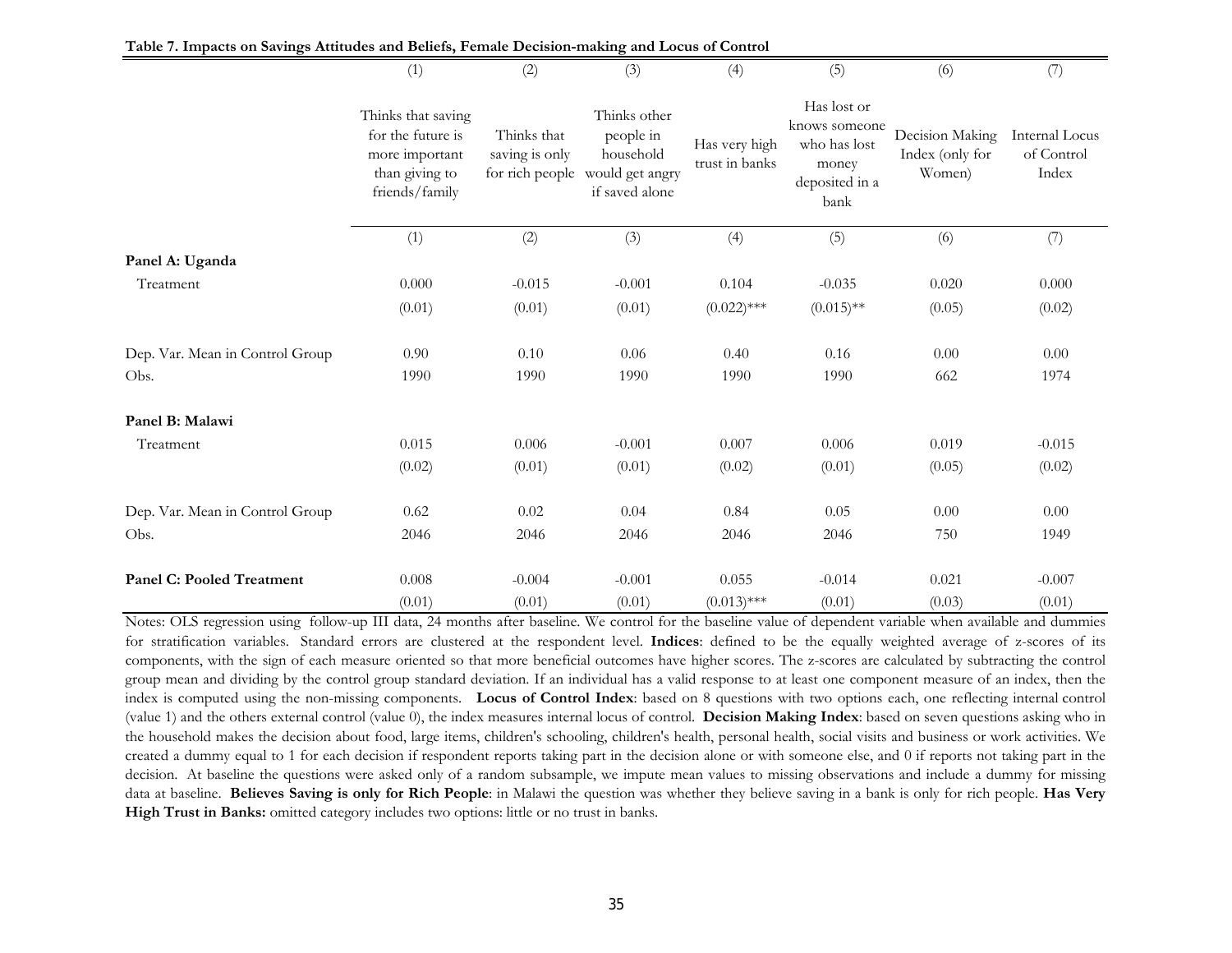|                                                                        |        | $\left( 2\right)$ | (3)   |
|------------------------------------------------------------------------|--------|-------------------|-------|
|                                                                        | Uganda | Malawi            | Chile |
| Panel A. Why didn't you use accounts? (treatment group non-users only) |        |                   |       |
| No money to save                                                       | 0.80   | 0.89              | 0.07  |
| Lack of trust in banks / formal institutions                           | 0.03   | 0.00              | 0.11  |
| Distance                                                               | 0.01   | 0.01              | 0.00  |
| Fees too high                                                          | 0.01   | 0.02              | 0.03  |
| Cannot provide minimum balance                                         | 0.05   | 0.15              | 0.00  |
| Bureaucracy                                                            | 0.03   | 0.03              | 0.00  |
| Low interest rate                                                      | 0.01   | 0.01              | 0.00  |
| Not enough information                                                 | 0.06   | 0.06              | 0.09  |
| Cannot access money when needed                                        | 0.01   | 0.00              | 0.00  |
| Not useful                                                             |        |                   | 0.09  |
| Did not remember reason why did not open account                       |        |                   | 0.50  |
| Number of respondents                                                  | 377    | 554               | 430   |

#### **Table 8. Self-Reported Reasons for Non-Use of an Account**

#### **Panel B. Reasons why bank account is not preferred savings vehicle (all treatment group individuals)**

| Not enough money to save in bank                                  | 0.33 | 0.17 |
|-------------------------------------------------------------------|------|------|
| Cash on hand needed soon, not worth depositing it for short while |      | 0.33 |
| At bank, money not available when needed                          | 0.30 | 0.08 |
| Distance from bank                                                | 0.18 | 0.16 |
| Would need to save more before it's worth the trip                |      | 0.37 |
| Lack of trust in banks / formal institutions                      | 0.06 | 0.02 |
| Interest Rates/Returns                                            | 0.06 | 0.05 |
| Too much bureaucracy/paperwork involved with bank                 | 0.05 |      |
| Lack of information about the account                             | 0.03 |      |
|                                                                   |      |      |
| Number of respondents                                             | 999  | 1025 |

#### **Panel C. Self-reported reasons why it is difficult to save (Uganda only, endline survey)**

|                                               |         | <b>First Reason</b> | 1st or 2nd Reason |           |  |
|-----------------------------------------------|---------|---------------------|-------------------|-----------|--|
|                                               | Control | Treatment           | Control           | Treatment |  |
| $N/A$ , it is always easy to save             | 0.08    | 0.07                | 0.08              | 0.07      |  |
| Low Income                                    | 0.68    | 0.69                | 0.90              | 0.90      |  |
| Expenses are too high                         | 0.34    | 0.34                | 0.73              | 0.71      |  |
| Unexpected emergencies always come up         | 0.36    | 0.41                | 0.82              | 0.83      |  |
| Spend money easily before saving enough       | 0.13    | 0.15                | 0.60              | 0.63      |  |
| Spouse would use the money for something else | 0.01    | 0.00                | 0.08              | 0.09      |  |
| Requests from neighbors/friends               | 0.00    | 0.01                | 0.05              | 0.07      |  |
| Requests from relatives                       | 0.01    | 0.01                | 0.09              | 0.11      |  |
| Too many debts                                | 0.02    | 0.01                | 0.19              | 0.18      |  |
| No safe place to save                         | 0.02    | 0.02                | 0.10              | 0.09      |  |
| Number of respondents                         | 991     | 999                 | 991               | 999       |  |

#### Notes:

Panel A: The question asked was: "What are the reasons you are not using a bank account at this time?" It was asked only of those reporting not using an account. The Non-user category was self-reported during the survey. In Chile, the question at endline was about the reasons on rejecting assistance for opening a bank account and was asked only of those who remembered having received and rejected the offer.

Panel B: Other instruments - Uganda: home, ROSCA, animals, mobile money; Malawi: home, ROSCA, animals, VSLA. The question asked in Uganda and Malawi was, Option A: "Why did you put your money into [SOURCE] rather than into the bank/MFI/SACCO account?" Option B: "Why did you put your money into [SOURCE] rather than opening and using a bank/MFI/SACCO account?" No option was read aloud.

Panel C: for the First Reason, the question asked was: "What makes it sometimes difficult for you to save money?" No option was read aloud. For the second reason each option was **36** aloud.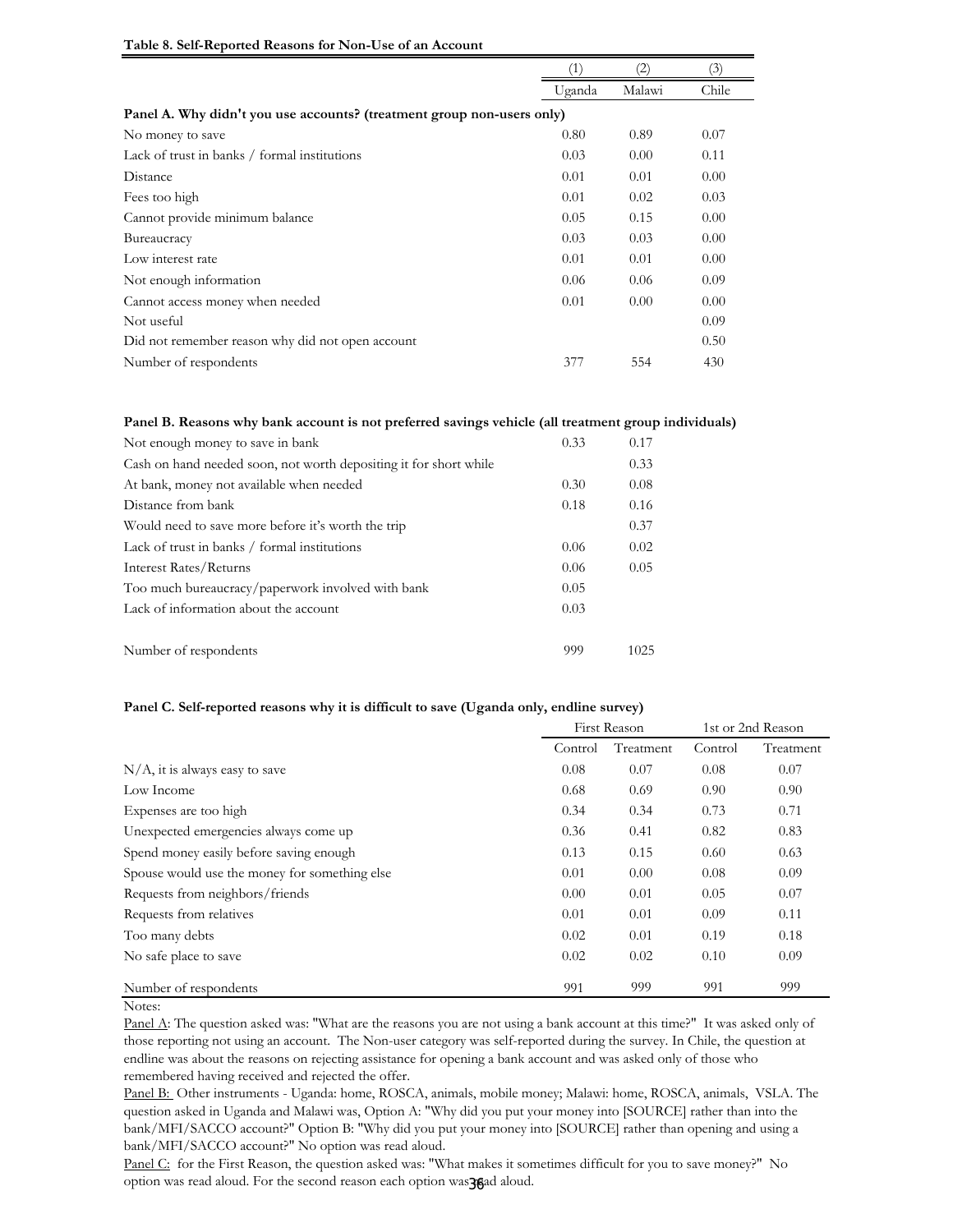|                                                                               | (1)  | (2)  |
|-------------------------------------------------------------------------------|------|------|
|                                                                               | Mean | Obs. |
| Panel A. Government Assistance                                                |      |      |
| Receives some type of government assistance                                   | 0.73 | 622  |
| Receives a pension                                                            | 0.32 | 624  |
| Receives either government assistance, a pension or both                      | 0.85 | 623  |
| Expects to receive a pension if does not currently receive one                | 0.76 | 395  |
| Receives government transfer without a bank account                           | 0.96 | 485  |
| Thinks would be beneficial to have transfer deposited into a bank account     | 0.23 | 471  |
| Panel B. Cost of Health Care                                                  |      |      |
| Believes governmental programs would cover cost of a major surgery            | 0.86 | 622  |
| If needed major surgery, co-pay would be 0%                                   | 0.62 | 639  |
| If needed major surgery, co-pay would be 25%                                  | 0.19 | 639  |
| Panel C. Access to Credit                                                     |      |      |
| Ever got a loan or credit card from formal institution                        | 0.30 | 1967 |
| Has an active credit line or credit card                                      | 0.11 | 1927 |
| Has bought an intem on installment payments last year 1                       | 0.48 | 638  |
| If you had an emergency that required [USD 600], how would you get the money? |      |      |
| Savings                                                                       | 0.01 | 1958 |
| Reduce Expenses                                                               | 0.04 | 1958 |
| Loan from Bank or Financial Institution                                       | 0.17 | 1958 |
| Loan from other source                                                        | 0.05 | 1958 |
| Family or Friends                                                             | 0.23 | 1958 |
| Does Not Know                                                                 | 0.27 | 1958 |
| Would not be able to get the money                                            | 0.19 | 1958 |

### **Table 9. Factors Related to Low Take-up in Chile**

Notes:

Panel A and B present data from the follow-up survey conducted with a subsample of 639 respondents in May 2012. Panel C present data from the baseline survey conducted with 1,967 respondents between December 2010 and March 2011.

<sup>1</sup> Question asked in the follow-up survey.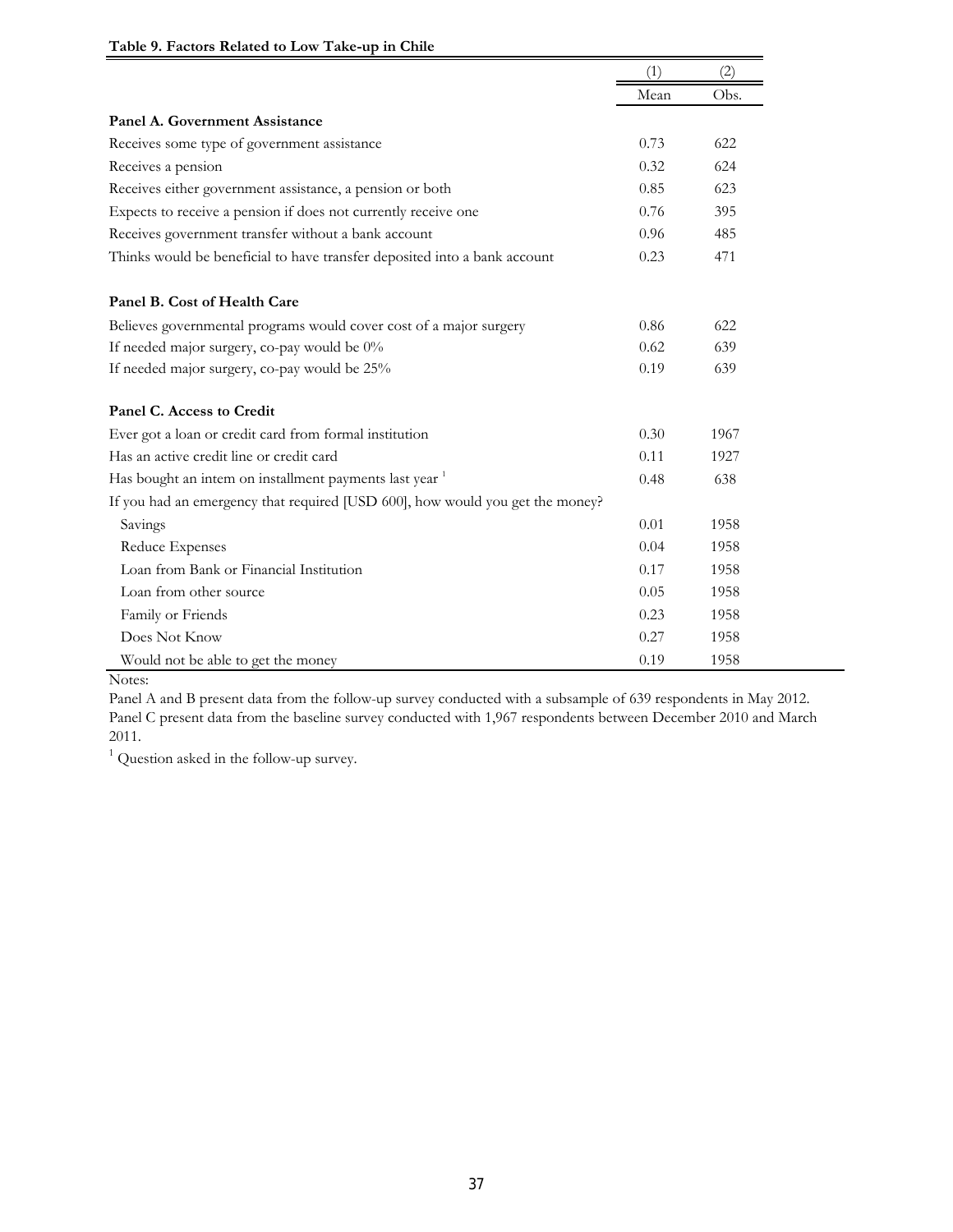|                                                         |                                                      |                                                                                                                                        |                                                                                                                                       | <b>Detailed Features of Intervention</b>          |                         |                                                                                           |                        |                              |                                                                             | Data                                                       |                    |                                         |                                                                                                                          |                                                                                           |                                                                           |                                                                          |                                                                            |                                                           |                                                                                                                                                                     |                                                                                                                                                                     |       |                                           |
|---------------------------------------------------------|------------------------------------------------------|----------------------------------------------------------------------------------------------------------------------------------------|---------------------------------------------------------------------------------------------------------------------------------------|---------------------------------------------------|-------------------------|-------------------------------------------------------------------------------------------|------------------------|------------------------------|-----------------------------------------------------------------------------|------------------------------------------------------------|--------------------|-----------------------------------------|--------------------------------------------------------------------------------------------------------------------------|-------------------------------------------------------------------------------------------|---------------------------------------------------------------------------|--------------------------------------------------------------------------|----------------------------------------------------------------------------|-----------------------------------------------------------|---------------------------------------------------------------------------------------------------------------------------------------------------------------------|---------------------------------------------------------------------------------------------------------------------------------------------------------------------|-------|-------------------------------------------|
| Study, Country<br>(published studies are<br>underlined) | Sample                                               | Treatment/Intervention                                                                                                                 | month<br>$\mathop{\rm ch}\nolimits$<br>ıce.<br>bala<br>$\frac{1}{2}$<br>$\epsilon$<br>(open,<br>Fees<br><b>E</b><br>$\tilde{z}$<br>۶, | Marketin<br>Subsidi<br>Æ<br>Rate<br>É<br>SO.<br>E | Labelin,<br>ming,<br>Ę, | $\label{eq:transf} \textbf{Transfers}$<br>È<br>Automat.<br>त्त्वं<br>Withdraw<br>Deposits | Withdrawals Restricted | Collecto<br>Group<br>Deposit | raining<br>minders<br>ancial Literacy<br>$R$ er<br>Message<br>$_{ext}$<br>운 | High Frequency Data Collection<br>including on financials) | Account<br>Take-up | Account<br>Usage                        | Usage<br>Measure*:<br>monthly<br>average<br>deposits over<br>sample<br>assigned to<br>treatment<br>(2015 USD<br>dollars) | Usage<br>Measure:<br>Period<br>used for<br>monthly<br>average<br>(See notes<br>at bottom) | Individual<br>Income<br>(monthly<br>equivalent)<br>(2015 USD)<br>dollars) | Household<br>Income<br>(monthly<br>equivalent)<br>(2015 USD)<br>dollars) | Stat. sig<br>treatment<br>effect on<br>(admin) bank (reported)<br>savings? | Stat. sig.<br>treatment<br>effect on<br>total<br>savings? | Impact on Other<br><b>Savings</b><br>Instruments?                                                                                                                   | Statistically significant Nominal<br>treatment effect on other Interest<br>outcomes?                                                                                | Rate  | Inflation<br>rate over<br>study<br>period |
| Panel A. This Paper<br>Uganda                           | 2159 unbanked<br>individuals                         | Cover Fees /Inform/Help<br>Opening                                                                                                     |                                                                                                                                       |                                                   |                         |                                                                                           |                        |                              |                                                                             |                                                            | 54%                | $32\%$ (> 1 deposit),<br>$17\% (> 4)$   | 8.20                                                                                                                     | 6 months                                                                                  | 32                                                                        | 45                                                                       | Yes                                                                        | Yes                                                       | (-) sig.: on mobile<br>money and cash at<br>home, (-) not sig.<br>friends/family and<br>Roscas                                                                      | No                                                                                                                                                                  | $3\%$ | 10.7%                                     |
| Malawi                                                  | 2107 unbanked<br>individuals                         | Cover Fees /Inform/Help<br>Opening                                                                                                     |                                                                                                                                       | X                                                 |                         |                                                                                           |                        |                              |                                                                             |                                                            | 69%                | $25\%$ (> 1 deposit),<br>$10\% (> 4)$   | 3.07                                                                                                                     | 6 months                                                                                  | 29                                                                        | 37                                                                       | Yes                                                                        | No                                                        | (-) sig. cash at home,<br>friends/family and<br>Roscas                                                                                                              | No                                                                                                                                                                  | 1.50% | 14%                                       |
| Chile<br>Panel B. Other Basic Savings Account Studies   | 1967 unbanked<br>individuals                         | Inform/Help Opening                                                                                                                    | X                                                                                                                                     | X                                                 |                         | X                                                                                         |                        |                              |                                                                             |                                                            | 17%                | $5\%$ ( $> 1$ deposits),<br>$3\% (> 4)$ | 2.54                                                                                                                     | 6 months                                                                                  | N/A                                                                       | 347                                                                      | N/A                                                                        | N/A                                                       | N/A                                                                                                                                                                 | N/A                                                                                                                                                                 | $0\%$ | 3.7%                                      |
| Chin et al. (2015), U.S.                                |                                                      | Assistance to get I.D. card<br>215 male unbanked required to open bank<br>Mexican immigrants account (and paid for<br>application fee) | $\bar{x}$<br>$\boldsymbol{\mathrm{X}}$                                                                                                |                                                   |                         |                                                                                           |                        |                              |                                                                             |                                                            | 43%                | N/A                                     | N/A                                                                                                                      |                                                                                           | 838                                                                       | N/A                                                                      | N/A                                                                        | Yes                                                       | $(-)$ not sig.: any<br>savings in Mexico                                                                                                                            | Increase in income and<br>decrease of share<br>remittances to income by<br>those who lacked control<br>over how remittances<br>were spent                           | N/A   |                                           |
| Dupas and Robinson<br>(2013a), Kenya                    | 170 female vendors,<br>taxi drivers, all<br>unbanked | and 80 male bicycle Cover Opening Fees<br>/Inform/Help Opening                                                                         | X                                                                                                                                     | X                                                 |                         | X                                                                                         |                        |                              |                                                                             | $\mathbf X$                                                | 87%                | $35\%$ (> 1 deposit),<br>$17\% (> 4)$   | 8.22                                                                                                                     | 6 months                                                                                  | 66                                                                        | N/A                                                                      | Yes                                                                        | N/A                                                       | $(+)$ sig.: animal<br>savings, (+) not sig.:<br>rosca contributions                                                                                                 | Yes (business investments,<br>food and private<br>expenditures, mainly for<br>female vendors)                                                                       | $0\%$ | $10-14%$                                  |
| Dupas, Keats and<br>Robinson (2015), Kenya              | 885 households                                       | Cover Fees /Inform/<br>Help Opening, account<br>offered to female or male<br>head or both (randomized)                                 |                                                                                                                                       | X                                                 |                         | X                                                                                         |                        |                              |                                                                             |                                                            | 69%                | $28\%$ (> 1 deposit),<br>$15\% (> 4)$   | 3.33                                                                                                                     | 6 months                                                                                  | 18                                                                        | 26                                                                       | Yes (dual-<br>headed<br>household<br>only)                                 | Yes (dual-<br>headed<br>household<br>only)                | (+) not sig.: Rosca<br>contrib., money at<br>home $(+)$ sig.<br>transfers to others,                                                                                | Yes (increase in transfers<br>out, decreases in transfers<br>in)                                                                                                    | $0\%$ | $10-14%$                                  |
| Prina (2015), Nepal                                     | in slums                                             | 1118 women living Cover Fees / Inform/Help<br>Opening                                                                                  | X<br><b>X</b>                                                                                                                         | X                                                 |                         |                                                                                           |                        |                              |                                                                             |                                                            | 84%                | $80\%$ (> 1 deposit)                    | 6.81                                                                                                                     | 6 months                                                                                  | N/A                                                                       | 112                                                                      | N/A                                                                        | Yes                                                       | $(+)$ not sig.: non-<br>monetary assets<br>(durables, livestock,<br>gold), monetary<br>assets (rosca, cash at<br>home, friend/family)<br>not reported<br>separately | Yes (increase in index of<br>reported financial<br>situation, educational<br>expenditures, fish and<br>meat expenditures, higher<br>ability to cope with<br>shocks) | 6%    | $10.5\%$                                  |

\* Notes for Usage Measure. Dupas and Robinson (2013a): calculated from publicly available dataset. Dupas, Keats and Robinson (2015): provided by authors. Prina (2015): calculated from publicly available dataset. Ashraf et 0 for non-users from Table 2. Karlan and Linden (2014): Calculated based on Table 3, with parental outreach. Karlan and Zimman (2014): Monthly balance in the account including those making 0 deposits, calculated based on d (2014): Calculated based on Table 2, email from authors. Schaner (2016): First panel includes deposits in individual accounts, second panel deposits in any account, short term results, email from author. Somville and Vande

(continued next page)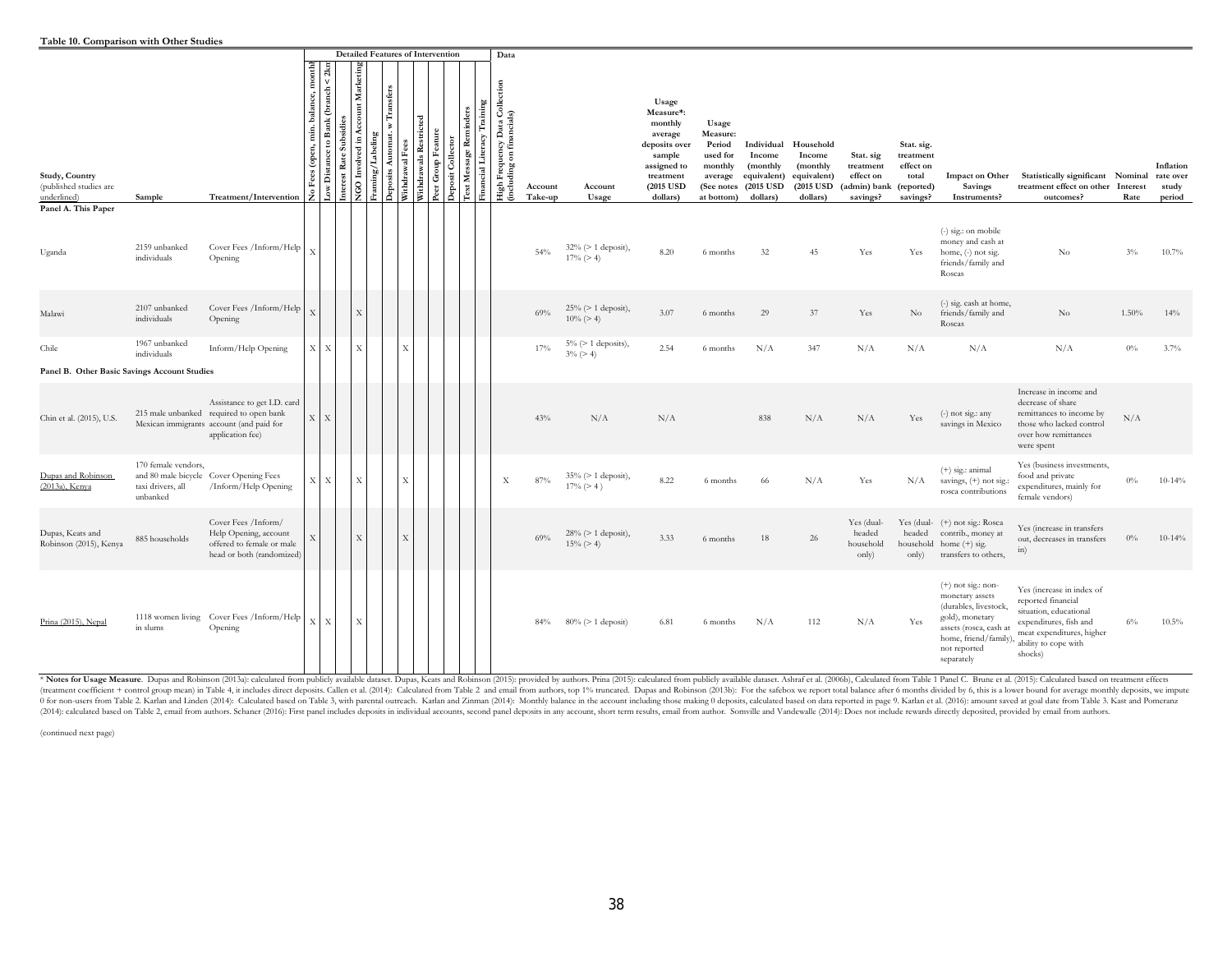#### **Table 10 (continued). Comparison with Other Studies**

|                                                                |                                                                                           |                                                                                                                                                                              |                                           |                               |                                           |                          |         |                           | <b>Detailed Features of Intervention</b> |                                        |                       |            | Data                                                                                            |                                                                            |                                                                            |                                                                                                              |                                                                                        |                                                                          |                                                                         |                                                                 |                                                                         |                                                                         |                                                                                                                                                       |                                                  |                                           |
|----------------------------------------------------------------|-------------------------------------------------------------------------------------------|------------------------------------------------------------------------------------------------------------------------------------------------------------------------------|-------------------------------------------|-------------------------------|-------------------------------------------|--------------------------|---------|---------------------------|------------------------------------------|----------------------------------------|-----------------------|------------|-------------------------------------------------------------------------------------------------|----------------------------------------------------------------------------|----------------------------------------------------------------------------|--------------------------------------------------------------------------------------------------------------|----------------------------------------------------------------------------------------|--------------------------------------------------------------------------|-------------------------------------------------------------------------|-----------------------------------------------------------------|-------------------------------------------------------------------------|-------------------------------------------------------------------------|-------------------------------------------------------------------------------------------------------------------------------------------------------|--------------------------------------------------|-------------------------------------------|
| Study, Country<br>(published studies are Sample<br>underlined) |                                                                                           | Treatment                                                                                                                                                                    | monthly<br>balance,<br>o Fees (open, min. | Distance to Bank (branch<br>È | Уar<br>Subsidie<br>Rate<br><b>xterest</b> | ğ<br>$\sin$<br>GO Involv | eposits | Fees<br><b>Tithdrawal</b> | ithdrawals Restric                       | Group Feature<br>eposit Collector<br>ă | Rem<br>Message I<br>ੱ | ncial Lite | Colle<br>ds)<br>Data<br>ancial<br>uency<br>on fina<br>ı Freqı<br>uding<br>្នូ<br>ឆ្នាំ<br>ឆ្នាំ | <b>Account Take-up</b>                                                     | Account<br>Usage                                                           | Usage Measure*:<br>monthly average<br>deposits over<br>sample assigned to<br>treatment<br>(2015 USD dollars) | Usage<br>Measure:<br>Period used<br>for monthly<br>average<br>(See notes<br>at bottom) | Individual<br>Income<br>(monthly<br>equivalent)<br>(2015 USD<br>dollars) | Household<br>Income<br>(monthly<br>equivalent)<br>(2015 USD<br>dollars) | Stat. sig<br>treatment<br>effect on<br>(admin) bank<br>savings? | Stat. sig.<br>treatment<br>effect on<br>total<br>(reported)<br>savings? | Impact on<br>Other<br><b>Savings</b><br>Instruments?                    | Statistically significant<br>treatment effect on other<br>outcomes?                                                                                   | Nominal<br>Interest<br>Rate                      | Inflation<br>rate over<br>study<br>period |
| Panel C. Other Studies                                         |                                                                                           |                                                                                                                                                                              |                                           |                               |                                           |                          |         |                           |                                          |                                        |                       |            |                                                                                                 |                                                                            |                                                                            |                                                                                                              |                                                                                        |                                                                          |                                                                         |                                                                 |                                                                         |                                                                         |                                                                                                                                                       |                                                  |                                           |
| Ashraf et al. (2006a),<br>Philippines                          | 1777 current and<br>former bank clients                                                   | Commitment Account with lockbox,<br>offered automated transfers                                                                                                              |                                           |                               |                                           |                          |         |                           | $\mathbf{x}$                             |                                        |                       |            |                                                                                                 | 28% (0% for autom.<br>transf.                                              | $14\%$ $(>1$ deposit)                                                      | N/A                                                                                                          |                                                                                        | N/A                                                                      | 381                                                                     | $\operatorname{Yes}$                                            | Yes                                                                     | N/A                                                                     | N/A                                                                                                                                                   | $4\%$                                            | 3.4%                                      |
| Ashraf et al. (2006b),<br>Philippines                          | 346 current and<br>former bank clients                                                    | Deposit collectors                                                                                                                                                           |                                           |                               |                                           |                          |         |                           | $\mathbf X$                              | X                                      |                       |            |                                                                                                 | 28% accepted service 15% (> 1 deposit)                                     |                                                                            | 0.66                                                                                                         | 10 months                                                                              | $N/\Lambda$                                                              | 279                                                                     | Yes                                                             | N/A                                                                     | N/A                                                                     | N/A                                                                                                                                                   | $4\%$                                            | $3.4\%$                                   |
| Brune et al. (2015),<br>Malawi<br>clubs.                       | 3150 cash crop<br>farmers in farmer                                                       | Basic Savings Account, direct deposit of<br>crop proceeds, raffles (prizes privately or<br>publicly paid), financial education                                               |                                           |                               |                                           |                          |         |                           |                                          |                                        |                       |            |                                                                                                 | 85% accepted account 18% (> 0 direct<br>opening assistance                 | deposits)                                                                  | 18.8                                                                                                         | 8 months                                                                               | 22 (tobacco<br>N/A<br>farmers in the                                     | Yes                                                                     | N/A                                                             | N/A                                                                     | $_{\rm No}$                                                             | 2.5%                                                                                                                                                  | 7.7%                                             |                                           |
|                                                                |                                                                                           | As above + Commitment savings<br>account                                                                                                                                     |                                           |                               |                                           | X                        |         |                           |                                          |                                        |                       |            |                                                                                                 | Accepted assistance:<br>82% (basic acct.), 90%<br>(commitment act.)        | $21\%$ (> 0 direct<br>deposits)                                            | 19.2 (basic acct) + $1.4$<br>(commitment acct)                                                               |                                                                                        | region)                                                                  |                                                                         | Yes                                                             |                                                                         |                                                                         | Increases in land cultivation,<br>agricultural inputs and outputs,<br>and household expenditures                                                      |                                                  |                                           |
| Callen et al. (2014),<br>Sri Lanka                             | 795 weekly income<br>earners, no deposit<br>last month                                    | Account Opening, Deposit Collectors                                                                                                                                          | X                                         |                               |                                           |                          |         |                           |                                          |                                        |                       |            | $\mathbf X$                                                                                     | 89%                                                                        | $89\% (> 0$ deposits)                                                      | 11.19                                                                                                        | 24 months                                                                              | 208                                                                      | N/A                                                                     | Yes                                                             | Yes                                                                     | N/A                                                                     | Increases in income and<br>expenditures, increase working<br>hours on the wage market                                                                 | N/A                                              |                                           |
| Cole et al (2011),<br>Indonesia                                | 564 unbanked                                                                              | Financial incentives to open account and<br>financial training                                                                                                               |                                           |                               |                                           |                          |         |                           |                                          |                                        |                       |            |                                                                                                 | 4% low incentive,<br>9% med. incentive,<br>13% highest incentive 12 months | 8% of high incentives<br>group used account last                           | N/A                                                                                                          |                                                                                        | $N/\Lambda$                                                              | 121                                                                     | N/A                                                             | N/A                                                                     | N/A                                                                     | Increase in the probability of<br>having any savings for highest<br>incentive group                                                                   | If balance<br>$>$ \$1.06,<br>variable            | 13%                                       |
|                                                                |                                                                                           | Safe Box                                                                                                                                                                     | $\mathbf X$                               | $\mathbf X$                   |                                           |                          |         |                           |                                          |                                        |                       |            |                                                                                                 | 71%                                                                        |                                                                            | 1.15                                                                                                         | 6 months                                                                               |                                                                          |                                                                         |                                                                 |                                                                         |                                                                         | Increase in preventative health<br>investments and reached health<br>goal                                                                             | $0\%$                                            |                                           |
| Dupas and Robinson<br>(2013b), Kenya                           | 771 members of 113 Lockbox<br><b>ROSCAs</b>                                               |                                                                                                                                                                              | $\mathbf X$                               | $\mathbf{X}$                  |                                           |                          |         |                           | $\overline{X}$                           |                                        |                       |            |                                                                                                 | $66\%$                                                                     | N/A                                                                        | 0.51                                                                                                         | 6 months                                                                               | 38                                                                       | N/A                                                                     | N/A                                                             | N/A                                                                     | N/A                                                                     | No                                                                                                                                                    | $0\%$                                            |                                           |
|                                                                |                                                                                           | Health Pot                                                                                                                                                                   | $\bar{X}$                                 | $\overline{\mathbf{x}}$       |                                           |                          |         |                           | $\mathbf X$<br>$\bar{X}$                 |                                        |                       |            |                                                                                                 | 72%                                                                        |                                                                            | N/A                                                                                                          |                                                                                        |                                                                          |                                                                         |                                                                 |                                                                         |                                                                         | Increase in preventative health<br>investments, reached health goal                                                                                   | $0\%$                                            |                                           |
|                                                                |                                                                                           | Health savings Account                                                                                                                                                       | X X                                       |                               |                                           |                          |         |                           |                                          |                                        |                       |            |                                                                                                 | 97%                                                                        |                                                                            | 0.36                                                                                                         | 6 months                                                                               |                                                                          |                                                                         |                                                                 |                                                                         |                                                                         | $\rm No$                                                                                                                                              | N/A                                              |                                           |
|                                                                | Peru: 2,775 bank<br>clients                                                               |                                                                                                                                                                              | $\boldsymbol{\mathrm{X}}$                 |                               |                                           |                          |         |                           | X                                        |                                        | X                     |            |                                                                                                 | N/A                                                                        | 69% (met committed<br>min. deposit per month)                              | 105                                                                                                          | At goal date,<br>balance                                                               | $N/\Lambda$                                                              | N/A                                                                     | No                                                              | N/A                                                                     | N/A                                                                     | $_{\rm No}$                                                                                                                                           |                                                  |                                           |
| Karlan et al. (2016),<br>Peru, Bolivia,<br>Philippines         | Bolivia: 9,376 bank<br>clients                                                            | Reminders for people with recently<br>opened commitment accounts                                                                                                             | $\boldsymbol{\mathrm{X}}$                 |                               |                                           |                          |         |                           |                                          |                                        |                       |            |                                                                                                 | N/A                                                                        | 56% (met committed<br>min. deposit per month)                              | 89                                                                                                           | At goal date,<br>balance                                                               | N/A                                                                      | N/A                                                                     | No                                                              | N/A                                                                     | N/A                                                                     | Increased likelihood to reach<br>commitment goal                                                                                                      | 1 to $3\%$                                       | 2.6%                                      |
|                                                                | Philippines: 1,409<br>bank clients                                                        |                                                                                                                                                                              | X                                         |                               |                                           |                          |         |                           |                                          |                                        |                       |            |                                                                                                 | 23%                                                                        | 21% (met commited<br>amount saved)                                         | 26                                                                                                           | At goal date,<br>balance                                                               | 169                                                                      | N/A                                                                     | N <sub>0</sub>                                                  | N/A                                                                     | N/A                                                                     | N <sub>0</sub>                                                                                                                                        |                                                  |                                           |
| Karlan and Linden<br>(2016), Uganda                            | Students in 136<br>elementary schools                                                     | School-based commitment device for<br>education savings with parental outreach<br>Strong commitment: withdrawals<br>restricted via voucher for educational<br>expenses only. | X                                         | X                             | X                                         |                          |         |                           | X<br>X                                   |                                        |                       |            |                                                                                                 | N/A                                                                        | 39% (saved with<br>program)                                                | $0.03$ (per student),<br>8.22 (per school)                                                                   | 24 months                                                                              | 5.33 (total<br>income from<br>work<br>winsorized)                        | N/A                                                                     | Increased<br>savings in the<br>program<br>accounts              | No                                                                      | N/A                                                                     | Higher expenditures on<br>educational supplies                                                                                                        | 0%                                               | 10%                                       |
|                                                                |                                                                                           | As above, but weaker commitment:<br>withdrawals in cash with strong<br>encouragement to spend on educational<br>expenses                                                     | X                                         | $\mathbf X$                   |                                           | X                        |         |                           | X<br>$\bar{X}$                           |                                        |                       |            |                                                                                                 | N/A                                                                        | 42% (saved with<br>program)                                                | $0.02$ (per student),<br>4.15 (per school)                                                                   |                                                                                        | No                                                                       |                                                                         | N <sub>o</sub>                                                  | No                                                                      |                                                                         | $\rm No$                                                                                                                                              |                                                  |                                           |
| Karlan and Zinman<br>(2014), Philippines                       | 9992 unbanked                                                                             | Commitment account, lockbox,<br>randomly allocated interest rate,<br>individual vs. joint account                                                                            |                                           |                               |                                           |                          |         |                           | X                                        |                                        |                       |            |                                                                                                 | 23%                                                                        | $9\% (> 1$ deposit)                                                        | 0.71                                                                                                         | 12 months                                                                              | 80                                                                       | N/A                                                                     | N/A                                                             | N/A                                                                     | N/A                                                                     |                                                                                                                                                       | $2$ to $3\%$                                     | $2.5\%$                                   |
| Kast and Pomeranz<br>(2014), Chile                             | 3560 informal<br>business owners,<br>borrowers from<br>credit institution,<br>90% females | Ordinary Account plus self-help group<br>for half of treatment group, plus higher<br>interest rate for a quarter of treatment                                                |                                           |                               |                                           |                          |         |                           |                                          |                                        |                       |            |                                                                                                 | 53%                                                                        | $16\%$ (> 1 deposit),<br>$8\% (> 4)$                                       | 2.7                                                                                                          | 12 months                                                                              | 116 (per<br>capita<br>household<br>income)                               | $\rm N/A$                                                               | Yes                                                             | No                                                                      | N/A                                                                     | Reduced short term borrowing,<br>particularly to relatives and<br>friends, improved subjective<br>welfare, less likely to cut<br>consumption if shock | $0.3\%$ (75%<br>of accts.)<br>or 5% real<br>rate | $7\%$                                     |
| Schaner (2016),                                                | 749 unbanked                                                                              | Individual ordinary savings accounts for<br>husband and/or wife                                                                                                              |                                           |                               |                                           |                          |         |                           |                                          |                                        |                       |            |                                                                                                 | 31%                                                                        | $6\% (> 1$ deposit)                                                        | 0.56 (individual<br>accounts)                                                                                |                                                                                        |                                                                          |                                                                         | Long run<br>impact on<br>average daily<br>bank balances         | of total                                                                | Reallocation Invidual/spou<br>se: (-) sig:<br>assets to the SACCOs, (+) | Increase in income and assets<br>after 30 months for participants<br>receiving higher individual                                                      | $0\%$                                            | 3.4%<br>(during 6                         |
| Kenya                                                          | couples                                                                                   | Individual or joint ordinary savings<br>accounts + Interest rate subsidies                                                                                                   | X                                         |                               |                                           |                          |         |                           |                                          |                                        |                       |            |                                                                                                 | 48% (individual r)-<br>78% (joint r), with<br>20% subsidy                  | 15% (individual r), 34%<br>$(joint r)$ $(>1$ deposit),<br>with 20% subsidy | 7.46 (individual r)<br>8.28 (joint r), with<br>20% subsidy                                                   | 6 months                                                                               | 64                                                                       | N/A                                                                     | only for<br>individual<br>account with<br>subsidies             | subsidized<br>spouse (20%<br>interest rate)                             | sig. home<br>savings, not<br>sig.: Rosca,<br>mobile                     | interest rates. Individual interest<br>rates increase entrepreneurship<br>rates, joint rates increase public<br>goods investment                      | 4, 12 or<br>20%                                  | nonths of<br>account<br>usage)            |
| Somville and<br>Vandewalle (2015),<br>India                    | 442 individuals<br>(46% unbanked)                                                         | Weekly interviews with tasks paid either<br>in cash or into accounts. Opened<br>accounts for all participants                                                                |                                           | $\overline{X}$                |                                           |                          |         |                           |                                          |                                        |                       |            |                                                                                                 | 100%                                                                       | $46\% (> 0$ deposits)                                                      | 1.13                                                                                                         | 3 months                                                                               | N/A                                                                      | N/A                                                                     | Yes                                                             | Yes                                                                     | $(+)$ not sig.:<br>post office. (-)<br>not sig.: cash<br>home           | Reduction in frequently<br>consumed items                                                                                                             | $4\%$                                            | $5\%$                                     |

**Usage Measure:** See notes in previous page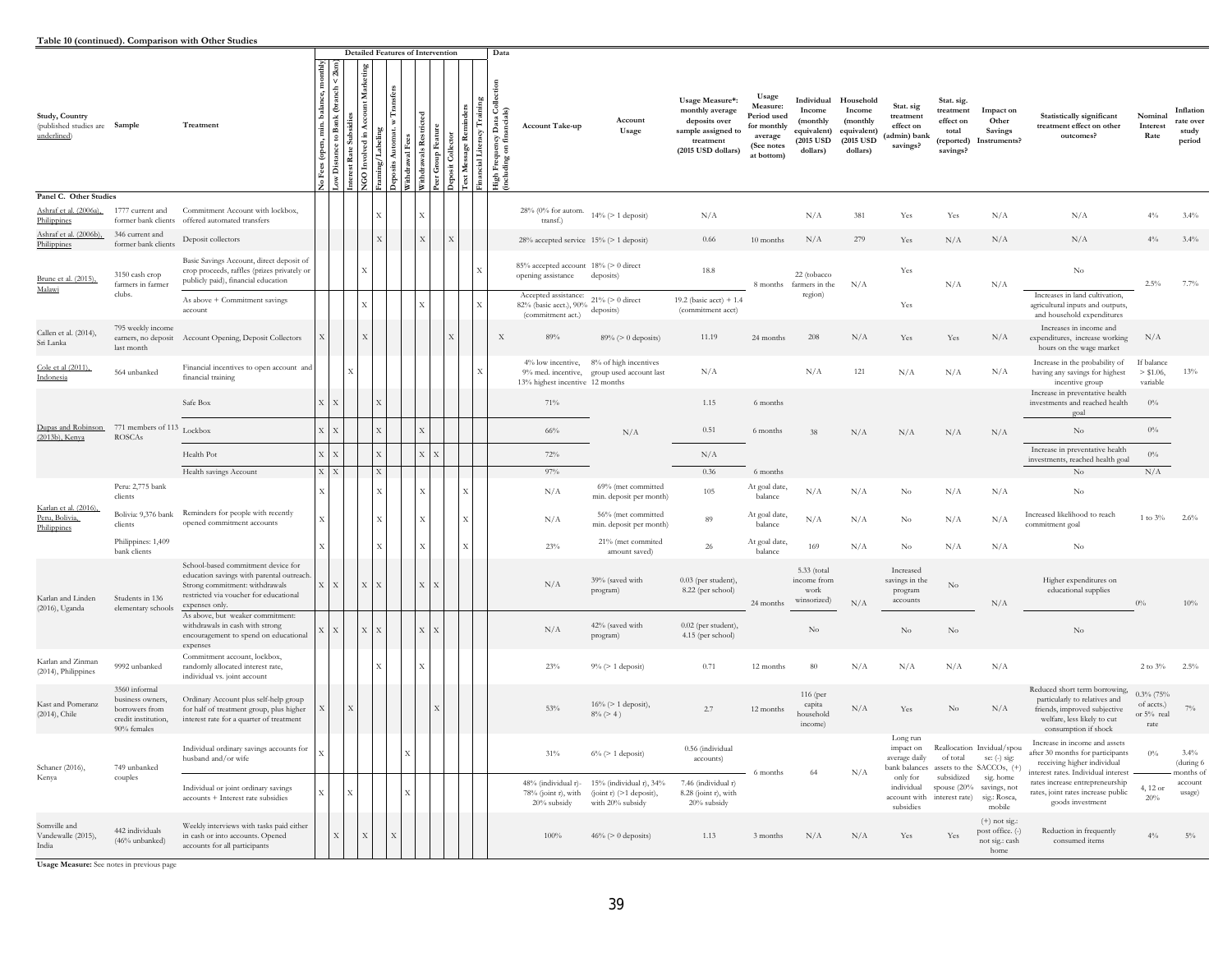## **Web Appendix A: Sampling Details**

## **Uganda**

In Uganda, we first performed a census of all households living within a 12-km radius of one of the three MAMIDECOT branches in the sampled districts of Bukomansimbi and Kalungu. The census identified 9,287 households. Since the focus of our study was on unbanked households, we removed the  $26\%$  of the sample (2,415 households) who had bank accounts, and the additional 2% of the unbanked who had loans from banks or MFIs (152 households), leaving 6,720 unbanked households. We further excluded 775 households with no head in farming, services or vendor (these are households where both heads are civil servants, work in transportation, fishing or are unemployed), 86 households with a civil servant head, 828 households who were deemed to live too far away from the partner bank to benefit from an account (since they had not visited the market center of the nearest MAMIDECOT branch in more than a month), 701 households with no female head, 26 households with two female heads (polygamous households), 91 households with female heads older than 60 and 18 households not willing to participate in a new survey. These exclusion criteria reduced the sample to 4,195 households. Of this sample of 4,195 households, we then selected 3,000 for inclusion in the study, oversampling those receiving non-agricultural income since this was a less common occupation than agriculture, but which was the primary focus of previous studies such as Dupas and Robinson (2013a).<sup>31</sup>

A few months after the census, a detailed baseline survey was administered. The project targeted a specific individual within the household, not the household as a whole. The following rule was used to select respondents: if there are two heads, and they are both non-farmers or both farmers, pick randomly among the two heads; if there are two heads, and one is farmer and the other is not, pick the non-farmer.<sup>32</sup>

Out of the 3,000 households sampled,  $2,442$  answered the survey.<sup>33</sup> For treatment assignment we excluded an additional 282 households who reported in the baseline survey having

 $31$ The probability of being included in the sample was: (1) 100% for households in which at least one spouse was primarily employed in self-employment outside of agriculture (vending or services); and (2) 54% for households employed only in agriculture.

 $32\text{We were not always able to enroll the selected household head in the study, especially if the male head.}$ of household was selected. In such cases, the respondent was replaced with his or her spouse. In total, 30% of men sampled for the study could not be surveyed at baseline and so were replaced by their wife (for that survey as well as the rest of the study), while only 3% of female respondents were replaced by their husbands. For this reason, our sample is predominantly composed of women (even among dual-headed households). We therefore do not emphasize gender differences in outcomes.

<sup>&</sup>lt;sup>33</sup>We were not able to locate 241 households listed in the census and the rest who did not respond mainly moved outside the area of the study.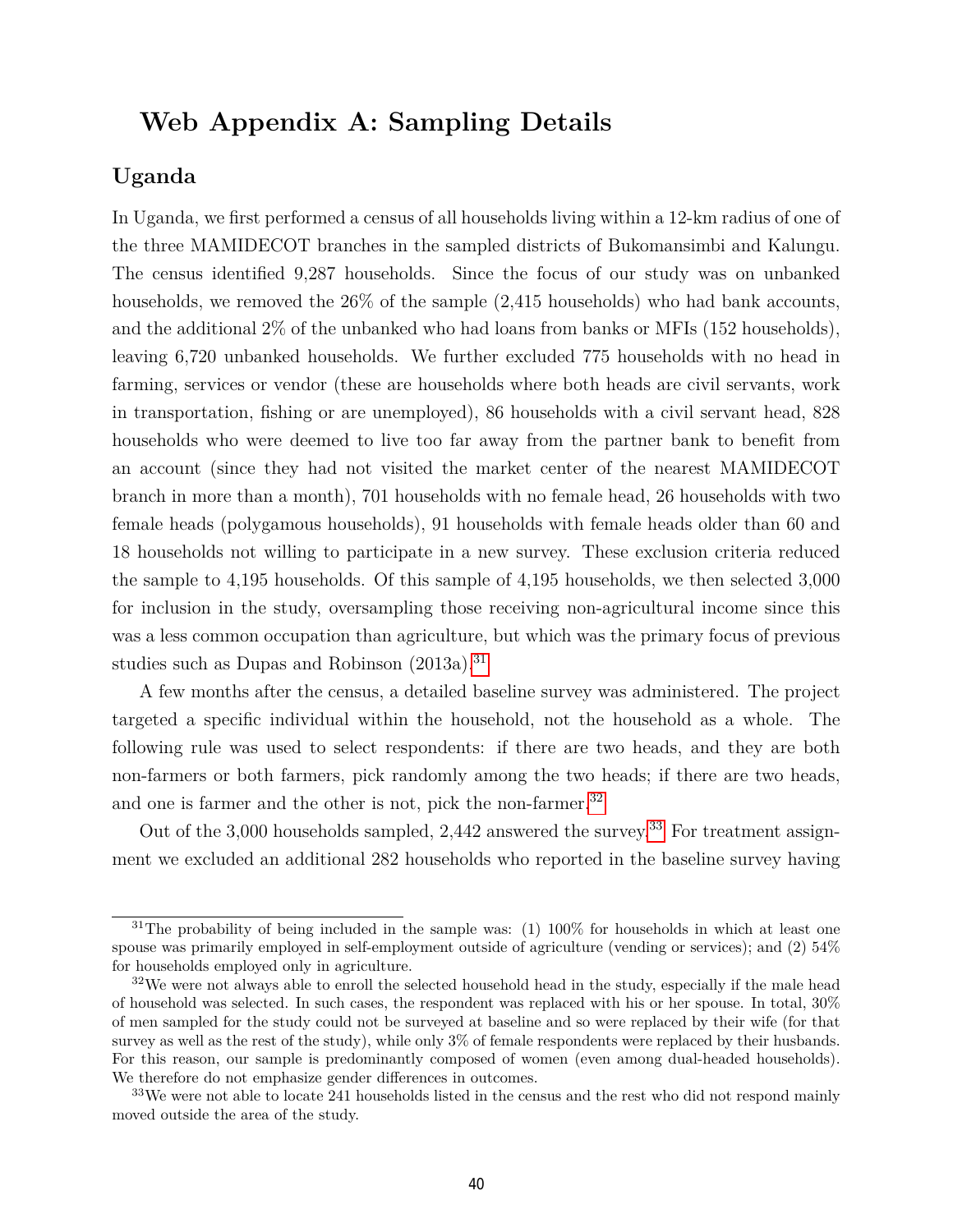an account at a formal institution, leaving us a sample of  $2,160$  eligible households.<sup>34</sup>

Out of the final 2,160 eligible households, 50% were randomly allocated to receive the vouchers. Randomization was stratified by gender, occupation<sup>35</sup> and bank branch (recall there were 3 branches in the study). For treatment households, account opening occurred 4-5 months after the baseline. Individuals in the treatment group were visited by a MAMIDE-COT agent.<sup>36</sup>

The agents gave some basic information about MAMIDECOT and the accounts, and also explained that the accounts normally featured various fees that would be waived for the study period. At the conclusion of the visit, the agents gave respondents a voucher which could be brought to MAMIDECOT and redeemed for a free account (these vouchers expired after 4 months). Beneficiaries of the free account were informed that the monthly maintenance fees would be waived for a total of 21 months, after which the promotion would end and account holders would have to cover it on their own, in practice the promotion ended in March, 2013, 24 months after vouchers were distributed.

## **Malawi**

In Malawi, we conducted a census of all households from 65 villages within a 30-km radius of one of the two selected NBS branches (Balaka and Liwonde). This census identified 7,266 households. As in Uganda, we sought to enroll a sufficient sample of self-employed individuals. To this end, we performed an additional census of small business owners at 6 markets within the catchment area of the bank branches, which identified an additional 2,031 respondents. The total identified sample was thus 9,297 households; we have data for 9,268 of them. We first dropped 1,415 households (15%) with an account at a formal financial institution.

Similar to Uganda, we consecutively excluded 41 households with no head in farming, services or vendor (these are households where both heads are civil servants or are unemployed), 79 households with a civil servant head, 133 households that were inadvertently included in the sample but report not being within 30km of the location of the branch for most of the year, 513 households with no female head and 477 polygamous households. These exclusion criteria reduced the sample to 6,610 households. Unlike Uganda, we did not screen on having an older female head or on being employed in fishing/transport. We also dropped 78 households for which we do not know if they were interviewed at home or at the market.

<sup>&</sup>lt;sup>34</sup>Some of them just opened the accounts between the census and the baseline survey, while others had not reported the accounts in the census.

<sup>35</sup>Households occupations in our final sample were: employee, self-employed: vendor, business owner, trader; or farmer: including animal rearing, housewife or unemployed.

<sup>36</sup>See footnote 17 in the text.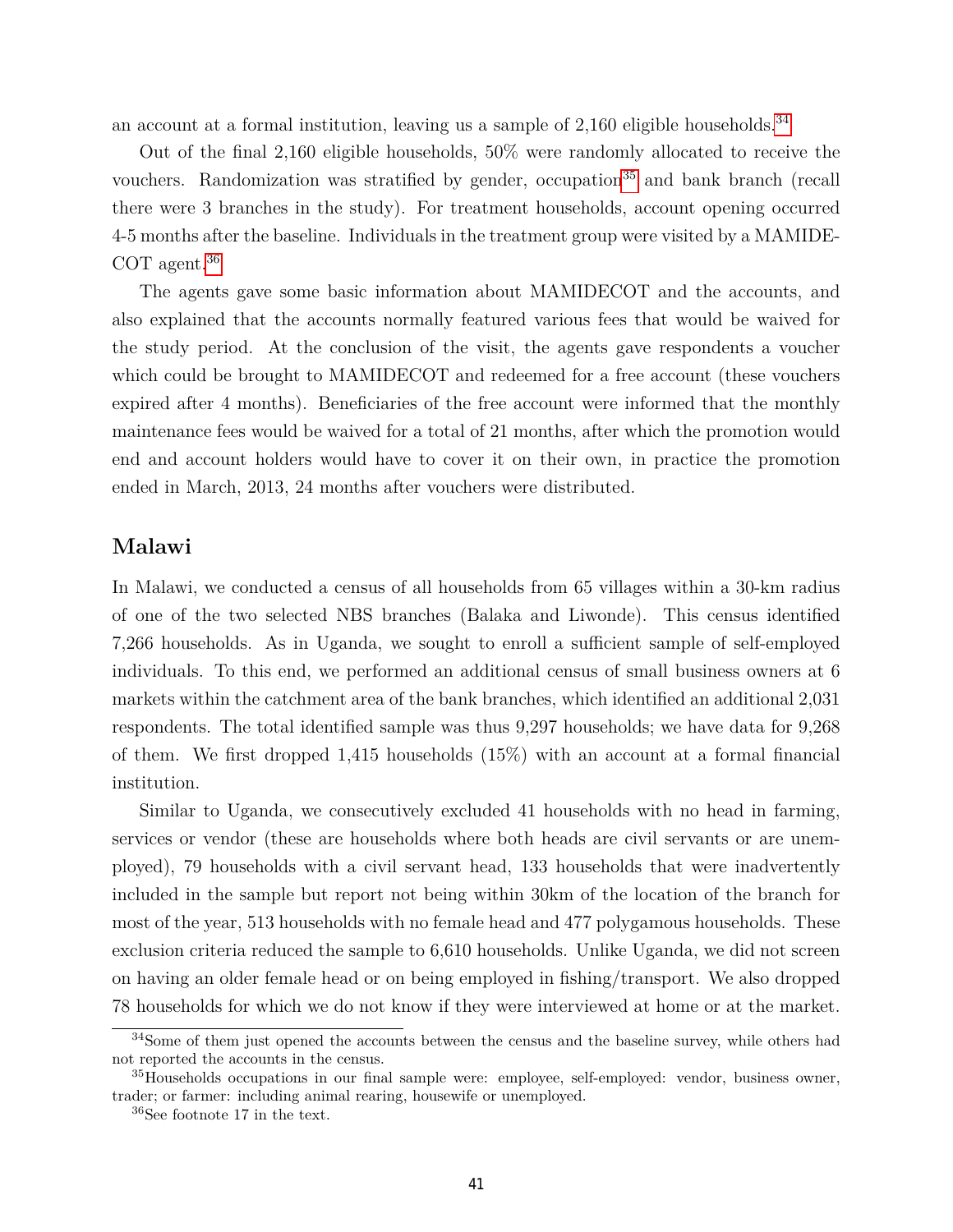This final sample included 5,531 households from the household census and 1,001 households from the market census.

We then randomly sampled 2,185 (65%) of the 5,531 eligible households from the household census and 371 (50%) of the 742 households from the market census that also satisfied the condition that the respondent was in either in vending or other business owner (e.g. we dropped an additional number of 259 respondents in other occupations). This resulted in our final sample of 2,556 households. To select the individual to be interviewed, the selection process was identical to the one used in Uganda: if there are two heads, and they are both non-farmers or both farmers, pick randomly among the two heads; if there are two heads, and one is farmer and the other is not, pick the non-farmer.<sup>37</sup>

A detailed baseline survey similar to the one used in Uganda was conducted a few months after the census. Out of the 2,556 individuals sampled, 2,208 answered the survey.38 For treatment assignment we excluded an additional 101 individuals who reported in the baseline survey having an account at a formal institution.<sup>39</sup> Out of the final  $2,107$  eligible individuals, 50% (1,053) were randomly selected to receive the vouchers.

Randomization stratification was similar, but slightly different from Uganda: randomization was stratified by: occupation,  $40$  gender, marital status, literacy, and whether the respondent was from the household or market sample.

As in Uganda, account opening occurred 4-5 months after the baseline. Individuals in the treatment group were visited by a NBS agent.<sup>41</sup> The agents gave some basic information about NBS and the accounts, and also explained that the accounts normally featured various fees that would be waived for the study period. At the conclusion of the visit, the agents gave respondents a voucher which could be brought to NBS and redeemed for a free account (these vouchers expired after 4 months). Beneficiaries of the free account were informed that the monthly maintenance fees would be waived for a total of 18 months, after which the promotion would end and account holders would have to cover it on their own. In practice voucher distribution happened in June/July 2011, and the promotion ended in June 2013,

<sup>37</sup>We sampled 1,454 female and 1,102 male respondents. However, as in Uganda, we were not always able to enroll the selected household head in the study and it was more common for men to be absent than women. 27% of men sampled for the study could not be surveyed at baseline and were replaced by their wife for that survey and the rest of the study. 2.5% of female respondents were replaced by their husbands. Here again, this means that the men in our sample are a somewhat selected set.

<sup>&</sup>lt;sup>38</sup>We were not able to locate 130 individuals listed in the census, 81 denied consent to conduct the survey, and the rest who did not respond mainly moved outside the area of the study.

<sup>&</sup>lt;sup>39</sup>Some of them just opened the accounts between the census and the baseline survey, while others had not reported the accounts in the census.

<sup>40</sup>Occupations were: employee, vendor, business owner, trader/farmer or animal rearing, cash crop farmer, and housewife or unemployed

<sup>41</sup>See footnote 19 in the text.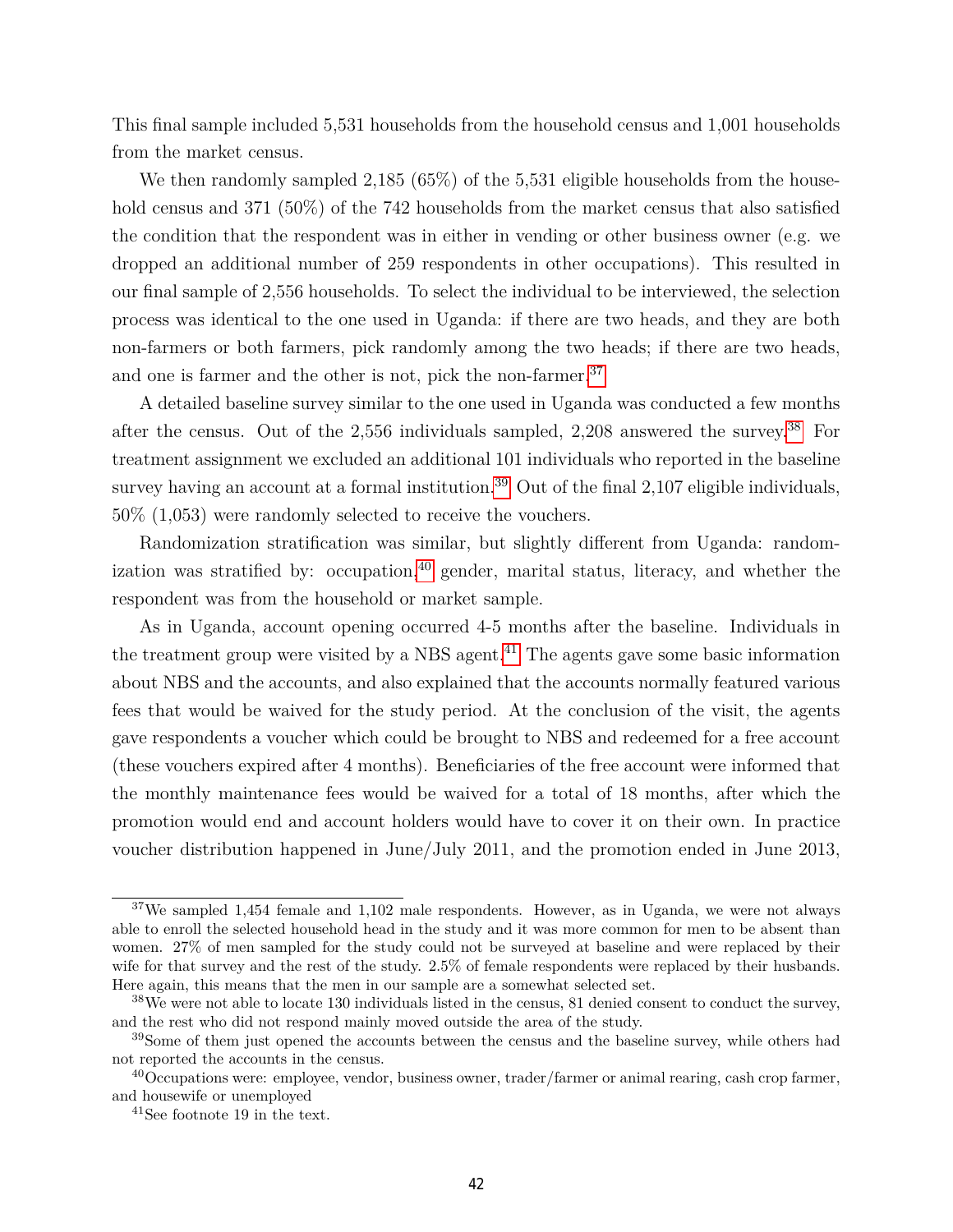24 months later.

## **Chile**

While the experimental design was very similar in Malawi and Uganda, it was quite different in Chile. In Chile we partnered with BancoEstado, the only public commercial bank and the third largest bank in Chile. BancoEstado offers an account, called "CuentaRUT", that every Chilean with a national Chilean ID/tax number (the "RUT") is eligible to open free of charge. Despite the fact that CuentaRUT accounts are free, their take-up is low among those who live in small towns or villages lacking a bank branch. To increase inclusion, BancoEstado recently developed a network of point of sales in local stores (POS, or Cajas Vecina), through which BancoEstado account holders can make deposits, withdrawals and bill payments. CuentaRUT accounts can be opened online, but still require one visit to a branch for activating the ATM card, signing a contract and registering a signature. Besides deposits and withdrawals from a BancoEstado account, several other transactions can be made through a CajaVecina, such as utility payment or cell phone minutes purchases. While deposits (up to 5 per month), purchases and payments are free of cost, withdrawals are charged \$0.62 per transaction if made at the CajaVecina or ATM, and \$1.24 if made at a branch of the bank (these fees were not covered by the study). The same cost applies to deposits after the 5th deposit in a given month. Moreover, the maximum balance allowed in the account is around \$6,300, and monthly deposits have a limit of around \$4,000. The account is equivalent to a transaction account and does not pay interest rate.

Chile differed methodologically from the other sites in that the census exercise was not representative of the entire region, enumerators went door-to-door until they reached a sample size of nearly 2,000 eligible households, whereas in Uganda and Malawi the whole targeted areas were censused and a sample was taken for the baseline. A door-to-door census exercise was conducted in 48 Comunas of Region IX in Southern Chile. During that census exercise 9,985 respondents were interviewed, out of which 74% already had bank accounts (either the respondent or spouse). Of the 2,472 respondents without a bank account, 1,975 were willing to enroll and complete a baseline survey, the others refused to provide their RUT and so were not considered for the study. Among those who were eligible and enrolled in the study, half were selected to receive procedural assistance to open one of BancoEstado's free bank accounts, the CuentaRut. Treatment was assigned based on the last digit of the RUT: odd numbers were assigned to treatment, and even numbers to the control group. Treatment was not stratified on any characteristics.

Households were informed of the existence of the CuentaRUT account, invited to open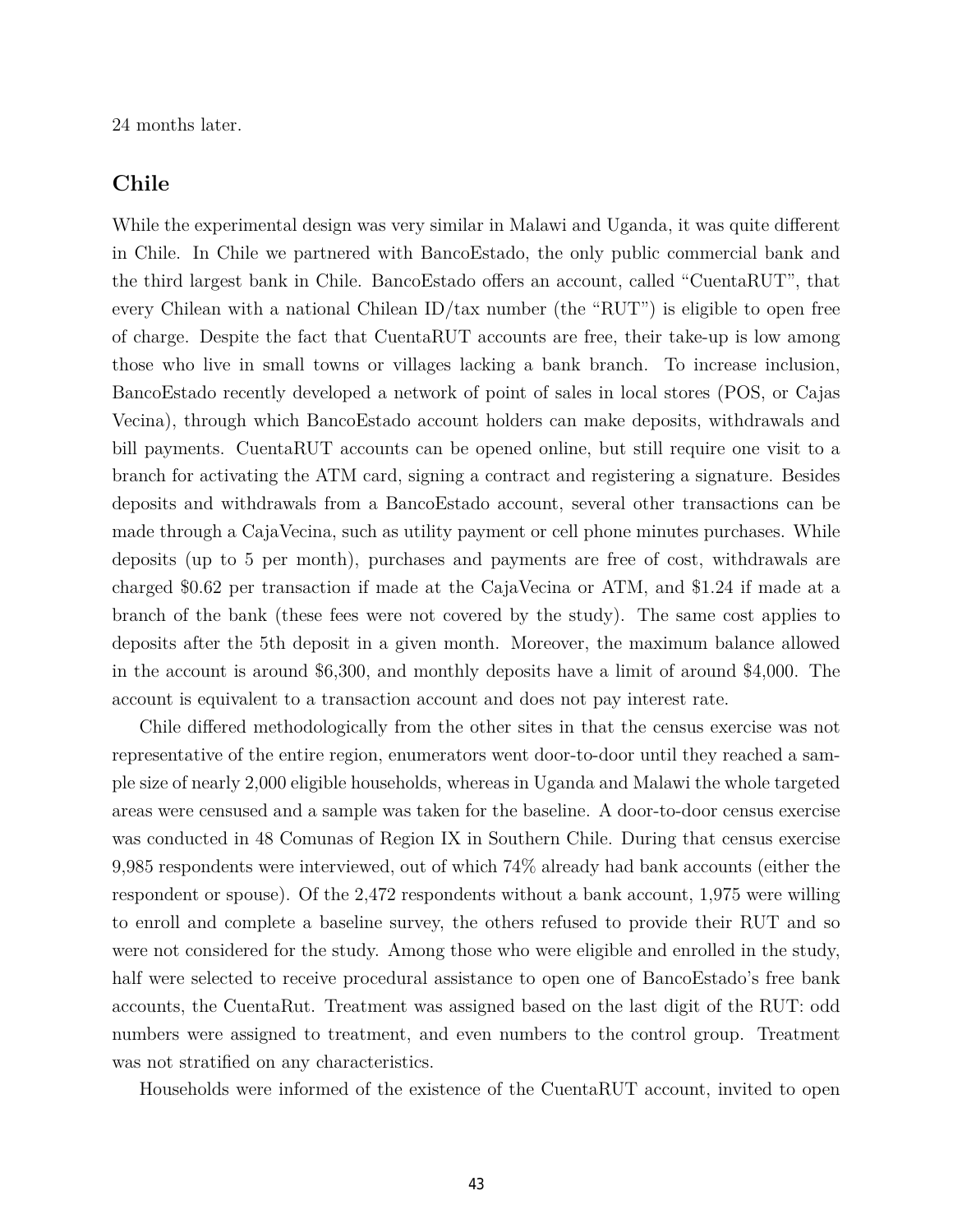an account with BancoEstado, and if interested received assistance with the account opening process. In particular, we provided an internet-connected computer for the online application and reminded people of the necessary steps to take for account activation.

In total, 938 households were offered an account. Of this group, only 17% signed up and activated their account within a few months.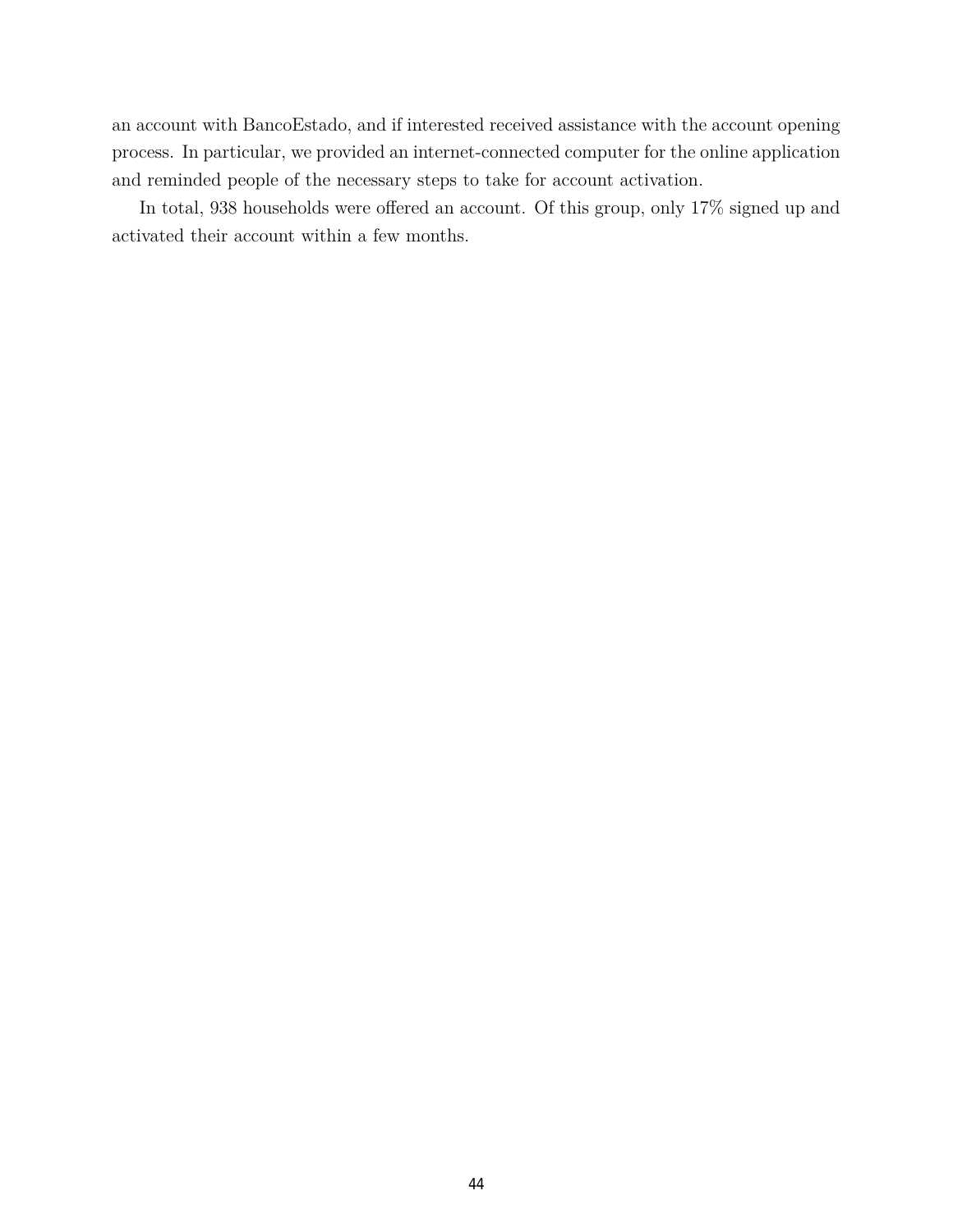# Web Appendix B

# Banking the Unbanked? Evidence from three countries

Pascaline Dupas, Dean Karlan, Jonathan Robinson and Diego Ubfal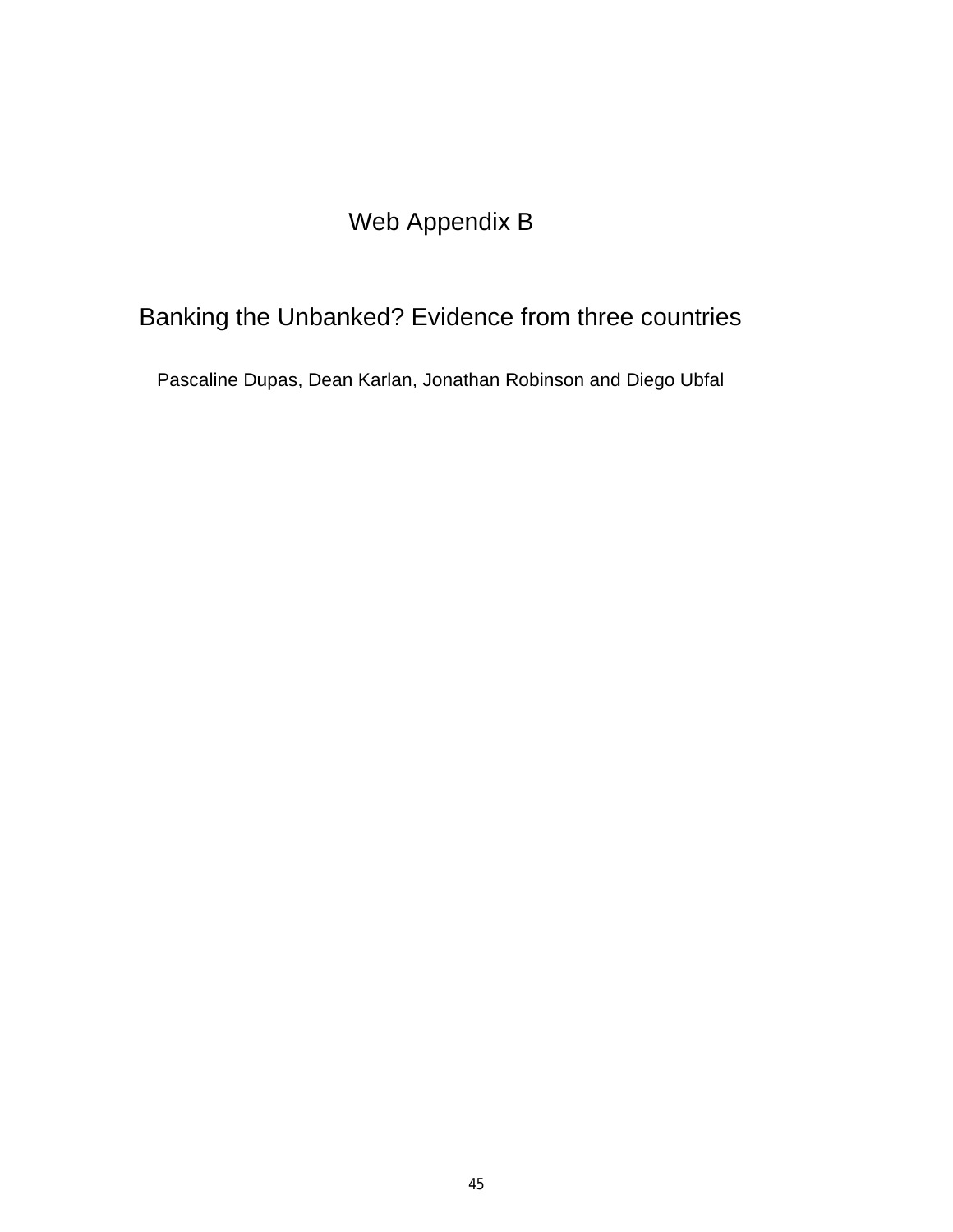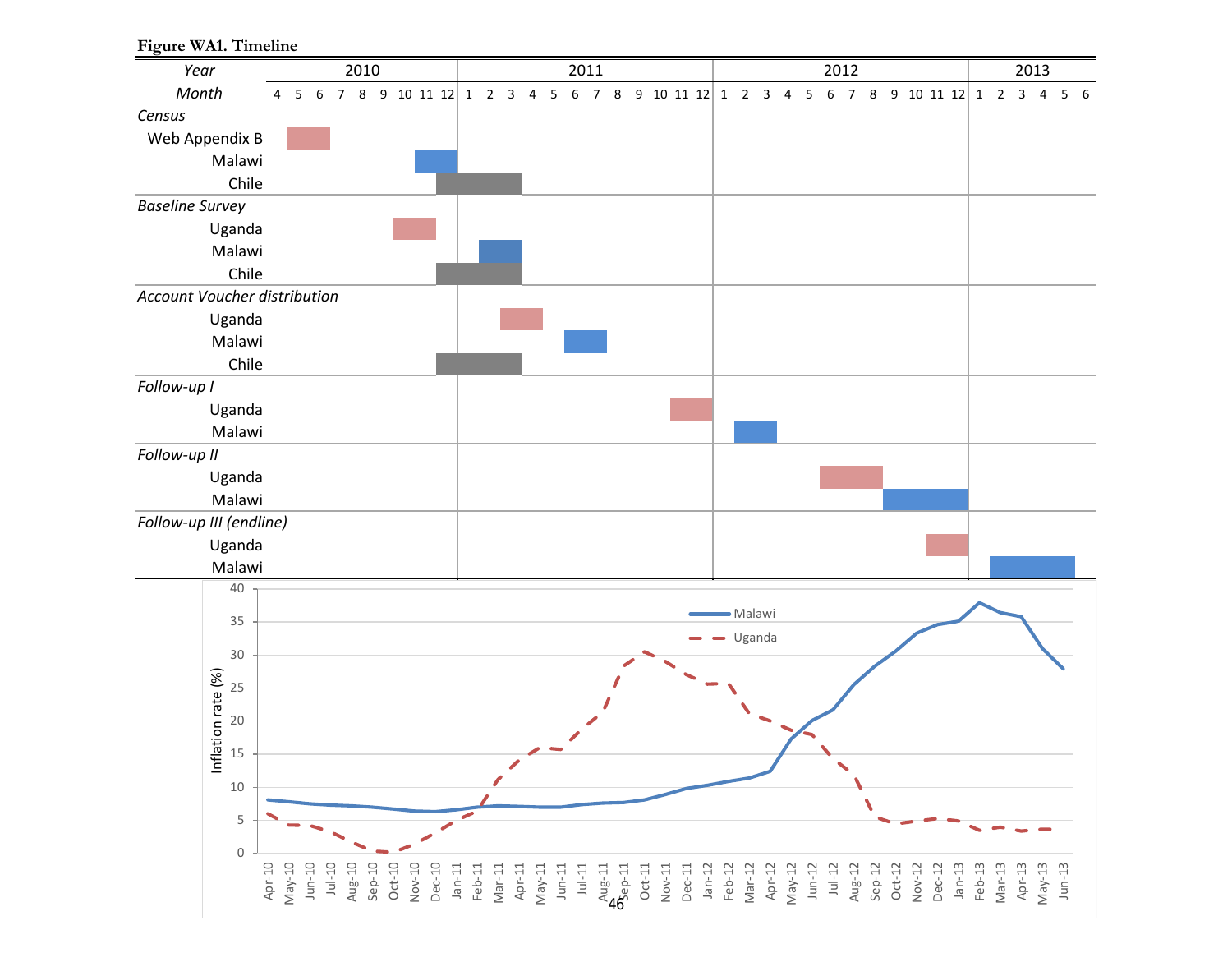|                                                      |                                                                | Uganda  | Malawi   |              |  |  |  |  |  |  |
|------------------------------------------------------|----------------------------------------------------------------|---------|----------|--------------|--|--|--|--|--|--|
|                                                      | Binary=1 if respondent was not interviewed in any of the three |         |          |              |  |  |  |  |  |  |
| <b>Dependent Variable</b>                            | follow-up surveys                                              |         |          |              |  |  |  |  |  |  |
|                                                      | (1)                                                            | (2)     | (3)      | (4)          |  |  |  |  |  |  |
| Web Appendix B                                       | 0.00                                                           | 0.02    | $-0.01$  | 0.02         |  |  |  |  |  |  |
|                                                      | (0.01)                                                         | (0.10)  | (0.01)   | (0.06)       |  |  |  |  |  |  |
| <b>Interactions Between Treatment and Covariate:</b> |                                                                |         |          |              |  |  |  |  |  |  |
| Female                                               |                                                                | 0.03    |          | 0.00         |  |  |  |  |  |  |
|                                                      |                                                                | (0.02)  |          | (0.02)       |  |  |  |  |  |  |
| Not Married                                          |                                                                | $-0.01$ |          | 0.01         |  |  |  |  |  |  |
|                                                      |                                                                | (0.02)  |          | (0.03)       |  |  |  |  |  |  |
| Female x Not Married                                 |                                                                | $-0.03$ |          | $-0.02$      |  |  |  |  |  |  |
|                                                      |                                                                | (0.03)  |          | (0.03)       |  |  |  |  |  |  |
| Household Size                                       |                                                                | 0.00    |          | 0.00         |  |  |  |  |  |  |
|                                                      |                                                                | (0.00)  |          | (0.00)       |  |  |  |  |  |  |
| Age $(1/10s$ of years)                               |                                                                | $-0.01$ |          | $-0.05$      |  |  |  |  |  |  |
|                                                      |                                                                | (0.04)  |          | $(0.025)$ ** |  |  |  |  |  |  |
| Age Squared                                          |                                                                | 0.00    |          | 0.01         |  |  |  |  |  |  |
|                                                      |                                                                | (0.01)  |          | $(0.003)$ ** |  |  |  |  |  |  |
| Entrepreneur                                         |                                                                | $-0.03$ |          | $-0.01$      |  |  |  |  |  |  |
|                                                      |                                                                | (0.04)  |          | (0.03)       |  |  |  |  |  |  |
| Farmer                                               |                                                                | $-0.01$ |          | 0.00         |  |  |  |  |  |  |
|                                                      |                                                                | (0.04)  |          | (0.03)       |  |  |  |  |  |  |
| Employee                                             |                                                                | $-0.01$ |          | 0.04         |  |  |  |  |  |  |
|                                                      |                                                                | (0.05)  |          | (0.03)       |  |  |  |  |  |  |
| Distance to closest branch in km                     |                                                                | 0.00    |          | 0.00         |  |  |  |  |  |  |
|                                                      |                                                                | (0.00)  |          | (0.00)       |  |  |  |  |  |  |
| Log Value of Household and Agricultural Assets       |                                                                | 0.00    |          | 0.01         |  |  |  |  |  |  |
|                                                      |                                                                | (0.01)  |          | (0.01)       |  |  |  |  |  |  |
| Years of education                                   |                                                                | 0.00    |          | 0.00         |  |  |  |  |  |  |
|                                                      |                                                                | (0.00)  |          | (0.00)       |  |  |  |  |  |  |
| Adjusted R-squared                                   | 0.00                                                           | 0.00    | $0.00\,$ | $0.01\,$     |  |  |  |  |  |  |
| Observations                                         | 2159                                                           | 2159    | 2107     | 2106         |  |  |  |  |  |  |
| F-test p-value for joint significance of             |                                                                |         |          |              |  |  |  |  |  |  |
| interaction terms                                    |                                                                | 0.71    |          | 0.33         |  |  |  |  |  |  |
| <b>Mean of Dependent Variable</b>                    | 0.03                                                           | 0.03    | $0.03\,$ | 0.03         |  |  |  |  |  |  |

### **Table WA1. Analysis of Attrition in follow-up surveys**

Notes: OLS regressions with robust standard errors in parentheses. All explanatory variables are measured at baseline. Regressions include the level of all covariates used in the interactions with treatment. Binary control variables were included for missing observations of a covariate, and then missing covariates were replace by zero. We also included two branch dummies for Uganda and one for Malawi. Significance levels: \*10 percent, \*\*5 percent, \*\*\* 1 percent.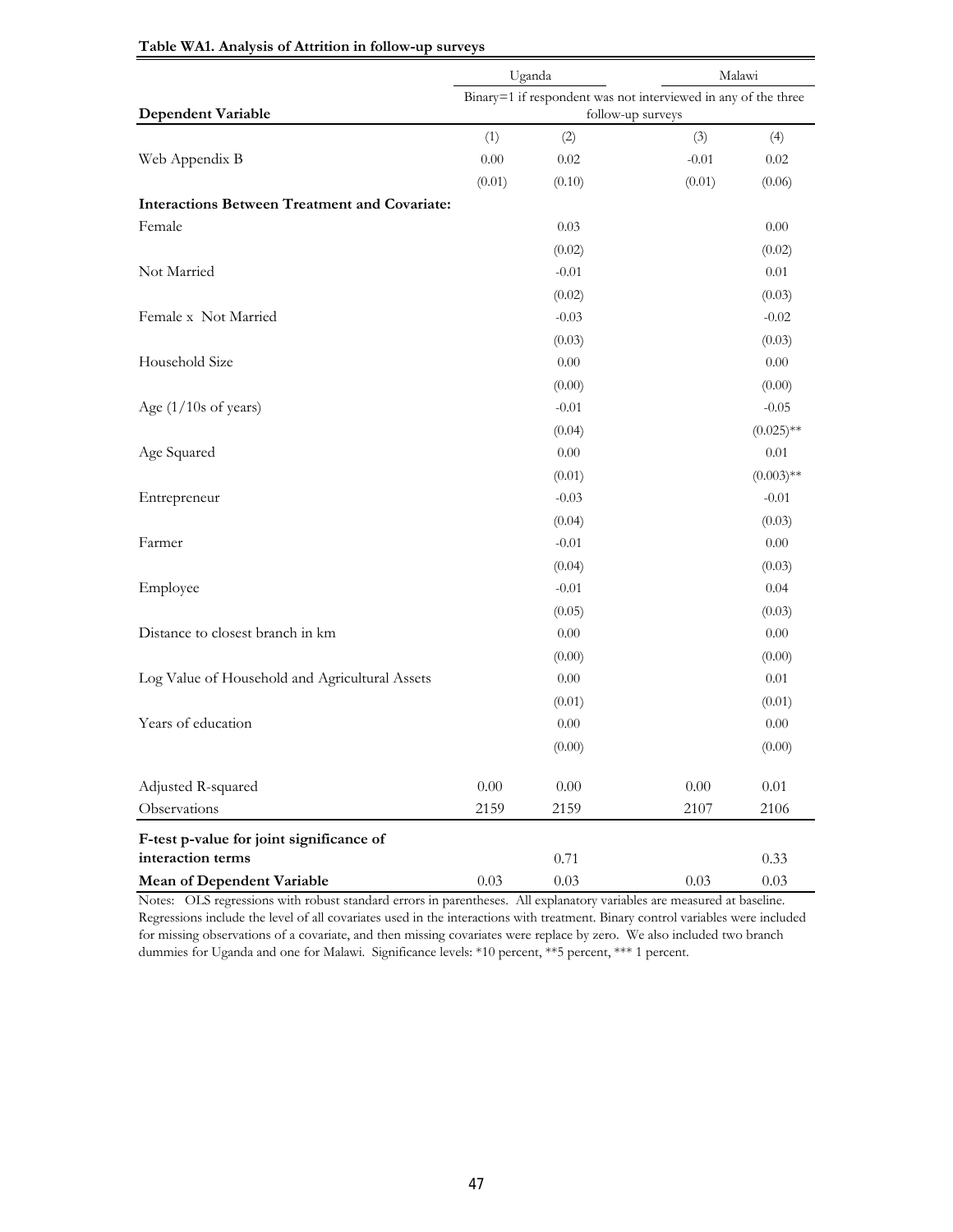$(1)$   $(2)$   $(3)$   $(4)$ Control Mean (S.D.) Treatment difference (Std. Err.) Control Mean (S.D.) Treatment Difference (Std. Err.) **Panel A. Demographics and SES** Female 0.72 0.00 0.68 0.00  $(0.45)$   $(0.02)$   $(0.47)$   $(0.02)$ Main Occupation Entrepreneur 0.45 0.01 0.37 0.00  $(0.50)$   $(0.02)$   $(0.48)$   $(0.02)$ Farmer 0.33 -0.01 0.23 0.00  $(0.47)$   $(0.02)$   $(0.42)$   $(0.02)$ Employee 0.17 0.00 0.29 -0.01  $(0.38)$   $(0.02)$   $(0.45)$   $(0.02)$ Housewife/Unemployed 0.05 0.00 0.11 0.00  $(0.22)$   $(0.01)$   $(0.31)$   $(0.01)$ Age 36.27 0.17 39.86 -0.36  $(11.90)$   $(0.53)$   $(17.09)$   $(0.74)$ Married 0.71 0.00 0.72 0.00  $(0.45)$   $(0.02)$   $(0.45)$   $(0.02)$ Household size 5.15 -0.03 4.62 -0.07  $(2.38)$   $(0.10)$   $(2.00)$   $(0.09)$ Years of education 6.49 0.00 4.20  $-0.16$  $(2.95)$   $(0.13)$   $(3.45)$   $(0.15)$ Acres of Land Owned by household 1.53 0.05 2.19 0.07  $(2.19)$   $(0.11)$   $(1.88)$   $(0.09)$ Value of Household and Agricultural Assets 372.78 35.80 145.00 3.92 (697.99) (67.96) (274.00) (16.87) Distance to bank branch in km 2.71 -0.10 6.00 -0.29  $(2.03)$   $(0.09)$   $(3.20)$   $(0.14)$ **Panel B. Savings** Participates in ROSCA 0.23 0.00 0.05 -0.01  $(0.42)$   $(0.02)$   $(0.22)$   $(0.01)$ Holds savings in cash at home 0.97 -0.02 0.49 0.00  $(0.18)$   $(0.01)$ \*\*  $(0.50)$   $(0.02)$ Holds savings with friends/family 0.11 0.00 0.07 0.01  $(0.31)$   $(0.01)$   $(0.25)$   $(0.01)$ Holds savings in mobile money  $\mathrm{account}^1$  0.03  $-0.01$  0.00 0.00  $(0.18)$   $(0.01)$   $0.00$   $0.00$ Holds other cash savings<sup>2</sup> 0.02 0.00 0.00 0.00 0.00  $(0.15)$   $(0.01)$   $(0.07)$   $0.00$ Total Monetary Savings 30.26 -3.16 11.98 0.49  $(105.12)$   $(4.28)$   $(45.60)$   $(2.13)$ If you needed USD 22 / 26 urgently, how would you get the money? Would use (only) savings  $0.05 -0.02 = 0.02 = 0.00$  $(0.21)$   $(0.01)$ <sup>\*\*</sup>  $(0.13)$   $(0.01)$ Would use savings and other method 0.27 0.02 0.04 0.00  $(0.44)$   $(0.02)$   $(0.20)$   $(0.01)$ Would borrow/ask from friends/family 0.78 0.02 0.38 -0.01  $(0.81)$   $(0.04)$   $(0.63)$   $(0.03)$  Would sell animals 0.36 0.03 0.07 0.03  $(0.90)$   $(0.04)$   $(0.33)$   $(0.02)$ \* Would be impossible to get it  $0.16$   $0.00$   $0.41$   $-0.03$  $(0.40)$   $(0.02)$   $(0.49)$   $(0.02)$ **Panel C. Income and Expenditures** Total Expenditures (last month) 31.63 -1.47 17.58 -1.18  $(51.05)$   $(2.00)$   $(46.11)$   $(1.64)$ Labor Income (last month) 32.99 -6.02 25.69 2.72 (96.84) (4.53) (67.85) (3.84) P-value (Joint F-test) 0.74 0.40 Observations 2085 2046 Uganda Malawi

| Table WA2. Summary Statistics, Restricted to respondents who answered at least one follow-up |  |  |  |
|----------------------------------------------------------------------------------------------|--|--|--|
|                                                                                              |  |  |  |

Notes: See Table 1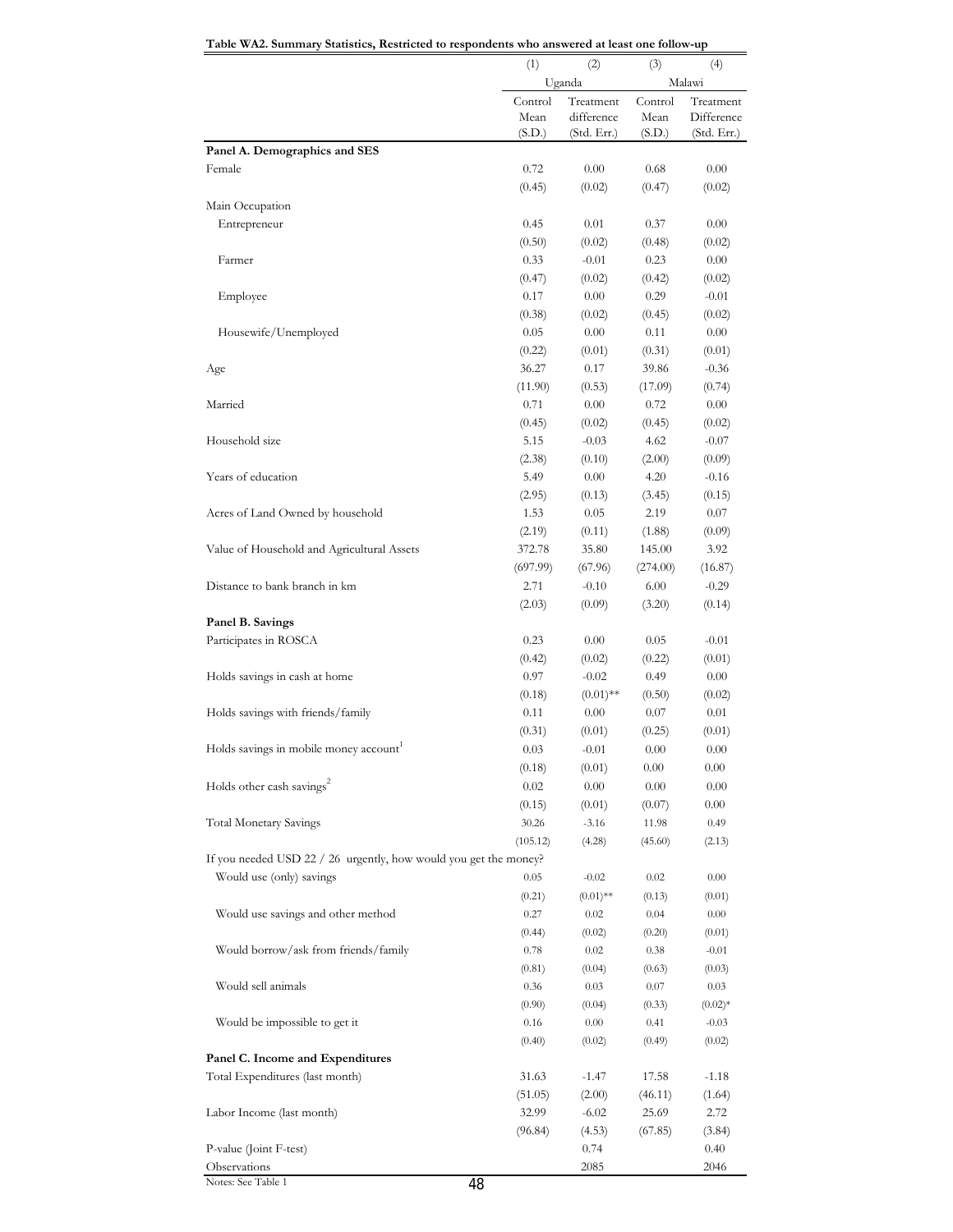|                                                      | (1)      | (2)                                                | (3)      | (4)      | (5)      | (6)           | (7)      | (8)                                                | (9)      | (10)       | (11)     | (12)     |  |  |
|------------------------------------------------------|----------|----------------------------------------------------|----------|----------|----------|---------------|----------|----------------------------------------------------|----------|------------|----------|----------|--|--|
|                                                      |          |                                                    |          | Uganda   |          |               | Malawi   |                                                    |          |            |          |          |  |  |
|                                                      |          | Attriter Follow- Attriter Follow- Attriter Follow- |          |          |          |               |          | Attriter Follow- Attriter Follow- Attriter Follow- |          |            |          |          |  |  |
| <b>Dependent Variable</b>                            |          | up I                                               |          | up II    | up III   |               | up I     |                                                    | up II    |            | up III   |          |  |  |
| Web Appendix B                                       | 0.01     |                                                    | 0.00     |          | $-0.01$  |               | $-0.01$  |                                                    | $-0.01$  |            | 0.00     |          |  |  |
|                                                      | (0.01)   |                                                    | (0.01)   |          | (0.01)   |               | (0.01)   |                                                    | (0.01)   |            | (0.01)   |          |  |  |
| <b>Interactions Between Treatment and Covariate:</b> |          |                                                    |          |          |          |               |          |                                                    |          |            |          |          |  |  |
| Female                                               |          | 0.01                                               |          | 0.03     |          | 0.08          |          | $-0.03$                                            |          | 0.03       |          | 0.01     |  |  |
|                                                      |          | (0.03)                                             |          | (0.03)   |          | $(0.031)$ *** |          | (0.03)                                             |          | (0.03)     |          | (0.03)   |  |  |
| Not Married                                          |          | $-0.11$                                            |          | $-0.11$  |          | 0.03          |          | 0.03                                               |          | 0.00       |          | 0.12     |  |  |
|                                                      |          | (0.09)                                             |          | (0.09)   |          | (0.04)        |          | (0.04)                                             |          | (0.17)     |          | (0.20)   |  |  |
| Female x Not Married                                 |          | 0.08                                               |          | 0.07     |          | $-0.07$       |          | $-0.01$                                            |          | $-0.05$    |          | $-0.16$  |  |  |
|                                                      |          | (0.10)                                             |          | (0.09)   |          | (0.05)        |          | (0.04)                                             |          | (0.17)     |          | (0.20)   |  |  |
| Household Size                                       |          | 0.00                                               |          | $-0.01$  |          | 0.00          |          | 0.00                                               |          | 0.00       |          | 0.00     |  |  |
|                                                      |          | (0.01)                                             |          | (0.01)   |          | (0.01)        |          | (0.01)                                             |          | (0.01)     |          | (0.01)   |  |  |
| Age (1/10s of years)                                 |          | $-0.08$                                            |          | $-0.07$  |          | $-0.02$       |          | $-0.02$                                            |          | $-0.06$    |          | $-0.06$  |  |  |
|                                                      |          | (0.05)                                             |          | (0.06)   |          | (0.06)        |          | (0.03)                                             |          | (0.04)     |          | (0.04)   |  |  |
| Age Squared                                          |          | $0.01\,$                                           |          | $0.01\,$ |          | $0.00\,$      |          | $0.00\,$                                           |          | 0.01       |          | 0.01     |  |  |
|                                                      |          | (0.01)                                             |          | (0.01)   |          | (0.01)        |          | (0.00)                                             |          | $(0.004)*$ |          | (0.01)   |  |  |
| Entrepreneur                                         |          | $-0.10$                                            |          | $-0.08$  |          | $-0.08$       |          | $-0.09$                                            |          | $-0.02$    |          | $-0.04$  |  |  |
|                                                      |          | $(0.056)*$                                         |          | (0.06)   |          | (0.06)        |          | $(0.040)$ **                                       |          | (0.04)     |          | (0.04)   |  |  |
| Farmer                                               |          | $-0.12$                                            |          | $-0.07$  |          | $-0.04$       |          | $-0.06$                                            |          | $-0.02$    |          | $-0.03$  |  |  |
|                                                      |          | $(0.057)$ **                                       |          | (0.06)   |          | (0.06)        |          | (0.04)                                             |          | (0.04)     |          | (0.04)   |  |  |
| Employee                                             |          | $-0.10$                                            |          | $-0.06$  |          | $-0.01$       |          | $-0.05$                                            |          | 0.00       |          | 0.02     |  |  |
|                                                      |          | $(0.062)*$                                         |          | (0.06)   |          | (0.07)        |          | (0.04)                                             |          | (0.04)     |          | (0.04)   |  |  |
| Distance to closest branch in km                     |          | 0.00                                               |          | 0.00     |          | 0.00          |          | $0.00\,$                                           |          | $-0.01$    |          | 0.00     |  |  |
|                                                      |          | (0.01)                                             |          | (0.01)   |          | (0.01)        |          | (0.00)                                             |          | (0.00)     |          | (0.00)   |  |  |
| Log Value of Household and                           |          | 0.00                                               |          | 0.02     |          | 0.02          |          | $0.01\,$                                           |          | 0.01       |          | 0.01     |  |  |
| Agricultural Assets                                  |          | (0.01)                                             |          | (0.01)   |          | (0.01)        |          | (0.01)                                             |          | (0.01)     |          | (0.01)   |  |  |
| Years of education                                   |          | $0.00\,$                                           |          | $0.00\,$ |          | 0.00          |          | $0.00\,$                                           |          | 0.01       |          | 0.00     |  |  |
|                                                      |          | (0.00)                                             |          | (0.00)   |          | (0.00)        |          | (0.00)                                             |          | (0.00)     |          | (0.00)   |  |  |
| Adjusted R-squared                                   | $0.00\,$ | $0.01\,$                                           | $0.00\,$ | $0.01\,$ | $0.00\,$ | $0.01\,$      | $0.00\,$ | 0.01                                               | $0.00\,$ | 0.00       | $0.00\,$ | $0.01\,$ |  |  |
| Observations                                         | 2159     | 2159                                               | 2159     | 2159     | 2159     | 2159          | 2107     | 2106                                               | 2107     | 2106       | 2107     | 2106     |  |  |
| F-test p-value for joint significance                |          |                                                    |          |          |          |               |          |                                                    |          |            |          |          |  |  |
| of interaction terms                                 |          | 0.57                                               |          | 0.56     |          | 0.36          |          | 0.21                                               |          | 0.26       |          | 0.30     |  |  |
| <b>Mean of Dependent Variable</b>                    | 0.06     | 0.06                                               | 0.07     | 0.07     | 0.08     | 0.08          | 0.06     | 0.06                                               | 0.06     | 0.06       | 0.07     | 0.07     |  |  |

**Table WA3. Analysis of Attrition in follow-up surveys by round**

Notes: OLS regressions with robust standard errors in parentheses. All explanatory variables are measured at baseline. Regressions include the level of all covariates used in the interactions with treatment. Binary control variables were included for missing observations of a covariate, and then missing covariates were replace by zero. We also included two branch dummies for Uganda and one for Malawi. Significance levels: \*10 percent, \*\*5 percent, \*\*\* 1 percent.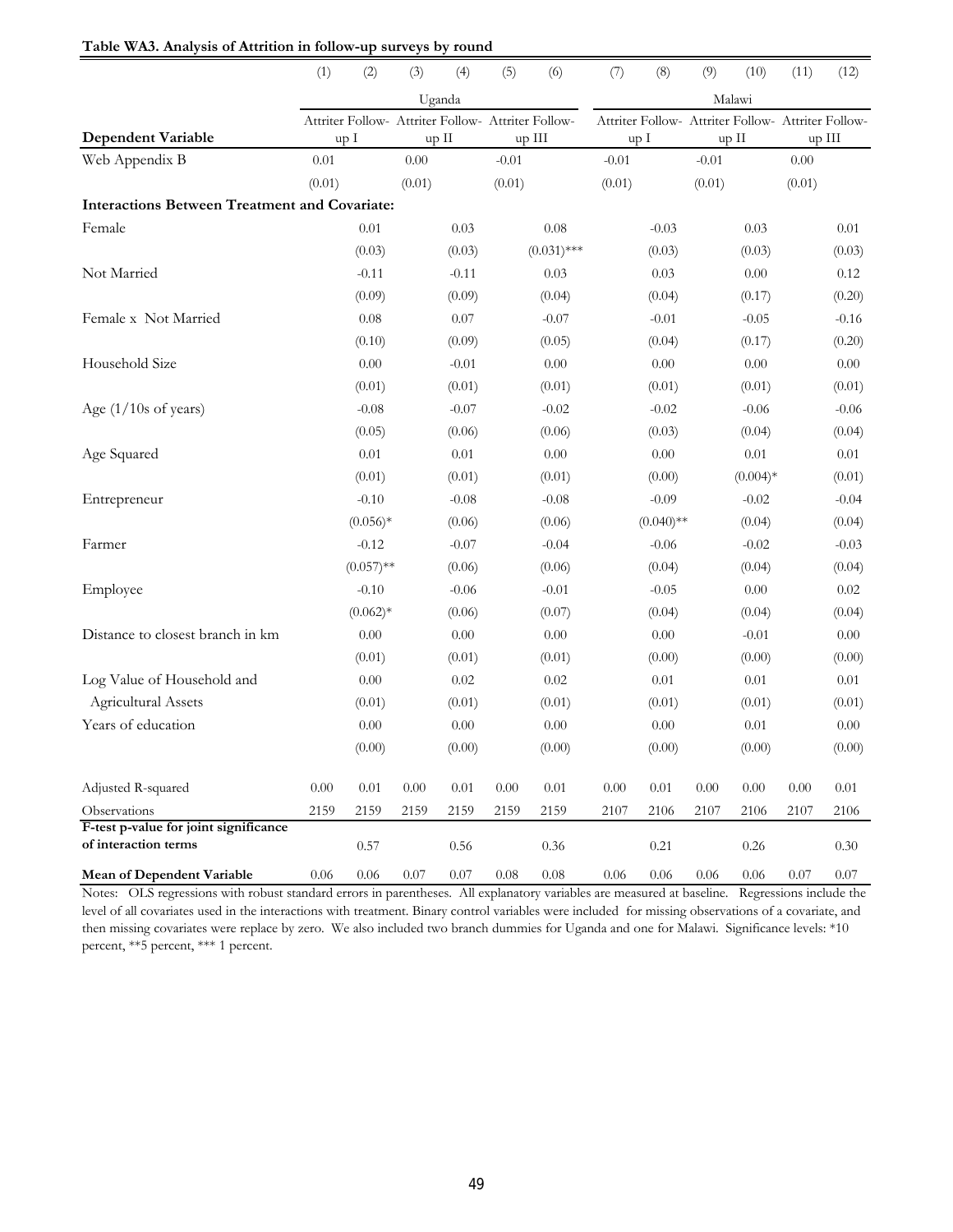|                                                                   |       |        |       | <b>Survey Data</b> |                   |       |           |       |       |       | <b>Admin Data</b> |       |       |           |
|-------------------------------------------------------------------|-------|--------|-------|--------------------|-------------------|-------|-----------|-------|-------|-------|-------------------|-------|-------|-----------|
|                                                                   |       |        |       |                    |                   |       |           |       |       |       |                   |       |       |           |
| Panel A. Uganda                                                   |       |        |       |                    |                   |       |           |       |       |       |                   |       |       |           |
| Total Amount Deposited in Partner Institution Month Before Survey |       |        |       |                    |                   |       |           |       |       |       |                   |       |       |           |
|                                                                   |       |        |       |                    | <b>Share</b>      | Mean  |           |       |       |       |                   | Share | Mean  |           |
| Web Appendix B                                                    | Mean  | sd     | p95   | p99                | $\boldsymbol{>}0$ | win   | ${\bf N}$ | Mean  | sd    | p95   | p99               | >0    | win   | ${\bf N}$ |
| Follow-up I                                                       | 1.54  | 13.94  | 3.68  | 40.50              | 0.06              | 0.79  | 1014      | 4.37  | 49.12 | 3.68  | 77.68             | 0.06  | 1.26  | 1014      |
| Follow-up II                                                      | 2.48  | 15.38  | 3.79  | 75.70              | 0.06              | 1.67  | 1002      | 3.34  | 23.69 | 0.00  | 102.20            | 0.05  | 1.53  | 1002      |
| Follow-up III                                                     | 2.47  | 20.61  | 2.57  | 53.17              | 0.05              | 1.05  | 999       | 1.39  | 15.76 | 0.00  | 36.67             | 0.03  | 0.20  | 999       |
| Average                                                           | 2.13  | 11.24  | 12.22 | 50.47              | 0.13              | 1.15  | 1041      | 2.94  | 22.54 | 12.27 | 63.09             | 0.10  | 0.97  | 1041      |
| Average no missing                                                | 2.18  | 11.42  | 12.25 | 50.47              | 0.13              | 1.17  | 943       | 3.22  | 23.67 | 13.44 | 64.35             | 0.10  | 1.05  | 943       |
| Balance in Partner Institution at the time of the survey          |       |        |       |                    |                   |       |           |       |       |       |                   |       |       |           |
| Follow-up I                                                       | 16.48 | 67.91  | 73.63 | 276.13             | 0.42              | 13.11 | 1010      | 15.92 | 83.75 | 59.05 | 301.99            | 0.36  | 12.55 | 1010      |
| Follow-up II                                                      | 18.40 | 109.27 | 88.95 | 272.53             | 0.37              | 14.35 | 997       | 12.91 | 64.51 | 51.35 | 250.13            | 0.37  | 10.22 | 997       |
| Follow-up III                                                     | 23.86 | 186.55 | 91.67 | 315.33             | 0.28              | 14.46 | 997       | 10.02 | 60.65 | 35.25 | 195.69            | 0.38  | 6.96  | 997       |
| Average                                                           | 21.02 | 139.92 | 85.87 | 247.93             | 0.49              | 13.91 | 1041      | 12.53 | 57.89 | 56.40 | 226.04            | 0.39  | 9.60  | 1041      |
| Average no missing                                                | 15.94 | 44.37  | 84.34 | 212.37             | 0.51              | 13.79 | 945       | 13.63 | 60.62 | 64.51 | 235.75            | 0.40  | 10.40 | 945       |
| Panel B. Malawi                                                   |       |        |       |                    |                   |       |           |       |       |       |                   |       |       |           |
| Total Amount Deposited in Partner Institution Month Before Survey |       |        |       |                    |                   |       |           |       |       |       |                   |       |       |           |
| Follow-up I                                                       | 1.00  | 7.12   | 2.07  | 47.42              | 0.06              | 0.50  | 994       | 2.62  | 22.26 | 2.96  | 65.21             | 0.06  | 0.90  | 994       |
| Follow-up II                                                      | 0.23  | 1.91   | 0.00  | 10.56              | 0.03              | 0.13  | 988       | 2.45  | 17.11 | 1.23  | 70.43             | 0.05  | 1.19  | 988       |
| Follow-up III                                                     | 0.35  | 3.76   | 0.00  | 11.81              | 0.03              | 0.14  | 976       | 0.43  | 6.62  | 0.00  | 11.81             | 0.01  | 0.00  | 976       |
| Average                                                           | 0.55  | 3.38   | 1.76  | 17.78              | 0.10              | 0.27  | 1025      | 1.77  | 10.61 | 6.89  | 40.40             | 0.08  | 0.68  | 1025      |
| Average no missing                                                | 0.49  | 2.72   | 1.58  | 17.72              | 0.10              | 0.25  | 941       | 1.92  | 11.06 | 8.22  | 48.97             | 0.09  | 0.73  | 941       |
| Balance in Partner Institution at the time of the survey          |       |        |       |                    |                   |       |           |       |       |       |                   |       |       |           |
| Follow-up I                                                       | 10.60 | 53.99  | 41.50 | 231.20             | 0.35              | 7.86  | 993       | 8.57  | 45.49 | 49.29 | 207.48            | 0.37  | 7.14  | 993       |
| Follow-up II                                                      | 9.31  | 109.22 | 31.69 | 144.38             | 0.23              | 5.17  | 987       | 6.72  | 29.61 | 34.91 | 140.55            | 0.37  | 5.90  | 987       |
| Follow-up III                                                     | 6.51  | 31.49  | 29.53 | 150.59             | 0.19              | 5.19  | 975       | 7.59  | 51.45 | 38.13 | 117.86            | 0.38  | 5.14  | 975       |
| Average                                                           | 9.23  | 46.05  | 39.52 | 155.85             | 0.41              | 6.32  | 1025      | 8.14  | 42.15 | 43.12 | 143.68            | 0.38  | 6.15  | 1025      |
| Average no missing                                                | 8.76  | 44.68  | 39.52 | 143.92             | 0.42              | 6.03  | 938       | 7.34  | 30.76 | 44.49 | 121.62            | 0.39  | 6.03  | 938       |

Notes: Mean win: mean after winsorizing the top 1% of all observations in our sample (including 0s and the control group observations). Average no missing: average for observations with no missing values in any round for both survey and administrative data.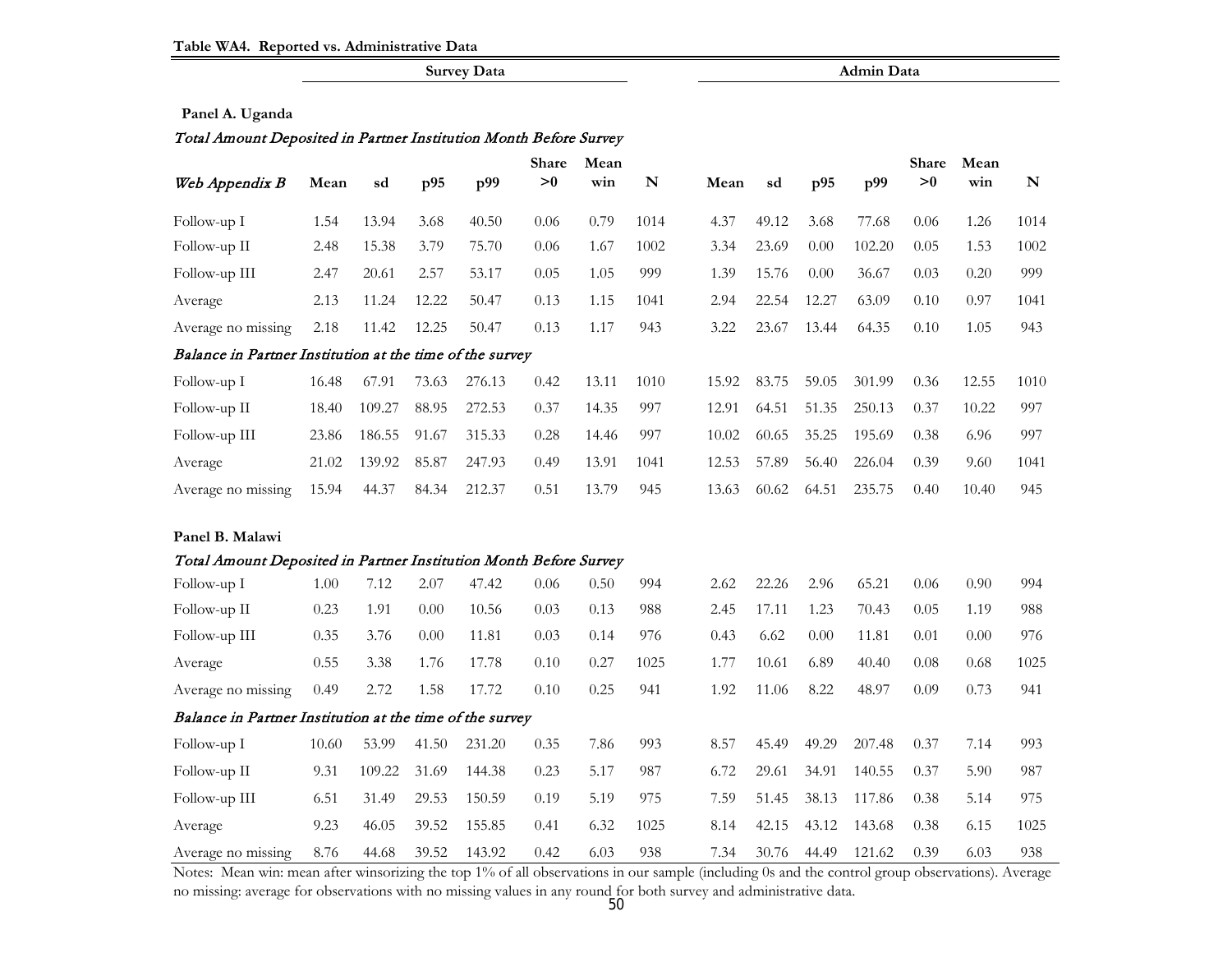|                                  | (1)                    | (2)          | (3)                                | (4)        | (5)                   |  |  |  |
|----------------------------------|------------------------|--------------|------------------------------------|------------|-----------------------|--|--|--|
|                                  | Deposits at formal     |              | Deposits in other sources          |            |                       |  |  |  |
|                                  | financial institutions | Mobile Money | Cash at home or in<br>Secret place | ROSCA/VSLA | <b>Total Deposits</b> |  |  |  |
| Web Appendix B                   |                        |              |                                    |            |                       |  |  |  |
| Treatment                        | 0.239                  | $-0.133$     | 1.144                              | 0.158      | 1.26                  |  |  |  |
|                                  | (0.71)                 | (0.29)       | (2.30)                             | (0.29)     | (2.48)                |  |  |  |
| Dep. Var. Mean in Control Group  | 2.04                   | 0.74         | 6.94                               | 2.54       | 12.28                 |  |  |  |
| Std. Dev.                        | 29.60                  | 11.26        | 36.06                              | 8.90       | 50.35                 |  |  |  |
| Obs.                             | 6,026                  | 6,023        | 6,015                              | 6,013      | 5,993                 |  |  |  |
| Number of Households             | 2085                   | 2083         | 2081                               | 2081       | 2077                  |  |  |  |
| Panel B: Malawi                  |                        |              |                                    |            |                       |  |  |  |
| Treatment                        | 0.153                  |              | $-0.224$                           | $-0.041$   | $-0.162$              |  |  |  |
|                                  | (0.13)                 |              | (0.30)                             | (0.10)     | (0.36)                |  |  |  |
| Dep. Var. Mean in Control Group  | 0.40                   |              | 1.82                               | 0.69       | 2.95                  |  |  |  |
| Std. Dev.                        | 5.07                   |              | 12.98                              | 3.36       | 14.92                 |  |  |  |
| Obs.                             | 5,903                  |              | 5,902                              | 5,903      | 5,902                 |  |  |  |
| Number of Households             | 2,046                  |              | 2,046                              | 2,046      | 2,046                 |  |  |  |
| <b>Panel C: Pooled Treatment</b> | 0.196                  |              | 0.453                              | 0.06       | 0.51                  |  |  |  |
|                                  | (0.36)                 |              | (1.18)                             | (0.15)     | (1.27)                |  |  |  |

### **Table WA5. Impacts on Flows: Deposits Last 30 days in 2010 USD. Non Winsorized**

Notes: Pooled regression including three waves of follow-up data 12, 18 and 24 months after baseline. We control for the baseline value of dependent variable if available, stratification dummies and wave dummies. Standard errors are clustered at the respondent level. For Malawi, data for savings in VSLA are only available for the second and third follow-up.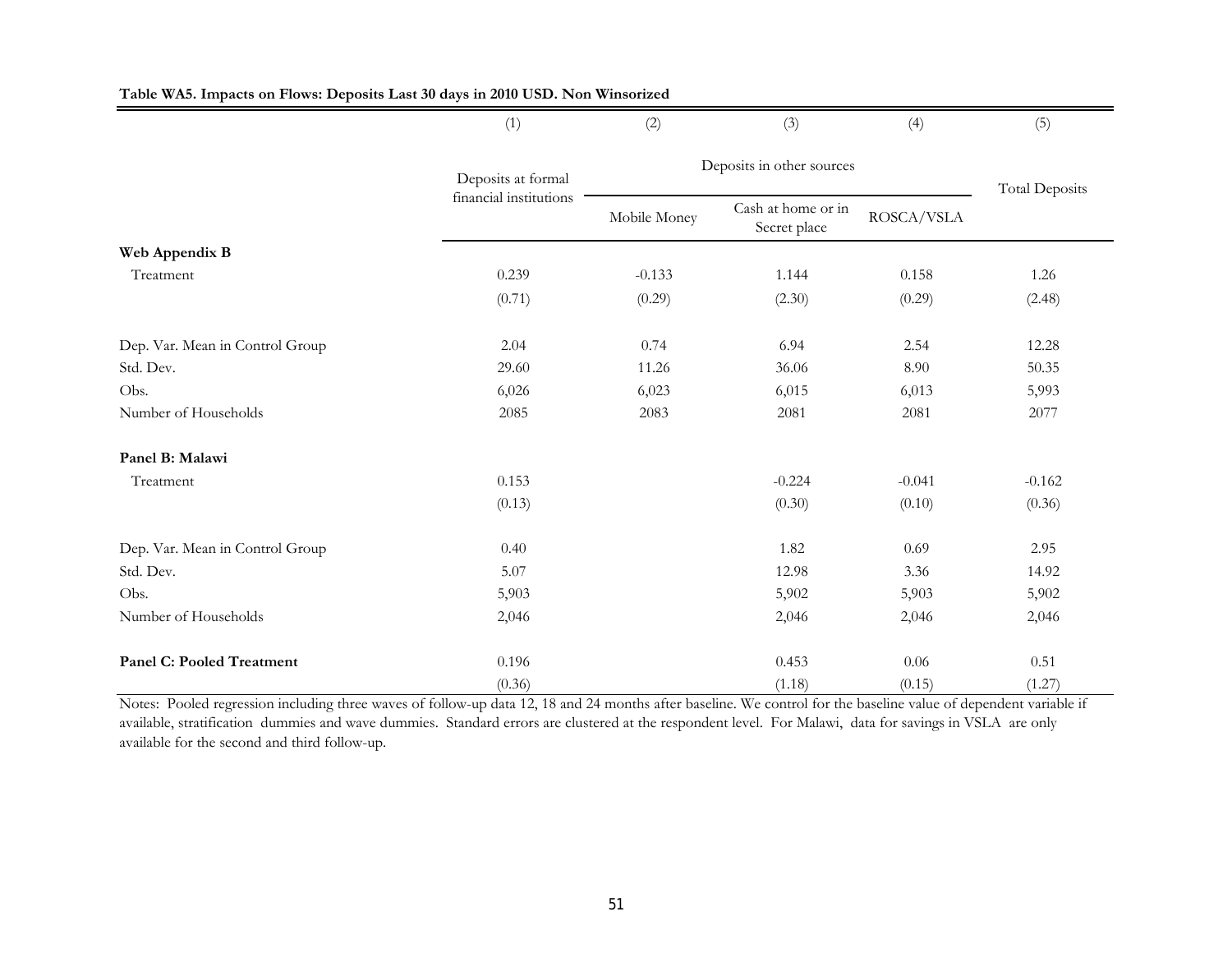|                                  | (1)                                              | (2)                      | (3)                                   | (4)                            | (5)                      | (6)                                | (7)                          | (8)                          | (9)                        |
|----------------------------------|--------------------------------------------------|--------------------------|---------------------------------------|--------------------------------|--------------------------|------------------------------------|------------------------------|------------------------------|----------------------------|
|                                  |                                                  |                          |                                       |                                |                          |                                    |                              |                              | Loans <sup>4</sup>         |
|                                  | Formal<br>Financial<br>Institutions <sup>1</sup> | Mobile money             | Cash at home<br>or in Secret<br>place | $\ensuremath{\mathsf{VSLA}}^2$ | ROSCA/Friends/F<br>amily | Other cash<br>savings <sup>3</sup> | Total<br>Monetary<br>Savings | Received<br>Informal<br>Loan | Received<br>Formal<br>Loan |
| Web Appendix B                   |                                                  |                          |                                       |                                |                          |                                    |                              |                              |                            |
| Treatment                        | 6.478                                            | $-2.136$                 | 0.167                                 | $-0.864$                       | 4.147                    | $-1.249$                           | 7.267                        | 0.001                        | 0.007                      |
|                                  | (4.62)                                           | $(1.205)*$               | (3.71)                                | (0.98)                         | (4.57)                   | (0.93)                             | (7.83)                       | (0.01)                       | (0.01)                     |
| Dep. Var. Mean in Control Group  | 14.32                                            | 3.53                     | 26.59                                 | 9.65                           | 7.38                     | 2.18                               | 63.47                        | 0.08                         | 0.04                       |
| Std. Dev.                        | 126.40                                           | 62.74                    | 108.60                                | 35.71                          | 56.35                    | 39.06                              | 216.30                       | 0.28                         | 0.19                       |
| Obs.                             | 6007                                             | 6027                     | 6022                                  | 6028                           | 6030                     | 6017                               | 5978                         | 6033                         | 6033                       |
| Number of Households             | 2085                                             | 2085                     | 2085                                  | 2085                           | 2085                     | 2085                               | 2085                         | 2085                         | 2085                       |
| Panel B: Malawi                  |                                                  |                          |                                       |                                |                          |                                    |                              |                              |                            |
| Treatment                        | 5.148                                            |                          | $-5.236$                              | $-0.589$                       | $-0.399$                 |                                    | $-1.182$                     | $-0.006$                     | 0.005                      |
|                                  | $(1.604)$ ***                                    |                          | $(2.561)$ **                          | (0.37)                         | (0.28)                   |                                    | (2.98)                       | (0.01)                       | (0.00)                     |
| Dep. Var. Mean in Control Group  | 3.78                                             |                          | 13.47                                 | 3.12                           | 0.77                     |                                    | 21.25                        | 0.04                         | 0.02                       |
| Std. Dev.                        | 38.29                                            | $\sim$                   | 126.00                                | 13.58                          | 12.32                    |                                    | 136.10                       | 0.20                         | 0.14                       |
| Obs.                             | 5900                                             | $\overline{\phantom{a}}$ | 5905                                  | 5906                           | 5907                     |                                    | 5898                         | 5889                         | 5889                       |
| Number of Households             | 2046                                             |                          | 2046                                  | 2046                           | 2046                     | ÷.                                 | 2046                         | 2040                         | 2040                       |
| <b>Panel C: Pooled Treatment</b> | 5.848                                            |                          | $-2.615$                              | $-0.724$                       | 1.814                    |                                    | 3.060                        | $-0.002$                     | 0.006                      |
|                                  | $(2.471)$ **                                     |                          | (2.27)                                | (0.53)                         | (2.32)                   |                                    | (4.23)                       | (0.01)                       | (0.00)                     |

Notes: Pooled regression including three waves of follow-up data 12, 18 and 24 months after baseline. We control for the baseline value of dependent variable (we replace missing values of dependent variables at baseline by 0 and include dummies for missing observations), dummies for stratification variables and wave dummies. Standard errors are clustered at the respondent level.

<sup>1</sup>Formal financial institutions include commercial banks, microfinance banks, and savings and credit cooperatives (SACCOs).

<sup>2</sup>For Malawi, data for savings in VSLA are only available for the second and third follow-up.

<sup>3</sup>Other cash savings: savings with shopkeeper or employer, farmer groups and village leader.

<sup>4</sup>In Uganda, data for having "ever" received a loan; in Malawi: data on having received a loan in the last 6 months, and we control at baseline with a varible on having "ever" received a loan. Informal Loan: from Rosca or Community Group (Uganda), Rosca, Village Bank or Moneylender (Malawi). Formal Loan: Bank, SACCO or MFI.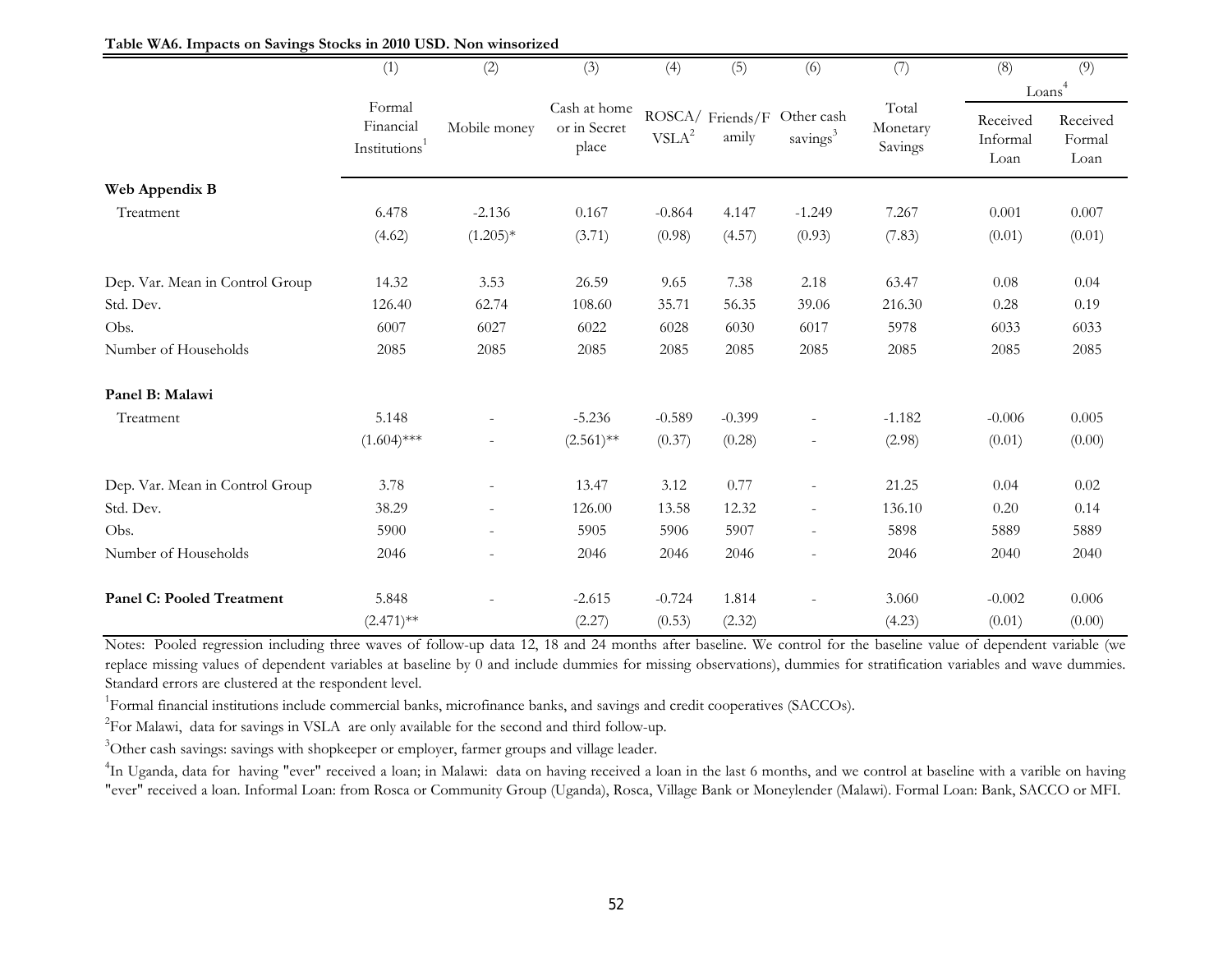|                                 | (1)                                                             | (2)                                                                              | (3)                                                                 | (4)                                |
|---------------------------------|-----------------------------------------------------------------|----------------------------------------------------------------------------------|---------------------------------------------------------------------|------------------------------------|
|                                 | Deposits at<br>formal<br>financial<br>institutions <sup>1</sup> | <b>Total Deposits</b><br><i>(including)</i><br>ROSCAs,<br>home savings,<br>etc.) | Saving Stock at<br>Formal<br>Financial<br>Institutions <sup>1</sup> | Total<br>Monetary<br>Savings Stock |
| Web Appendix B                  |                                                                 |                                                                                  |                                                                     |                                    |
| Treatment                       | 1.241                                                           | 0.926                                                                            | 7.124                                                               | 3.091                              |
|                                 | $(0.172)$ ***                                                   | $(0.559)*$                                                                       | $(1.427)$ ***                                                       | (2.46)                             |
| Dep. Var. Mean in Control Group | 0.42                                                            | 8.46                                                                             | 5.03                                                                | 40.94                              |
| Std. Dev.                       | 3.75                                                            | 19.45                                                                            | 31.60                                                               | 80.26                              |
| Obs.                            | 6,027                                                           | 5,994                                                                            | 6021                                                                | 5991                               |
| Number of Households            | 2085                                                            | 2077                                                                             | 2085                                                                | 2085                               |
| Panel b: Malawi                 |                                                                 |                                                                                  |                                                                     |                                    |
| Treatment                       | 0.73                                                            | 0.603                                                                            | 3.963                                                               | 1.463                              |
|                                 | $(0.092)$ ***                                                   | $(0.189)$ ***                                                                    | $(0.739)$ ***                                                       | (1.06)                             |
| Dep. Var. Mean in Control Group | 0.12                                                            | 2.03                                                                             | 2.15                                                                | 13.87                              |
| Std. Dev.                       | 1.19                                                            | 6.06                                                                             | 15.08                                                               | 32.57                              |
| Obs.                            | 5,903                                                           | 5,902                                                                            | 5904                                                                | 5902                               |
| Number of Households            | 2,046                                                           | 2,046                                                                            | 2046                                                                | 2046                               |

### **Table WA7. Impacts on Savings using Administrative Data instead of Reported Data**

Notes: Pooled regression including three waves of follow-up data 12, 18 and 24 months after baseline. We control for the baseline value of dependent variable if available (we replace missing values of dependent variables at baseline by 0 and include dummies for missing observations), dummies for stratification variables and wave dummies. Standard errors are clustered at the respondent level. All dependent variables are top winsorized at the 99th percentile.

<sup>1</sup> Formal financial institutions include commercial banks, microfinance banks, and savings and credit cooperatives (SACCOs). For respondents that report at least one deposit in the financial institution we worked with, we replace reported balance by administrative data at the moment of the survey (in Uganda we replace balance in SACCOs by administrative balance and in Malawi we replace balance in commercial banks by administrative balance, without changing the other self-reported categories).